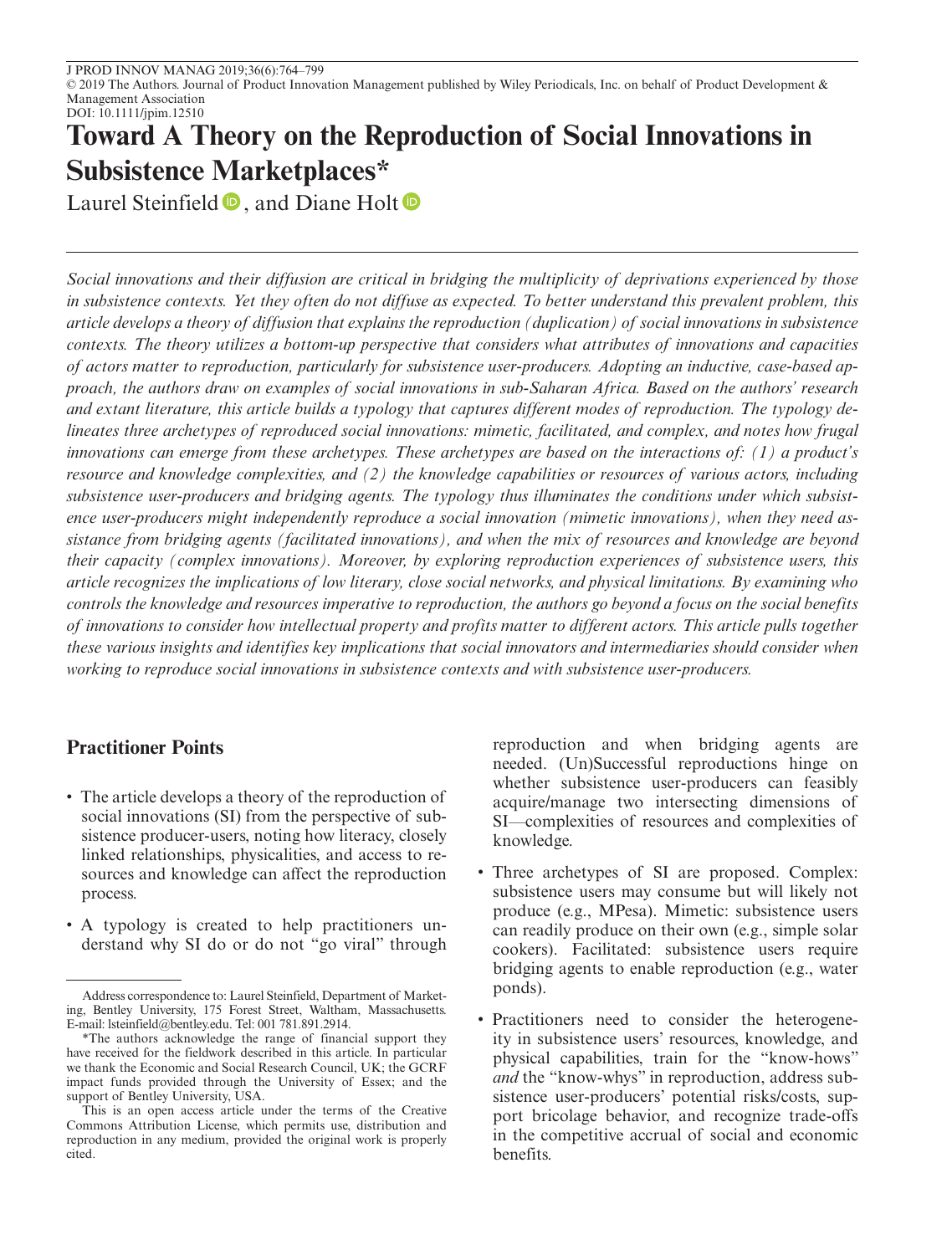# **Introduction**

If mall water storage ponds dug in the ground litter the landscape of rural Kenya. Some are prop-**J** erly functioning, bringing about myriad benefits. Rather than spending two to six hours a day collecting water, children can spend that time attending school or women can pursue income-generating ventures (UNICEF, 2016). Water ponds improve farmers' livelihoods and resilience to climate change, allowing them to maintain or increase their agricultural productivity (UNCTAD, 2011). As the authors' fieldwork reveals, self-owned ponds enable families to grow kitchen gardens, and to thus supplement household diets with nutritious vegetables and incomes through the sale of surplus crops. Yet despite these benefits, many water ponds, which are typically built by subsistence users, have become dried-up holes in the ground, acting as deadly traps into which livestock and young children can fall. *Why is this the case?* The premise of this article is to explore this query. The authors consider why some innovations can be effectively reproduced by subsistence users while others cannot. The central question explored is thus: *What is it about the innovation and actors, and the interaction of these aspects, that matter to the effective reproduction of social innovations in subsistence communities?*

Social innovations, unlike pure commercial innovations, have at their core a desire to address social or

#### **BIOGRAPHICAL SKETCHES**

**Dr. Laurel Steinfield** (DPhil, University of Oxford) is an assistant professor of marketing at Bentley University. Her research focuses on social stratifications, including gender, racial, and global North–South hierarchies. As a sociologist, transformative consumer researcher, and marketing professor, she studies how social stratifications interact with marketplace dynamics and how resulting injustices may be transformed through policy or market-based solutions. She has published in numerous journals including the *Journal of Business Research*, *Journal of Public Policy and Marketing*, *Consumption, Markets & Culture*, as well as in various edited books.

**Prof. Diane Holt** is the director of the Centre for Enterprise and Entrepreneurship Studies and holds the Chair in Entrepreneurship at the University of Leeds, UK. She has published over 100 articles, book chapters, and conference papers focused on sustainability, social enterprises, social innovation, and the role business can play in the alleviation of multidimensional poverty. She was the principal investigator for the ESRC-funded Trickle Out Africa project exploring social and environmental enterprises in 19 counties in sub-Saharan Africa. Her current research includes exploring resilience and agricultural practices among women farmers in Kenya (funded by a variety of sources including the U.K. GCRF fund) and a study exploring value chains among producer communities in the Amazon (funded by the Newton Fund).

environmental needs instead of merely profits (TEPSIE, 2015; The Young Foundation, 2012). Whether entirely new inventions or the redeployment of prior innovations in new contexts, they seek to "engage and mobilize … beneficiaries and help to transform social relations by improving beneficiaries' access to power and resources" (TEPSIE, 2015, p. 14). These types of innovations are often viewed as essential to overcoming many of the difficulties faced by subsistence or "base-of-the-pyramid" communities. Subsistence communities are characterized by chronic resource constraints, inadequate infrastructure, and undereducated consumers living near subsistence levels (\$1–\$2 a day) (Sheth, 2011; Viswanathan and Rosa, 2007).

Social innovations in subsistence markets have taken a range of forms. They include: products such as water ponds, energy-saving stoves, or solar lights (Holt and Littlewood, 2015; Prabhu and Jain, 2015); enterprise models like social franchises (McKague, Wong, and Siddiquee, 2017); and the creation of new markets such as mobile money markets (Onsongo, 2019). They address a range of social or environmental issues from inadequate access to electricity, housing, safe water, and sanitation services, through to unmet basic human rights such as education, formal financial services, and health care (European Commission,  $2013$ ).<sup>1</sup> As this article relates, some innovations are simple to reproduce; some complex; and others, like the water pond, deceptively complex. A review of the literature, however, finds that an understanding of the attributes of the social innovations themselves and how they impact reproduction (versus mere purchase, adoption, or usage), is rarely considered.

What the literature does stress is that the creation and diffusion of social innovations involve a range of actors—corporations, civil society, governments, community organizations, and social enterprises. Social innovations are often brought about by leveraging the strengths of relationship partners. Yet as the authors and other scholars note (George, McGahan, and Prabhu, 2012; Kolk, Rivera-Santos, and Rufin, 2014), although increasing attention is being paid to the various examples of social innovations in subsistence marketplaces (e.g., the Grameen Bank's microloans, biomass stoves) and the enterprises that generate

<sup>&</sup>lt;sup>1</sup>While the authors recognize that there are myriad definitions of social innovations including whether it is an idea or a product, or relates to a legal or policy reformation or a process of developing an innovation that is social in nature (such as open source coding) (see Edwards-Schachter and Wallace [2017] for an overview), for the purpose of this article, the authors use the output (a product, business model, or market) as the basis of analysis.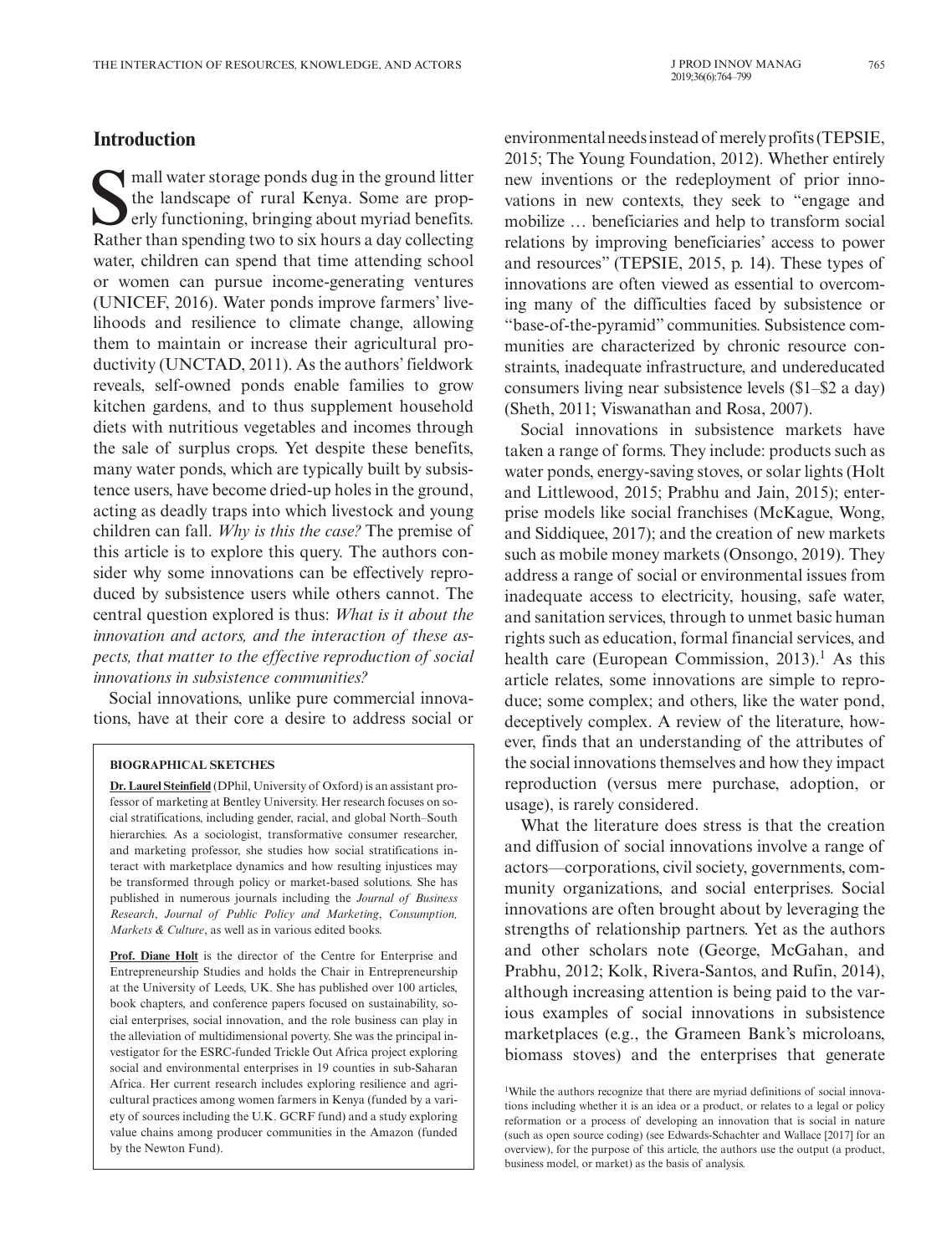them, little work appears that builds a theoretical understanding of how *users* in subsistence marketplaces can effectively adopt and—imperatively—possibly *reproduce* social innovations.

Reproduction involves attempts to *duplicate* social innovations. It is one mode in which social innovations may be diffused. Diffusion, in this article, relates to the spread of social innovations that may occur through subsistence users adopting, promoting, supporting, or building a social innovation through either a social franchise model or through their own production efforts. The ability of subsistence users to reproduce social innovations is intriguing given the interaction of resource constraints and underdeveloped formal institutions (such as inadequate provisioning of basic infrastructure), as well as the undereducation or limited literacy and numeracy skills of subsistence users (Viswanathan, Seth, Gau, and Chaturvedi, 2009). If social innovations in their various forms are to facilitate inclusive growth and alleviate multidimensional poverty, a deeper understanding is needed of how these elements interact. The insights this article offers are particularly valuable given that many social enterprises, governments, and businesses attempt to "empower" community members to reproduce social innovations in hopes of achieving sustainable solutions that do not create a level of dependency (London, 2011; Pansera and Owen, 2015). The assumption seems to be that for some social innovations, demonstrating to subsistence users the benefits and how to use or re-create the product or involving them in the design process is sufficient for its diffusion. Yet as the case of the water ponds illustrates, this is not a simple equation. There are added layers of complexity that need to be considered if social innovations are to diffuse effectively and be adopted by the communities where they are most needed.

This article accordingly makes three contributions to existing theories and studies on social innovations. The first contribution stems from the adoption of Viswanathan, Seth, et al.'s (2009) and Viswanathan, Sridharan, Ritchie, Venugopal, and Jung's (2012) recommendation to take a bottom-up perspective: instead of viewing those in subsistence markets as merely end-users or beneficiaries (per a top-down perspective), this article views them as capable reproducers of social innovations. This leads to the articulation of a typology of social innovation reproduction that classifies innovations according to a combination of their: (1) complexities of knowledge, and (2) complexities of

resources. The typology helps explain what types of social innovations subsistence users may be capable of reproducing given the constraints they face in accessing required resources, knowledge, or skills.

The second contribution adds to understandings on the role various actors, especially bridging agents, play in enabling subsistence users to overcome limitations, and to reproduce social innovations. This responds to George et al.'s (2012) call to expand the literature on bottom-up insights and top-down (organizational) approaches by integrating the two. As detailed, bridging agents can enable access to resources, reduce costs of experimenting, impart critical knowledge, and support subsistence users-producers' recombination of resources (bricolage). In the absence of these agents or inadequacies in their ability to fully understand their target markets' resource and knowledge-based limitations, attempts of subsistence users to reproduce social innovations may fail or incur debilitating consequences.

The third area of expanded insights considers the *sustainability* of reproducing social innovations, demonstrating important trade-offs that merit further consideration. These include trade-offs that arise among the various actors as they accrue social benefits, profits, intellectual property (IP) rights, and potential costs. By situating the analysis in an under-researched area—subsistence communities within sub-Saharan Africa—the authors are able to bring to the fore these overlooked concerns. They thus answer George, Corbishley, Khayesi, Haas, and Tihany's (2016) entreaty to use these under-explored contexts to "generate new theory and frameworks" on prevalent, pressing problems (p. 386).

To position these contributions, this article starts by framing the context under study—subsistence markets—and the implications this has for: (1) social innovations and involved organizations, and (2) subsistence users' involvement in reproduction. Although the majority of this literature informed the analysis only *after* initial data collection and examination, the authors choose to highlight the majority of the scholarship in the literature review so that readers can draw more significant meanings from the cases and quotes in the findings. After describing the inductive, comparative case method, and data analysis, the authors answer the overarching research question by drawing on evidence from a variety of social innovations. In the discussion section, this evidence is used to map out the typology of reproduced social innovations, to explore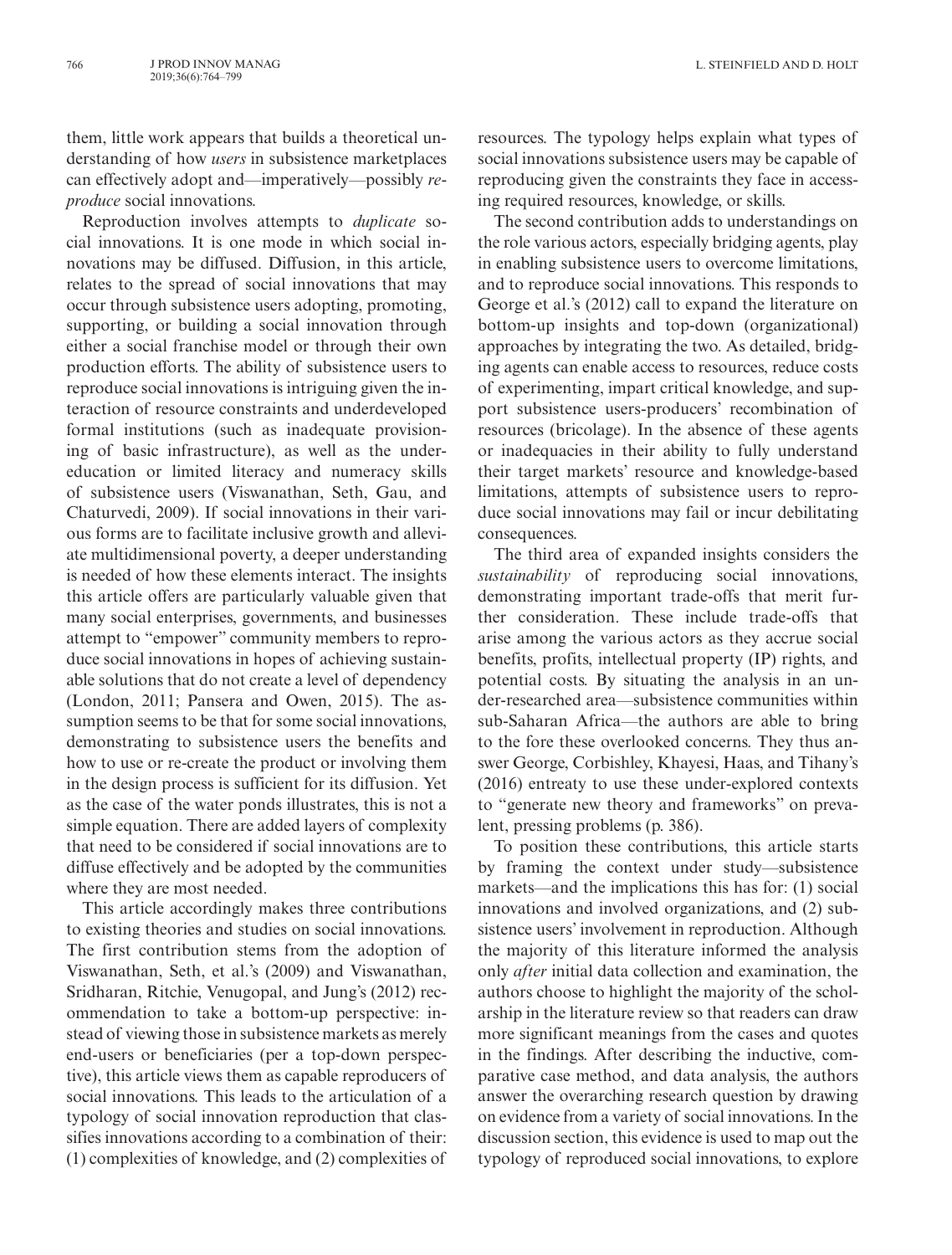the role of various actors, and to consider the accrual of benefits and costs. This article concludes with a discussion on the broader implications stemming from the analysis, including what the findings mean for researchers and practitioners and perceptions on the sustainable reproduction of social innovations.

# **Literature Review**

*The Environmental Context of Subsistence Marketplaces and Implications for Social Innovations and Organizations*

A wealth of scholarship demonstrates that there are important differences between the well-resourced markets of affluent countries and the resource-constrained markets of subsistence communities. Subsistence marketplaces, defined as areas of exchange where "individuals and communities … struggle to fulfill their most basic of needs" (Viswanathan and Rosa, 2007, p. 5), are often hampered by inadequate physical infrastructure (roads) and limited provisioning of resources (water, electricity, education, transportation) (Prabhu and Jain, 2015; Viswanathan, Seth, et al., 2009). This in turn can affect the implementation and diffusion of social innovations as there is a lack of complementary assets (e.g., energy or water) (Berger and Nakata, 2013; Ramani, SadreGhazi, and Gupta, 2017). When working in these resource-constrained contexts, the often taken-for-granted existences of essential resources cannot be assumed.

The lack of basic resources and infrastructure are in part a product of institutional voids in formal structures. Institutional "voids," or what this article refers to as "gaps,"<sup>2</sup> reflect conditions in which formal structures, regulations, or policies that support markets are "absent, weak, or fail to accomplish the role expected of them" (Mair and Marti, 2009, p. 422). These gaps can lead to the under-provisioning of resources, and a marketplace governed by a sizable informal economy (e.g., informal saving group schemes). The informal economy dominates these markets because of limited suitable formal market mechanisms (e.g., banking) and decent employment opportunities (Holt and Littlewood, 2014). Interestingly, institutional gaps can act as both a catalyst and impediment for social innovations: they create opportunities for social entrepreneurs and organizations to address gaps in the market but can also impede the diffusion of innovations unless actors can find ways to overcome the gaps (Desa, 2012; Kolk and Lenfant, 2015; Mair and Marti, 2009; Onsongo, 2019).

In addition to these market conditions are localized social challenges and dynamics. As scholarship on the diffusion of innovation stresses, isomorphic pressures to conform can increase the legitimacy of innovations and their uptake by users. These pressures can include normative structures, like patronage systems (Pansera and Owen, 2015; Rivera-Santos, Holt, Littlewood, and Kolk, 2015), and/or sociocultural elements such as myths or traditional practices (Berger and Nakata, 2013; Rogers, 2003; Sesan, 2014). As detailed later, social relations are a defining aspect of subsistence users' lives. They are thus an imperative dynamic that implementers of social innovations can leverage to their benefit or ignore to their peril.

A summary of this literature is contained in Table 1. These studies, and the challenges and success factors they note, suggest that to make and deliver appropriate social innovations, actors need to: (1) leverage relationships and alliances, (2) engage in bricolage, and (3) account for the nuances of subsistence users' lives.

*Leveraging relationships and strategic alliances.* Forming strategic or social alliances (Sakarya et al., 2012) or developing a "relational capacity" (Murphy et al., 2012, p. 1700) allows resources to be shared according to the strength of each actor. Alliances in turn help to offset the institutional challenges and resource constraints that may impair the (re)production and diffusion of an innovation. For example, corporate players can provide financial resources to test and implement social innovations. Government or community officials can provide legitimacy to social enterprises, change problematic policies, or overcome cultural beliefs. Social enterprises can also provide local knowledge, expertise, access to networks, and locally based project management skills, which can improve the value appropriateness and uptake of social innovations (George et al., 2012; Kolk and Lenfant, 2015; Sakarya et al., 2012;

<sup>2</sup>The authors recognize Bothello, Nason, and Schnyder's (2019) critique of institutional "voids" as being a pejorative term that reflects a Western bias and that overlooks the informal mechanisms that exist in non-Western contexts. However, the authors use this term to initially connect their research to prior studies, but then re-name it to be "gaps" in formal institutions. The authors make apparent these gaps as the gaps do affect the reproduction of social innovations. However, the authors do *not* suggest that there is a complete absence of institutions. Indeed, their findings reveal many informal institutions (e.g., relationships) that enable the reproduction of social innovations.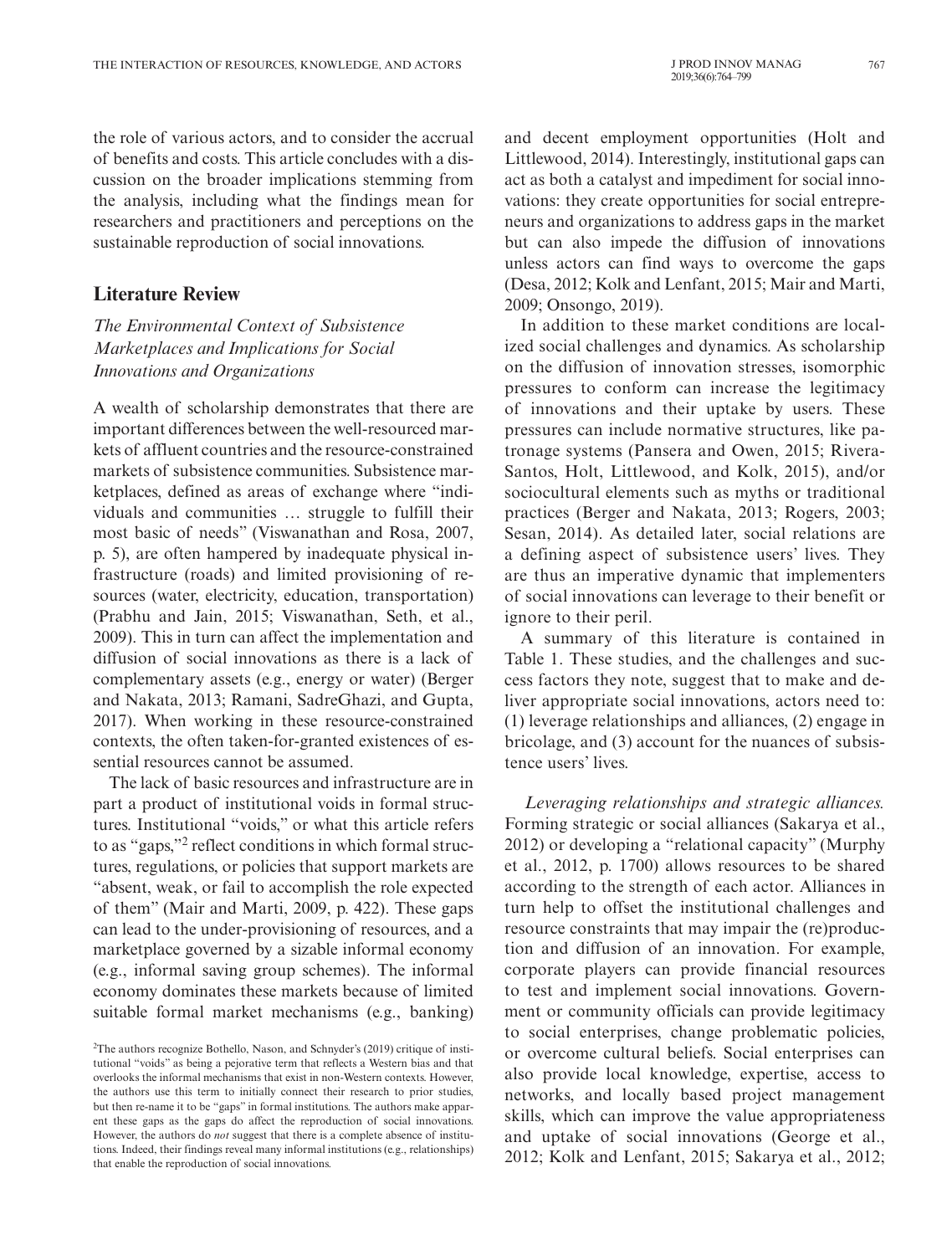| I                                                |
|--------------------------------------------------|
|                                                  |
| J                                                |
| I                                                |
|                                                  |
|                                                  |
|                                                  |
|                                                  |
|                                                  |
| I                                                |
| ş                                                |
|                                                  |
|                                                  |
|                                                  |
|                                                  |
|                                                  |
|                                                  |
| j                                                |
|                                                  |
|                                                  |
|                                                  |
|                                                  |
|                                                  |
| ֖֖֪ׅ֚֚֚֚֚֚֚֚֚֚֚֚֚֚֚֚֬֝֝֝֝֝֝֬֝֬֝֬֝֬֝֬֝֓֬֝֓֬֝֓֬֝֓֬ |
|                                                  |
|                                                  |
|                                                  |
| i                                                |
|                                                  |
| l                                                |
|                                                  |
|                                                  |
|                                                  |
|                                                  |
|                                                  |
| j                                                |
|                                                  |
|                                                  |
|                                                  |
|                                                  |
|                                                  |
| j                                                |
| Í                                                |
| į<br>ng<br>֚֚֚֬                                  |
|                                                  |

| Table 1.                                                                      |                            | Summary of Literature on Subsistence                            |                |                                                                                                                       |                                  |                                                   | Markets, Social Innovations, and Implementing Organizations            |                      |                                             |                                             |                                                                             |                                                                                 |                                                                                                     |   |                      |                                                    |                                                                       |                                                                                               |                   |                                                                                                                                                        |         |
|-------------------------------------------------------------------------------|----------------------------|-----------------------------------------------------------------|----------------|-----------------------------------------------------------------------------------------------------------------------|----------------------------------|---------------------------------------------------|------------------------------------------------------------------------|----------------------|---------------------------------------------|---------------------------------------------|-----------------------------------------------------------------------------|---------------------------------------------------------------------------------|-----------------------------------------------------------------------------------------------------|---|----------------------|----------------------------------------------------|-----------------------------------------------------------------------|-----------------------------------------------------------------------------------------------|-------------------|--------------------------------------------------------------------------------------------------------------------------------------------------------|---------|
|                                                                               |                            |                                                                 |                |                                                                                                                       |                                  |                                                   |                                                                        |                      | Aspects Discussed                           |                                             |                                                                             |                                                                                 |                                                                                                     |   |                      |                                                    |                                                                       |                                                                                               | Success Factors   |                                                                                                                                                        |         |
| Author, Date                                                                  | Method                     | Focus/From the $\mbox{Perspective of:}$                         | Organization's | Drganization's Limited<br>Dynamics Complementary<br>Capabilities Assets)<br>Institutional<br>Gaps (Gov't<br>Policies, | $(Mis)$ trust<br>of<br>Consumers | Practices<br>Cultural<br>and<br>Beliefs<br>Socio- | Limitations<br>on Rights<br>Property<br>Rights for<br>Women)<br>(e.g., | Resources<br>Limited | Deprivation<br>Consumers<br>Financial<br>Jo | Deprivations (<br>of Consumers<br>Knowledge | of Consumers<br>(Health, Safety,<br>8 Mobility)<br>Deprivations<br>Physical | Deprivations of<br>Psychosocial<br>Consumers<br>(Low<br>Confidence,<br>Anxiety) | Relationships<br>& Isomorphic Lack of of the<br>Pressures Incentives Product<br>Community<br>Intra- |   | Attributes Immersion | in Local Subsistence<br>Context Users 1<br>Involve | : Access, I.<br>Knowledge)<br>Partnerships<br>Resources,<br>(Transfer | $\begin{array}{ll} \text{Legi} \text{limacy/} \\ \text{1} & \text{1} \end{array}$<br>Building | Briocolage        | Appropriate Measure<br>Incentive Implementation Progress &<br>Strategies Strategies Impact<br>Strategic<br>Use of Incentive In<br>Resources Strategies | Monitor |
| Berger and $_{\rm Nakata}$<br>(2013)                                          | Case study                 | recipient users<br>Implementing org.<br>(business) &            |                | $_{\rm \times}$                                                                                                       | $_{\rm \times}$                  | $_{\rm x}$                                        |                                                                        |                      |                                             | ×                                           |                                                                             |                                                                                 |                                                                                                     | × | ×                    |                                                    | $_{\times}$                                                           |                                                                                               |                   | ×                                                                                                                                                      |         |
| Dubiel,<br>Prabhu, and<br>Subramaniam<br>Emst, Kahle,<br>Desa (2012)          | Databases<br>Surveys       | Implementing org.<br>Social enterprises<br>(businesses)         | ×              | ×                                                                                                                     |                                  |                                                   |                                                                        |                      | ×                                           |                                             |                                                                             |                                                                                 |                                                                                                     |   | ×<br>×               |                                                    | ×                                                                     | ×                                                                                             | ×<br>$\mathbb{R}$ | ×                                                                                                                                                      |         |
| George et al.<br>(2012)<br>(2015)                                             | Lit review                 | Implementing orgs                                               |                | ×                                                                                                                     |                                  | $_{\times}$                                       |                                                                        | ×                    |                                             | ×                                           |                                                                             |                                                                                 |                                                                                                     |   |                      |                                                    | ×                                                                     |                                                                                               |                   | ×                                                                                                                                                      |         |
| Littlewood<br>(2015)<br>Holt and                                              | Interviews                 | Social enterprises                                              | ×              |                                                                                                                       |                                  |                                                   |                                                                        |                      |                                             |                                             |                                                                             |                                                                                 |                                                                                                     |   | ×                    |                                                    |                                                                       |                                                                                               |                   |                                                                                                                                                        | ×       |
| Kolk and Lenfant Case study<br>(2015)                                         |                            | Implementing orgs $\&$<br>recipient users                       |                | ×                                                                                                                     |                                  |                                                   |                                                                        | ×                    |                                             | ×                                           | ×                                                                           |                                                                                 | ×                                                                                                   |   |                      | ×                                                  | ×                                                                     |                                                                                               |                   | ×                                                                                                                                                      |         |
| $\mbox{London}$ (2011)                                                        | Multiple cases             | Implementing orgs $\&$ recipient users                          | ×              | ×                                                                                                                     |                                  |                                                   |                                                                        |                      | ×                                           | ×                                           |                                                                             |                                                                                 |                                                                                                     |   | ×<br>×               |                                                    |                                                                       |                                                                                               |                   | ×                                                                                                                                                      |         |
| Mair and Marti<br>(2009)                                                      | Case study                 | Social enterprise                                               | ×              | ×                                                                                                                     | ×                                | ×                                                 | ×                                                                      |                      |                                             |                                             |                                                                             |                                                                                 |                                                                                                     |   |                      |                                                    |                                                                       | ×                                                                                             |                   |                                                                                                                                                        |         |
| McKague and<br>Oliver (2012)                                                  | Case study                 | Implementing org<br>and recipient<br>subsistence<br>producers   | ×              | ×                                                                                                                     |                                  |                                                   |                                                                        |                      | ×                                           | ×                                           | ×                                                                           |                                                                                 |                                                                                                     |   |                      | ×                                                  | ×                                                                     |                                                                                               |                   |                                                                                                                                                        |         |
| McKague et al.<br>(2017)                                                      | Case study                 | enterprise)<br>org (social<br>Implementary                      | ×              | ×                                                                                                                     |                                  |                                                   |                                                                        | ×                    |                                             |                                             |                                                                             |                                                                                 |                                                                                                     |   |                      |                                                    |                                                                       |                                                                                               |                   |                                                                                                                                                        |         |
| Meyskens, Robb- Content<br>Carsrud, and<br>Post, Stamp,<br>Reynolds<br>(2010) | analysis                   | Social entrepreneurs                                            | ×              |                                                                                                                       |                                  |                                                   |                                                                        |                      |                                             |                                             |                                                                             |                                                                                 |                                                                                                     |   |                      |                                                    |                                                                       |                                                                                               |                   |                                                                                                                                                        | ×       |
| Murphy, Perrot,<br>and Rivera-<br>Santos<br>(2012)                            | Case study                 | cial enterprises)<br>(business & so-<br>Implementing orgs       |                |                                                                                                                       |                                  |                                                   |                                                                        |                      |                                             | ×                                           |                                                                             |                                                                                 |                                                                                                     |   |                      | ×                                                  |                                                                       | ×                                                                                             | ×                 | ×                                                                                                                                                      |         |
| Nakata and<br>Weidner<br>(2012)                                               | Lit review                 | Implementing orgs $\&$<br>recipient users                       |                |                                                                                                                       |                                  |                                                   |                                                                        |                      | ×                                           | ×                                           | ×                                                                           | ×                                                                               | ×                                                                                                   |   | ×                    |                                                    |                                                                       |                                                                                               |                   |                                                                                                                                                        |         |
| Onsongo $(2019)$                                                              | Interviews                 | Implementing org.<br>(business)                                 |                | ×                                                                                                                     |                                  | ×                                                 |                                                                        | ×                    | ×                                           |                                             |                                                                             |                                                                                 |                                                                                                     |   |                      |                                                    |                                                                       | ×                                                                                             |                   |                                                                                                                                                        |         |
| Owen $\left( 2015\right)$<br>Pansera and                                      | Interviews                 | Social enterprise $\&$<br>recipient users                       |                | $_{\times}$                                                                                                           |                                  |                                                   | ×                                                                      | ×                    |                                             |                                             |                                                                             |                                                                                 | ×                                                                                                   |   | ×                    |                                                    |                                                                       |                                                                                               |                   | ×                                                                                                                                                      |         |
| Prabhu and Jain<br>(2015)                                                     | Case studies               | Implementing org.<br>(businesses)                               | ×              |                                                                                                                       |                                  |                                                   |                                                                        |                      |                                             |                                             |                                                                             |                                                                                 |                                                                                                     |   | ×                    |                                                    | ×                                                                     |                                                                                               | ×                 |                                                                                                                                                        |         |
| Prahalad (2012)                                                               | Case study                 | Implementing org<br>recipient user<br>(business) $\&$           |                |                                                                                                                       | ×                                |                                                   |                                                                        | ×                    | ×                                           |                                             |                                                                             |                                                                                 |                                                                                                     |   | ×<br>×               |                                                    | ×                                                                     |                                                                                               |                   |                                                                                                                                                        |         |
| Ramani et al.<br>(2017)                                                       | Case study                 | Social enterprise                                               | ×              | ×                                                                                                                     |                                  |                                                   |                                                                        | ×                    | ×                                           | ×                                           |                                                                             |                                                                                 |                                                                                                     | × |                      |                                                    |                                                                       |                                                                                               |                   | ×                                                                                                                                                      | ×       |
| Vorley, and $\,$ Khan (2017) $\,$<br>Rao-Nicholson,                           | Case study                 | recipient users<br>Implementing<br>org (social<br>enterprise) & | ×              |                                                                                                                       |                                  |                                                   |                                                                        |                      |                                             |                                             |                                                                             |                                                                                 |                                                                                                     |   | ×                    |                                                    |                                                                       | ×                                                                                             |                   |                                                                                                                                                        |         |
| Rivera-Santos<br>et al. (2015)                                                | Survey                     | Social enterprises                                              | ×              | ×                                                                                                                     |                                  |                                                   |                                                                        | ×                    | ×                                           |                                             |                                                                             |                                                                                 | ×                                                                                                   |   |                      |                                                    |                                                                       |                                                                                               |                   |                                                                                                                                                        |         |
| Rogers (2003)                                                                 | Multiple case<br>$studies$ | Implementing orgs $\&$<br>recipient users                       |                |                                                                                                                       | ×                                |                                                   |                                                                        | ×                    |                                             | ×                                           |                                                                             |                                                                                 | $_{\times}$                                                                                         |   | ×                    |                                                    |                                                                       | ×                                                                                             |                   |                                                                                                                                                        |         |
| Sakarya, Bodur,<br>Öktum, and<br>Selekler-<br>Yildirim-<br>Göksen<br>(2012)   | Interviews                 | cial enterprises)<br>Implementing orgs<br>(business & so-       | ×              |                                                                                                                       |                                  |                                                   |                                                                        |                      |                                             |                                             |                                                                             |                                                                                 |                                                                                                     |   |                      |                                                    |                                                                       |                                                                                               |                   |                                                                                                                                                        |         |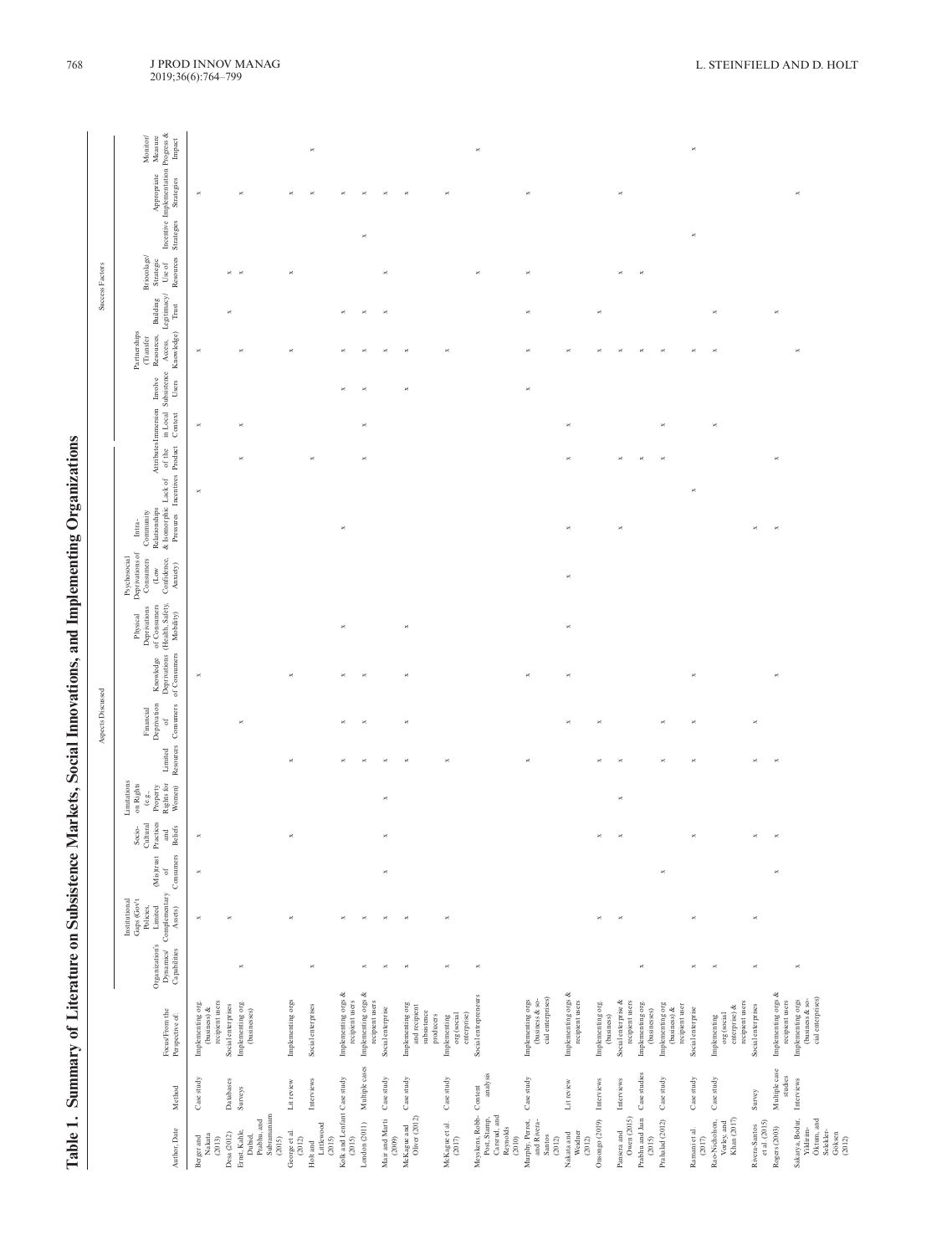Aspects Discussed Success Factors

spects Discussed

Success Factors

Van den waeyenberg and Hens, 2012). Social inno vations are accordingly viewed as possible and scal able through this ecosystem or network environment of actors (Meyskens et al., 2010; Rao-Nicholson et al., 2017; Seelos and Mair, 2007; Varadarajan, 2014). Notably, however, in this networked environment of social innovations, the majority of the literature remains centered on organizations that implement the social innovation. The role of subsistence users to help with the diffusion or potential reproduction of social innovations is rarely considered. Subsis tence users tend to be seen as willing recipients whom organizations can help if organizations structure their implementation strategies and products appro priately (e.g., London, 2011; McKague and Oliver, 2012; Pansera and Owen, 2015). Consequentially, less attention has been paid to the role of relation ships from the *perspective* of the subsistence user. Understanding these relationships is key to unlock ing how subsistence users might play a more active and successful role in reproducing social innovations, particularly in light of existing resource constraints and gaps in formal institutions.

*The role of bricolage.* Originating from the works of Lévi-Strauss (1962), bricolage captures the prac tice of individuals or firms making do with available resources (either tangible or intangible) and combin ing them in a way to find a workable, although perhaps not optimal, solution to problems or opportunities (Baker and Nelson, 2005). It represents the potential for actors to engage in creative thinking. As studies relate, bricolage is one way social entrepreneurs or social ventures mobilize scarce resources, earn legiti macy, and gain support that can help them overcome gaps in formal institutions (Desa, 2012; Ernst et al., 2015; Mair and Marti, 2009; Prabhu and Jain, 2015). It often works in tandem with relationships, and can involve the redeployment of existing relationships in new ways. A bricolage mindset can also help organi zations identify opportunities created by institutional gaps (Mair and Marti, 2009). While this body of liter ature is informative, it tends to concentrate on higher level organizations or social enterprises that initially produce and disseminate the innovation. Whether subsistence user-entrepreneurs might be able to effectively engage in bricolage is rarely considered. (Notable exceptions are discussed in the section, "Involvement of Subsistence Users.") Indeed, as the data analysis and findings of this article demonstrate,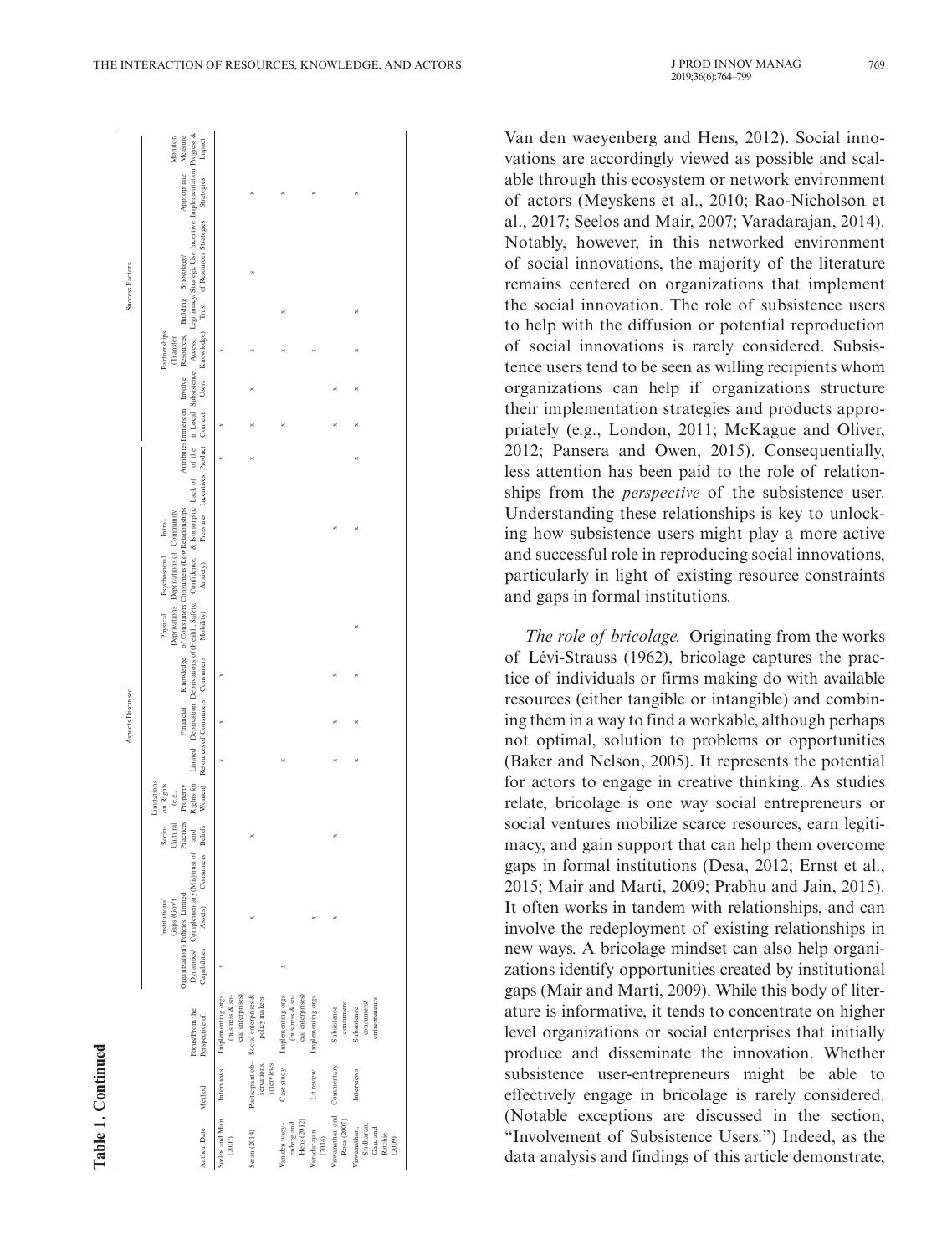bricolage is key to understanding successful and unsuccessful reproduction.

*The nuances of subsistence users' lives.* The third area of scholarship contains numerous studies that urge organizations to recognize subsistence users' ways of living, deprivations, and endowments. Nakata and Weidner (2012), for example, emphasize four aspects that can inhibit the likelihood, speed, and proper uptake of social innovations. These involve: (1) physical deprivations (problems in health and with securing safety), (2) psychosocial deprivations (stress, anxiety, and uncertainty that result in social isolation and low confidence), (3) knowledge deprivations (low literacy, low numeracy), and (4) financial deprivations (limited financial resources) of subsistence users. These deprivations interact to produce nuances of subsistence users' lives that can impact their willingness and ability to adopt or purchase social innovations. For example, low literacy and poor health can heighten precariousness in incomes, which can exacerbate anxieties and low confidence. These, in turn, can contribute to heightened price sensitivities (Ernst et al., 2015), risk avoidance tendencies (McKague and Oliver, 2012), and short-term planning horizons of one to two days (Viswanathan and Rosa, 2007). In order to overcome these challenges, organizations are advised to flip the innovation cycle: prior to idea generation, actors should immerse themselves in the context (Nakata and Weidner, 2012) and/or work with locally embedded partners who understand the local context and challenges (Rao-Nicholson et al., 2017; Sesan, 2014). By doing so, organizations might develop affordable products that have value to consumers and that accommodate restrictive aspects of consumers' lives that may prevent uptake (London, 2011; Prahalad, 2012; Viswanathan, Seth, et al., 2009).

Another line of scholarship expands the focus beyond deprivations to recognize the endowments of these communities. As scholars note, although subsistence community members may be resource poor in certain dimensions, they are resource rich in the dimension of social relations. These networkrich environments have social ties that enable the facilitation of information sharing (often orally), which is used by subsistence consumers to develop marketplace skills and to compensate for challenges of low literacy (Viswanathan, Sridharan,

et al., 2009; Viswanathan et al., 2012). Of significant importance are familial and friendships networks, which community members view as the most trusted sources for product information or business advice (Viswanathan, Sridharan, and Ritchie, 2010). As discussed in the subsequent section, these conditions can at times impede or act as catalysts to the adoption and diffusion of social innovations.

While this body of literature provides important insights into practitioners, it tends to exhibit a topdown approach: scholars often view subsistence users as recipients rather than active producers. The focus remains on how *organizations* can create affordable and valued products or use social networks to disseminate information. But what about the subsistence users? What type of products might they (re)create? As detailed in the next section, while there is a limited body of scholarship that captures the involvement of subsistence users, knowledge gaps remain.

# *The Involvement of Subsistence Users: Impediments and Opportunities*

Studies on subsistence users' involvement in social innovations predominately take two forms. As detailed in Table 2, one stream captures those who produce the social innovation as a means of entrepreneurial endeavors. These endeavors may be motivated by necessity (Holt and Littlewood, 2017) or by a desire to achieve social or environmental impacts (Ramani, SadreGhazi, and Duysters, 2012; Sarkar and Pansera, 2017). The majority of these studies focus on examining the implementation process rather than the reproduction of social innovations. The second stream of studies assesses factors that affect subsistence user's ability and motivation to adopt and continue using a social innovation (Dey, Pandit, Saren, Bhowmick, and Woodruffe-Burton, 2016; Jürisoo, Lambe, and Osborne, 2018; Tigabu, 2017).

What becomes readily apparent from the studies in Table 2 is the need for actors—what this article terms "bridging agents"—to provide access to key inputs to subsistence user-producers, such as financing and training. However, when this relationship is needed for subsistence users to (re)produce social innovations and why needs a clearer understanding.

Additionally, studies in Table 2 demonstrate how some subsistence user-producers have an aptitude for repurposing or creatively adapting products (i.e., engaging in bricolage) to suit their lives (see: Dey et al.,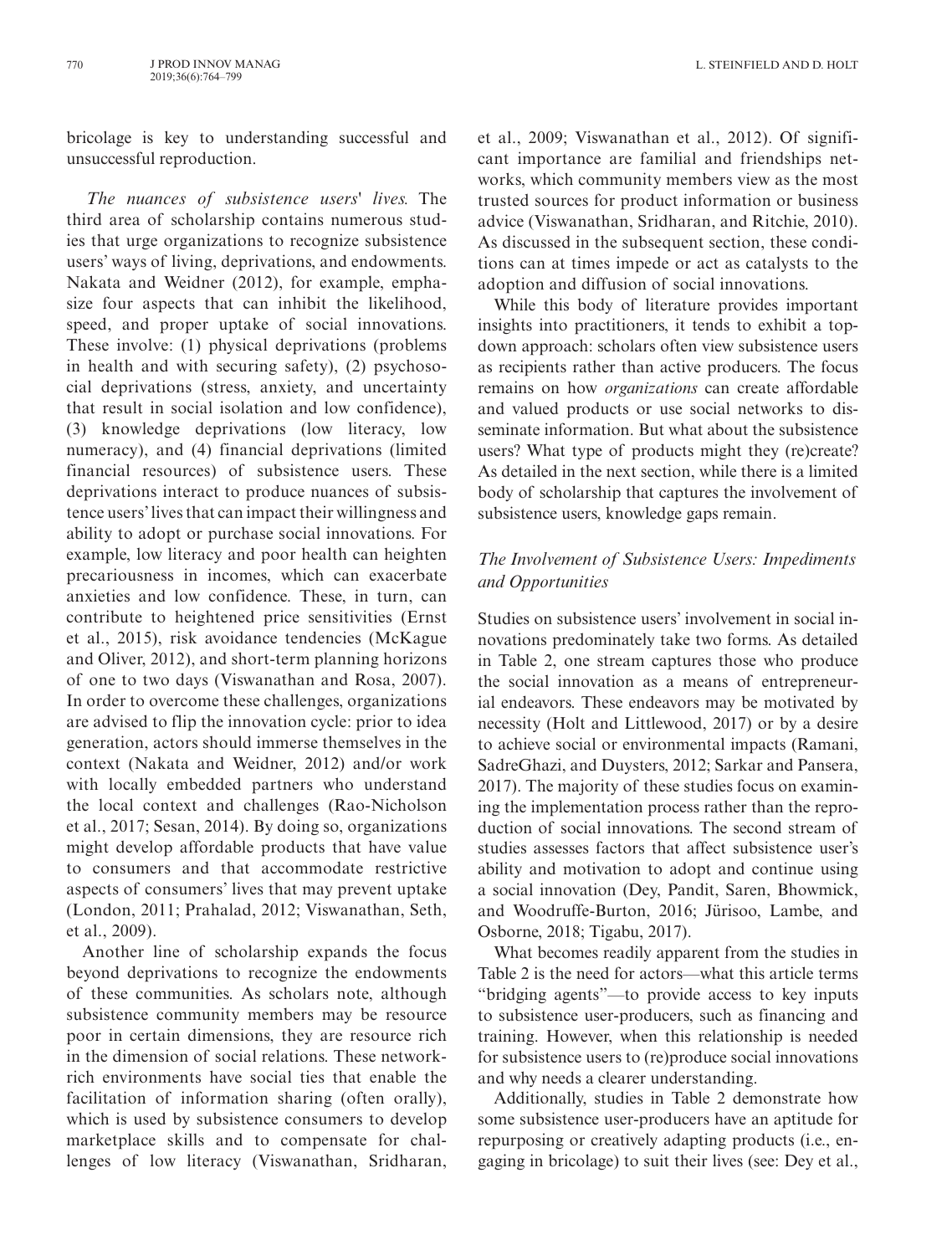|                                  |                                                             |                                                | Subsistence User |                    |  | Factors Influence Adoption/Reproduction                          |  |                                                                                                                                                                                                                                                                                                           |                 |                     | Key Success Factors |                         |                                                                                       |                                |                                                                |
|----------------------------------|-------------------------------------------------------------|------------------------------------------------|------------------|--------------------|--|------------------------------------------------------------------|--|-----------------------------------------------------------------------------------------------------------------------------------------------------------------------------------------------------------------------------------------------------------------------------------------------------------|-----------------|---------------------|---------------------|-------------------------|---------------------------------------------------------------------------------------|--------------------------------|----------------------------------------------------------------|
| Author, Date                     | Method                                                      | Social Innovation Innovations Livelihood Usage |                  | Adapts Motivations |  | Financing skills Knowledge Resources Barriers Trade-Offs Assets) |  | (Re)Produces Innovations Driving (Re) Limited<br>Social to Fit Production/Acess to Lack of Technical Limited Cultural Managing Complementary Networks (as an End of Bridging (Affordable Bridging<br>Institutional Gaps Intra-<br>Engages in Bricolage<br>(Limited Access to Community Bricolage with Aid | Important User) | Engages in<br>Agent | Product<br>Value?)  | creation<br>්-<br>Agent | through Connectors Increase<br>Facilitated Leverage<br>Bridging<br>Financing<br>Agent | to Local Awareness of<br>Users | Opportunity<br>Marketing<br>by Bridging<br>Agents to<br>Social |
| Littlewood<br>(2017)<br>Holt and | Interviews                                                  | Repurposing<br>materials<br>waste              |                  |                    |  |                                                                  |  |                                                                                                                                                                                                                                                                                                           |                 |                     |                     |                         |                                                                                       |                                |                                                                |
| Ramani et al.<br>(2012)          | Observations & Ecologically<br>interviews                   | friendly<br>toilets                            |                  |                    |  |                                                                  |  |                                                                                                                                                                                                                                                                                                           |                 |                     |                     |                         |                                                                                       |                                |                                                                |
| Sarkar and<br>Pansera<br>(2017)  | Interviews                                                  | ecopreneurs<br>Variety of                      |                  |                    |  |                                                                  |  |                                                                                                                                                                                                                                                                                                           |                 |                     |                     |                         |                                                                                       |                                |                                                                |
|                                  | Dey et al. (2016) Focus group & Mobile phones<br>interviews |                                                |                  |                    |  |                                                                  |  |                                                                                                                                                                                                                                                                                                           |                 |                     |                     |                         |                                                                                       |                                |                                                                |
| Jürisoo et al.,<br>(2018)        | Interviews                                                  | cookstoves<br>Biomass                          |                  |                    |  |                                                                  |  |                                                                                                                                                                                                                                                                                                           |                 |                     |                     |                         |                                                                                       |                                |                                                                |
| Tigabu (2017) Survey             |                                                             | Fuel cookstoves                                |                  |                    |  |                                                                  |  |                                                                                                                                                                                                                                                                                                           |                 |                     |                     |                         |                                                                                       |                                |                                                                |

2016; Holt and Littlewood, 2017; Sarkar and Pansera, 2017). While informative, the authors posit that this body of literature could be augmented in two ways. First, a more encompassing consideration of what type of products subsistence user-producers are capa ble and are not capable of reproducing with and with out bridging agents and why, has yet to be articulated. Addressing this query could help practitioners/schol ars understand how and when it might be appropriate for subsistence users to play active roles as reproduc ers, and when bridging agents become critical to this reproduction process. Second, by assessing reproduc tion from a subsistence user's perspective, the authors deepen the scholarship on subsistence users' capacity for (re)producing or repurposing *social innovations*. They do so by drawing from and linking their findings to the wider body of literature on subsistence "con sumer-entrepreneurs." While this latter literature does not focus specifically on social innovations, it does detail how various deprivations shape marketplace engagements.

The remaining part of this section thus pulls from this wider literature on subsistence markets and dis cusses insights that helped the authors interpret their findings. These insights are detailed here to help pro vide readers with a deeper comprehension of how and why key elements of this article's findings are important. These elements include: (1) the interac tion of relationships and access to resources, and (2) the interaction of knowledge and how this might affect subsistence user-producers' capacity to engage in bricolage.

*Relationships and resources.* To understand how relationships and resources shape the lives of subsis tence users, it is important to note that many living at subsistence levels operate as necessity-based entre preneurs in the informal economy. Their resource acquisition and management of their business tend to be focused not on achieving economic growth or pursuing innovations but rather on obtaining or maintaining a basic standard of living (McKague and Oliver, 2012; Toledo-López, Díaz-Pichardo, Jiménez-Castañeda, and Sánchez-Medina, 2012). The business acumen of these subsistence consumermerchants (Viswanathan, Rosa, and Ruth, 2010) or consumer-entrepreneurs (Viswanathan, Sridharan, et al., 2010) is often directed toward navigating closed-loop relationship dynamics with known ven dors and customers. These one-to-one interactions of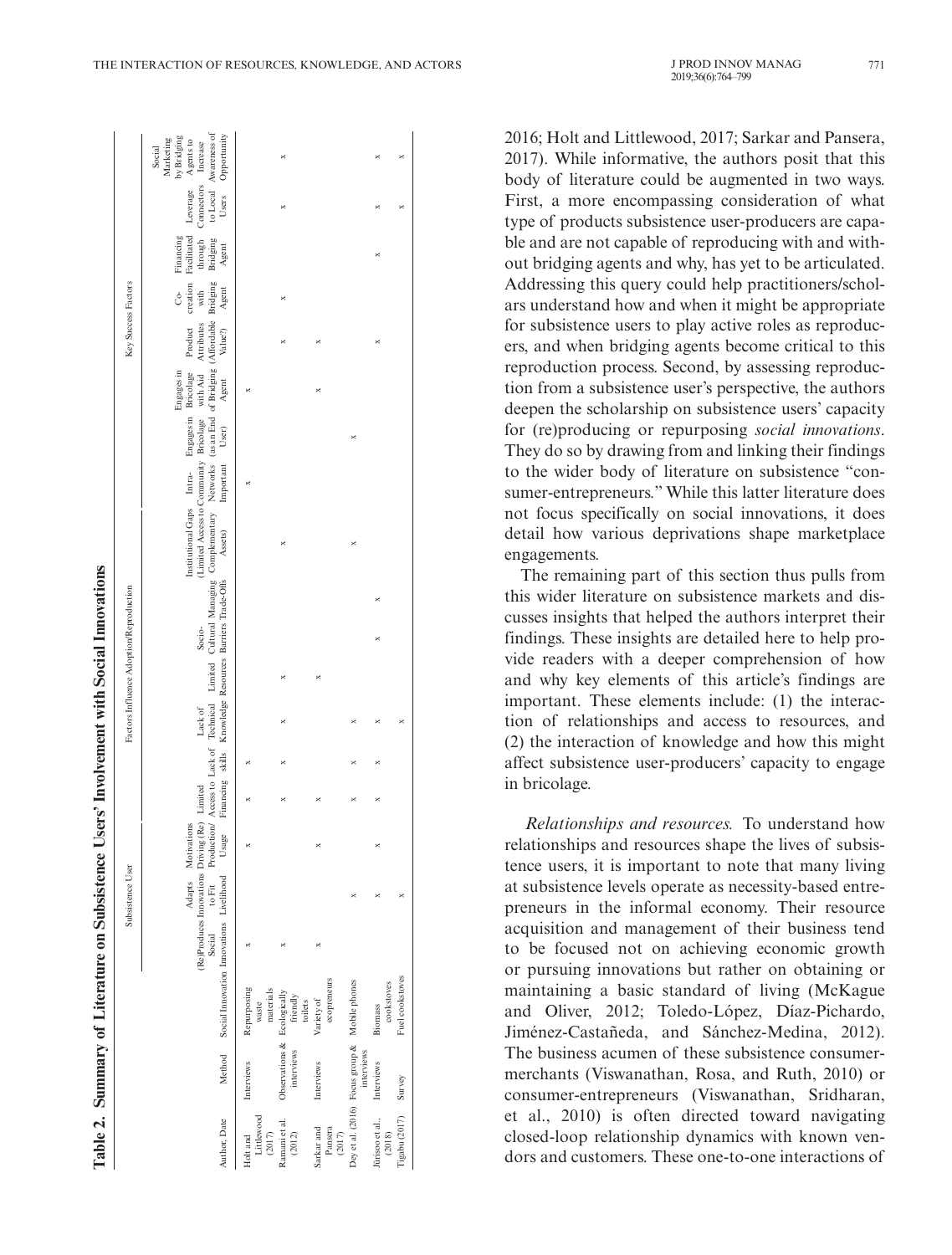close-knit relationships help them to access resources, obtain short-term loans, or to pressure consumers to remain loyal and to pay outstanding dues. Relationships are critical given the absence of viable, formal financial service providers, and the similarities of unbranded products and services that consumermerchants sell (George et al., 2016; Sheth, 2011; Viswanathan et al., 2012). The cycle of commitments that arise from these relationships allows subsistence consumer-entrepreneurs to sustain their business and possibly improve their livelihoods. However, meeting obligations of vendors to repay loans or a sizable business crisis can also have negative effects on livelihoods: consumer-entrepreneurs often redirect money away from basic family needs (e.g., food, education) (Viswanathan, Rosa, et al., 2010).

In the social innovation literature, when scholars consider the social dynamics that influence diffusion or adoption, they tend to focus on isomorphic pressures (e.g., Rogers, 2003). However, as Viswanathan, Sridharan, et al. (2010) allude to, understanding how these social networks relate to the management of key resources is also critical if practitioners/scholars are to understand the capacity of subsistence users to (re) produce or implement social innovations. This is particularly important if one thinks about the trade-offs that might need to be made in order to reproduce a social innovation, such as the resources needed to dig a water pond. How might subsistence users amass resources or knowledge that falls outside of the closedloop systems? Moreover, under what conditions might these close-knit relationships be beneficial versus detrimental to successful reproduction?

*Knowledge and bricolage.* A second element that may affect the involvement of subsistence users is that of knowledge capabilities, specifically low literacy and low numeracy (Viswanathan and Rosa, 2007). Existing scholarship on social innovations largely explores the consequences low literacy has on consumers' adoption. Scholars note a need for organizations to use more visual modes when educating subsistence users about why they should adopt a product or how to use it (Mair and Marti, 2009; Nakata and Weidner, 2012). Less studied is the importance of low literacy on subsistence users' involvement in (re)producing social innovations and engaging in bricolage.

Pulling from the wider literature on low-literate consumers, scholars mention the notion of "cognitive predilections." This may impact the reproduction

process. Low literacy, for example, is associated with a diminished working memory span, which in turn, can reduce performance on memory tasks (Viswanathan, Torelli, Xia, and Gau, 2009). Low-literate individuals tend to make decisions on pictorial information and think in concrete terms instead of symbolic or abstractive terms. For instance, if shown a product or an accurate pictorial representation of a product, such as a hammer, they relate the product to what they would use it for, rather than describing symbolic meanings or more higher level concepts, such as a hammer being a tool (Viswanathan, Duncan, Grigortsuk, and Sreekumar, 2018). Low-literate individuals struggle to engage in abstractive trade-offs, and consequently base their decisions or understanding on one concrete piece of information. For example, if forced to choose between the "quality" of a product (an abstract concept) and price (a concrete concept), they would choose price. If forced to make a trade-off between the price, size, or ingredients of a product, rather than comparing these concrete attributes, they will focus on only one (Viswanathan, Torelli, et al., 2009). This can also result in more short-term thinking as envisioning future possibilities requires a more abstractive contemplation (Viswanathan and Rosa, 2007). As elaborated in this article's findings, these cognitive predilections mean subsistence users tend to comprehend *how* versus *why* something is done in a given way (Viswanathan et al., 2012, 2018), and often struggle to think about the longer term consequences and ripple effects of not successfully (re)producing or maintaining social innovations.

When subsistence entrepreneurs are able to engage in more abstract thinking, studies show a capacity for more "transformative" entrepreneurship. Entrepreneurs are able to adjust product offerings or their business models to achieve a greater level of business growth, which can lead to personal and community benefits. This can also allow them to escape the closed-loop relational system, providing them with the means to navigate a more open system at the community level (Sridharan, Maltz, Viswanathan, and Gupta, 2014). This type of transformative entrepreneurship is evident in studies that recount subsistence social entrepreneurs' capacity to engage in bricolage in (re)producing social innovations. For example, Holt and Littlewood (2017) detail how informal economy entrepreneurs worked with a social enterprise to creatively redeploy and sell artisan products made from waste materials. They engaged in "artistic bricolage"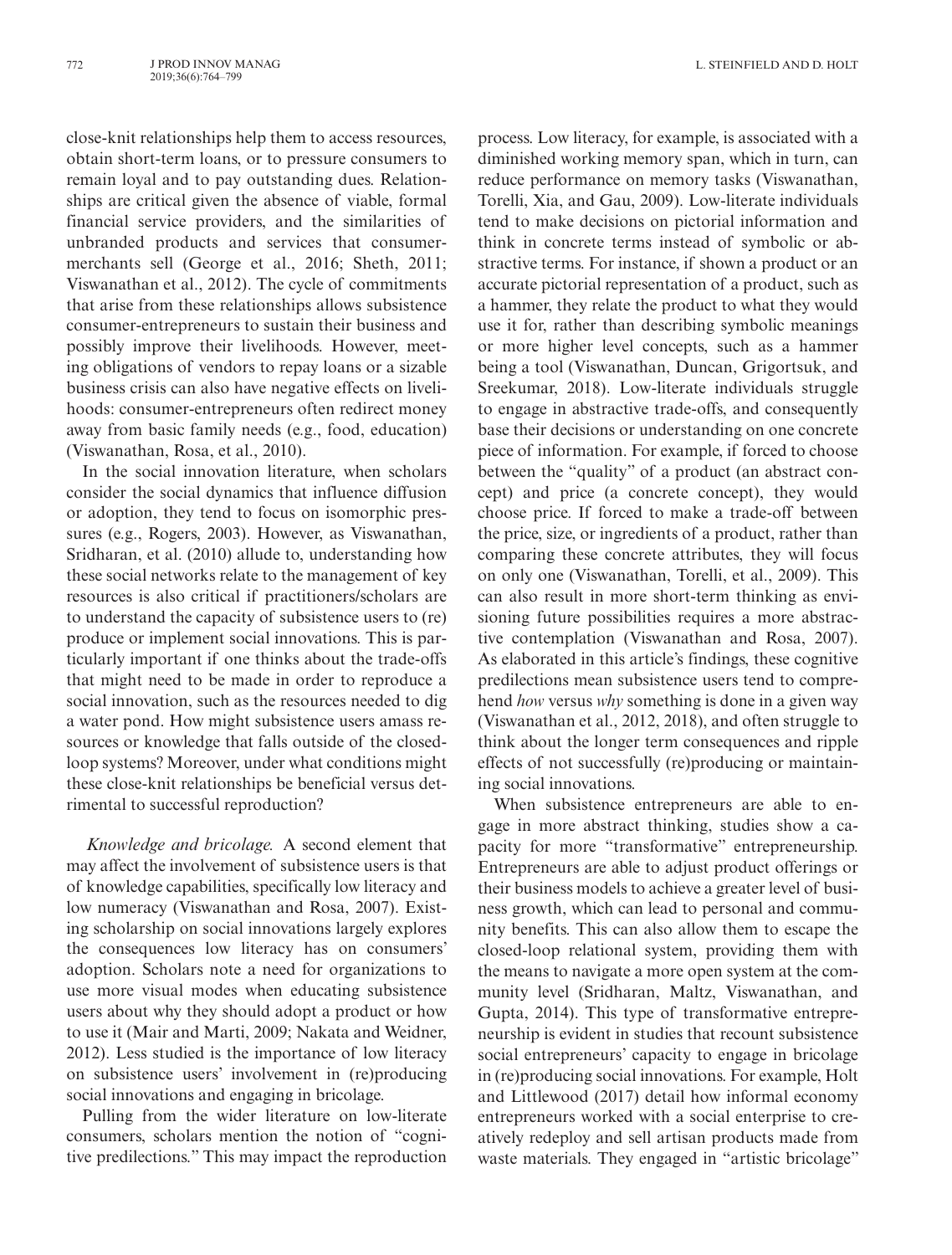by salvaging, improvising, tinkering, and innovating with existing materials. Sarkar and Pansera (2017, p. 332) note that all of their "grassroot ecopreneurs" adopted a "bricolage attitude … making do with what is at hand [and] integrating easily available resources in novel ways." Yet while scholars evidence the ability of some subsistence users to engage in bricolage to (re)produce social innovations, how this matches to varying levels of knowledge capacities (especially lower levels) and cognitive predilections remains to be clearly delineated.

This article thus seeks to bolster these underresearched areas. It starts to bridge the divide between the knowledge on subsistence consumer-entrepreneurs and the social innovation literatures. In so doing, it extends theoretical understandings of the diffusion of social innovations via reproduction, emphasizing the role of subsistence user-producers.

# **Method**

To answer the overarching research question, the authors employed methods to explore two aspects: (1) What *attributes of social innovations* affect who can reproduce the innovation and augment the need for bridging agents, and (2) How do these attributes interact with the *capacity of subsistence* users to effectively adopt and potentially reproduce the social innovations? A comparative, inductive case study analysis facilitated the authors' examination of these queries across a range of social innovations. Per Glaser and Strauss (2006), this method is useful when generating theory. Comparing the "internal logic" of the different cases of social innovations enabled the elements that contributed to or prevented successful reproductions to be demarcated (Glaser and Strauss, 2006, p. 139). Per Eisenhardt and Graebner (2007), the case comparison is also appropriate for investigations into the unexplored "how" and "why" (p. 26). The authors thus used it to illuminate *how* social innovations could be successfully reproduced by subsistence users and *why* some social innovations are or are not within their capacity to reproduce successfully. Table 3 contains descriptions of the cases.

# *Data, Sampling, and Data Collection*

This article builds from research the authors have undertaken across multiple research studies set in sub-Saharan Africa, including Kenya, South Africa, Mozambique, and Zambia from 2011 to 2018 (see online Appendix 1). Aspects of this prior fieldwork are detailed from the perspective of social and informal economy entrepreneurship in Holt and Littlewood (2014, 2015, 2017).

In adopting the comparative, inductive case-based approach, the authors iteratively explored data collected from these prior case studies alongside data from secondary sources on other cases (e.g., Avon in Africa) and more recent fieldwork in Kenya between 2016 and 2018. This latter fieldwork involved observations of three different types of social innovations. The first was the diffusion of water storage ponds into subsistence communities, which, pending their reproduction, were sometimes ineffectual. The second was the reproduction of a simple solar cooker by a women's group. The third was a business model of chicken farming. These three field observations initiated the authors' focus on the reproduction aspects of social innovations.

Ten cases, selected through an instrumental use purposeful sampling, form the basis of the analysis (see Table 3 for details). As Patton (2014) suggests, this sampling is appropriate when scholars are trying to "understand the phenomenon" and "generate generalizable findings that can be used to inform changes in practice, programs, and policies" (p. 295). The cases, which the authors either saw in the field or found in the literature, are not rare; they are seen across subsistence markets in multiple countries. They reflect the definition of social innovations given earlier: they include products, business models, or markets that seek to create social value. Notably, the examples reflect varying levels of design complexity: simple, moderate, and complex. Thus, similar to the approach taken by Langner and Seidel (2015), these varied cases facilitate the exploration of boundary conditions needed for theory building. They make apparent what types of social innovations subsistence users could produce, what types they could likely never produce, and what types demand the involvement of bridging agents to varying levels.

These cases contain a mix of primary data (interviews, focus groups, observations, and field notes) and secondary data sources (case vignettes by other scholars and publications by actors, such as NGOs) as detailed further in the online Appendix 1. For the primary research the authors used a key informant/ knowledgeable strategy (Patton, 2014). Informants included people involved with reproducing social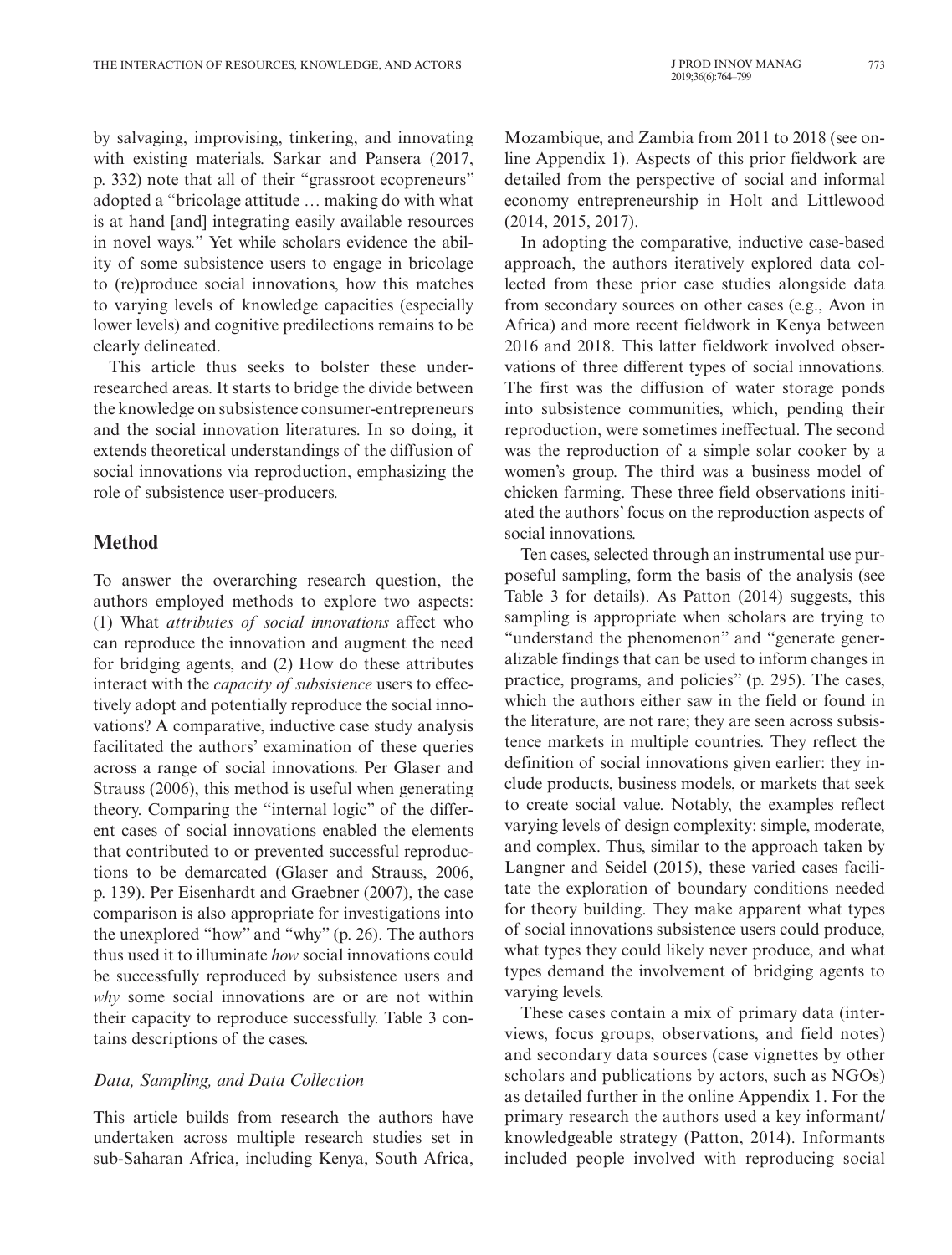# **Table 3. Case Synopses**

| Case Studies                                                                                                                                                                                                                                                                                                                                                                                                                 | Field Context                                                                                                                                                                                                                                                                                                                    |
|------------------------------------------------------------------------------------------------------------------------------------------------------------------------------------------------------------------------------------------------------------------------------------------------------------------------------------------------------------------------------------------------------------------------------|----------------------------------------------------------------------------------------------------------------------------------------------------------------------------------------------------------------------------------------------------------------------------------------------------------------------------------|
| Water ponds<br>• <i>Design:</i> Hole (typically $8 \times 10 \times 1.5$ m deep) dug by farmer<br>and then covered with waterproof liner. Different soil condi-<br>tions vary the required slope of the sides of the pond design.<br>Located to take advantage of shade and run-off from roofs<br>or the ground (the mechanism by which they are filled with<br>water). Often linked with drip kit; also requires protective | • Found in smallholder farms during fieldwork.<br>• 6 ponds reproduced with involvement of intermediaries,<br>5 reproduced by subsistence users without assistance and a<br>range of nonfunctional attempts.<br>• A Catholic development organization funded the instal-<br>lation of 600+ household water storage ponds coupled |
|                                                                                                                                                                                                                                                                                                                                                                                                                              |                                                                                                                                                                                                                                                                                                                                  |

fence and covers to prevent animals and children falling in. • *Use:* Small water storage ponds can address agricultural productivity (UNCTAD, 2011) and water shortages. Can be used to grow kitchen gardens, water cattle, provide water for main farming crops, or to wash dishes/do laundry. They reduce amount of time women/children spend collecting water.

### **Solar cookers**

- *Design:* Relatively simple composed of a curved backplate of cardboard covered in foil and a similar baseplate, with a pot placed to focus sunlight on it.
- *Use*: NGOs promote these cookers due to their low costs, and environmental benefits in subsistence contexts where electricity is unavailable and firewood and charcoal use is discouraged (Sesan, 2014). They free up time for women by reducing need for collecting firewood/getting charcoal, allow them to multi-task while preparing food for family, and reduce household income spent on firewood/charcoal.
- *Additional Background*: Simple solar cookers originated in 1994 (designed by French scientist Roger Bernard), developed in association with volunteers at nonprofit Solar Cookers International.

# **Cookstoves** + **bakery business model**

- *Design:* A social enterprise making a range of energy efficient cookstoves and ovens. Employs a business model that encourages women to start bakery businesses using the cookstoves.
- *Use:* Stoves and ovens are sold through distributors in subsistence communities and facilitated by an informal training package to promote small-scale bakeries mostly run by women in subsistence communities.
- *Additional background:* Products sold are combined with an advocacy program promoting self-sufficiency in charcoal by selling seeds alongside the ovens and working with partners to promote sustainable charcoal.

### **EcoSan toilets**

- *Design:* Double-pit latrine where solid waste and urine are separated and collected. Reproduction requires following a relatively complex design. Involves disseminating knowledge amongst a larger number of actors: intensive training is advised for builders and masons, supervisory agents, and end-users.
- *Use:* Socially innovative product for collection of human waste in a dignified, sustainable, and safer way in a subsistence context (Ramani et al., 2017). Waste is then used or sold as a fertilizer.
- with kitchen gardens with support of local Ministry of Agriculture.
- Introduced to the community through the daughter of a prominent woman in a self-help group.
- Researchers bought foil and PVA glue leaving them with the agricultural extension officer who then facilitated two training sessions, allowing group members to practice making the cooker with the supplies provided. Members with cookers used them when at home and pending weather conditions.
- An example of a social enterprise (and its founder entrepreneur) acting as a bridging agent facilitating the diffusion of a bakery business model (with purchased oven) that generates income for women in subsistence contexts.
- Focus is on the bakery business model enabled by cookstoves.
- See also Holt and Littlewood (2015).
- Kenyan CBO was encouraging the reproduction and diffusion of EcoSan toilets.
- Local CBO acted as a knowledge and resource broker: training local artisans (masons) in constructing the toilets and provided inputs for demonstration models.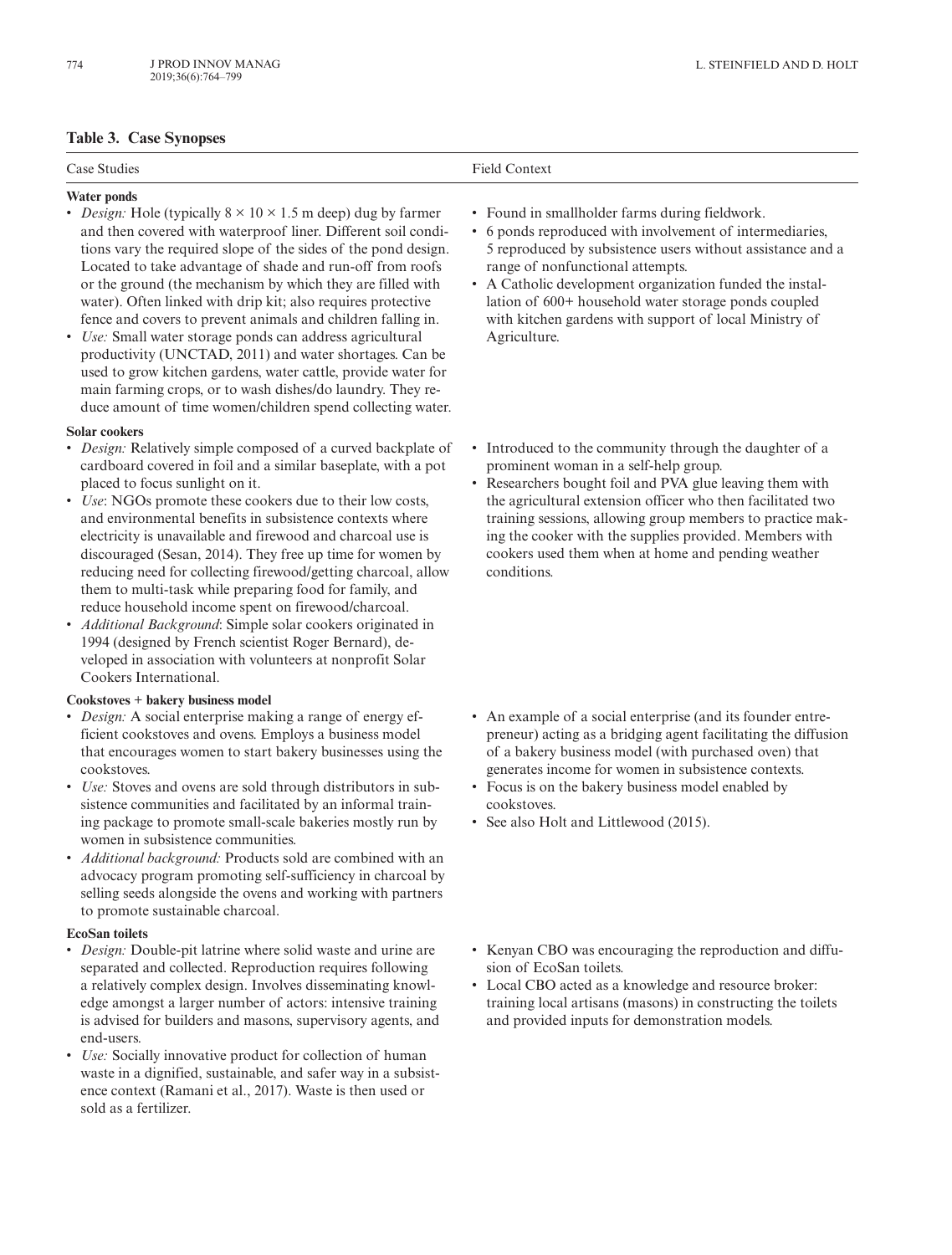sales model. Representatives traverse the "last mile" of the distribution chain to promote and sell products to consumers; leverages their social networks to access new markets. • *Use:* Income generation opportunities for women entrepreneurs who live in subsistence contexts; "empowers" women by increasing their confidence, business skills (Dolan and

• *Design:* Design reduces costs and simplified knowledge required to reproduce. After receiving initial training offered by bridging agents subsistence users-entrepreneurs reproduce the design of the water filters to sell in communities and/or

• *Use:* Removes pathogens and contaminants from water, increasing water safety for personal consumption (CITE,

• *Additional background*. This is often seen as a "frugal" social innovation (Annala, Sarin, and Green, 2018) to reduce water pollution in places such as India; water pollution disproportionally impacts those in poverty. There are some concerns being raised about this an unregulated industry. Other emerging examples include a Biochar filter and sand filtra-

# **Table 3. Continued**

Scott, 2009).

consumers.

2015).

**Reverse osmotic water filter**

tion techniques (CITE, 2015).

| таріс э. Сонишиси                                                                                                                                                                                                                                                                                                                                                                                                                                                                                                                                                                                                                                                                                                                                                                                                                                                                                                  |                                                                                                                                                                                                                                                                                                                                                                                                                                   |
|--------------------------------------------------------------------------------------------------------------------------------------------------------------------------------------------------------------------------------------------------------------------------------------------------------------------------------------------------------------------------------------------------------------------------------------------------------------------------------------------------------------------------------------------------------------------------------------------------------------------------------------------------------------------------------------------------------------------------------------------------------------------------------------------------------------------------------------------------------------------------------------------------------------------|-----------------------------------------------------------------------------------------------------------------------------------------------------------------------------------------------------------------------------------------------------------------------------------------------------------------------------------------------------------------------------------------------------------------------------------|
| <b>Case Studies</b>                                                                                                                                                                                                                                                                                                                                                                                                                                                                                                                                                                                                                                                                                                                                                                                                                                                                                                | <b>Field Context</b>                                                                                                                                                                                                                                                                                                                                                                                                              |
| Solar lights + social franchisee business model<br>• Design: (1) miniaturized, off-grid small-scale, nonpolluting<br>solar-LED lights (2) can be combined with a rental or sales<br>model for subsidence entrepreneurs. Lights attach to small<br>solar panel allowing charging during day for subsequent use<br>in evening.<br>• <i>Use:</i> Improve access to light for educational purposes and<br>general personal security and used to charge mobile phones.<br>Reach consumers through purchasing (via agents, super-<br>markets), donation (charities, NGOs), or rental (subsistence)<br>entrepreneurs).<br>· Additional background: Brought originally into subsistence<br>markets by NGOs, now reaching 35 million + people in<br>7 million households in Africa improving energy access<br>because of lights (Mills, 2015). Lights reduce use of<br>kerosene, reduce air pollution, and lower emissions. | · SolarCo actively promoted and trained NGOs and non-<br>profits in a "business-in-a-box" model where sell lights or<br>rent to fellow community members at 20ksh \$0.20 per light<br>per day.<br>• Local nonprofits selected and trained a group of partici-<br>pants and provided the funding for the initial purchase<br>(from SolarCo) of ten solar lights per entrepreneur paid<br>back to nonprofit via subsequent profits. |
| <b>Chicken business</b>                                                                                                                                                                                                                                                                                                                                                                                                                                                                                                                                                                                                                                                                                                                                                                                                                                                                                            | • Seen during in one of the farms during a field visit to<br>explore the water ponds.                                                                                                                                                                                                                                                                                                                                             |
| • Design: Initial purchase of laying hens or eggs, incubation<br>of eggs for new chicks. Needs secure storage area and way<br>to keep chicks warm (e.g., charcoal stove) and fed. Eggs sold<br>in community and chicks raised to sell on or to increase egg<br>production.<br>• Use: Often promoted by NGOs (e.g., CARE Kenya) as<br>an income generation model for subsistence farmers, with<br>added advantage of improving nutrition and food security.                                                                                                                                                                                                                                                                                                                                                                                                                                                         | • Eggs and chicks as a business introduced to the community<br>and self-help groups) via seminars held by a development<br>charity working in the area as well as an entrepreneur who<br>committed to buying chicks once they reached a certain<br>size.                                                                                                                                                                          |
| <b>Avon in Africa</b>                                                                                                                                                                                                                                                                                                                                                                                                                                                                                                                                                                                                                                                                                                                                                                                                                                                                                              |                                                                                                                                                                                                                                                                                                                                                                                                                                   |
| · Design: Micro franchisee model selling Avon cosmetics and<br>other toiletries directly to consumers through a travelling                                                                                                                                                                                                                                                                                                                                                                                                                                                                                                                                                                                                                                                                                                                                                                                         | • Avon model seen in operation in the field in South Africa<br>(more urban areas).                                                                                                                                                                                                                                                                                                                                                |

- Similar business models seen in the field, such as those promoted by NGOs for items such as sanitary pads, diapers, fortified foods, and other products which struggle to reach the consumers in subsistence markets.
	- Based on desk-based studies.
	- Case included as example of a frugal innovation. This is a product redesigned: knowledge required for its reproduction is simplified so that it is within the capacity of subsistence users to copy once trained, and the overall product costs reduced to make it cheaper.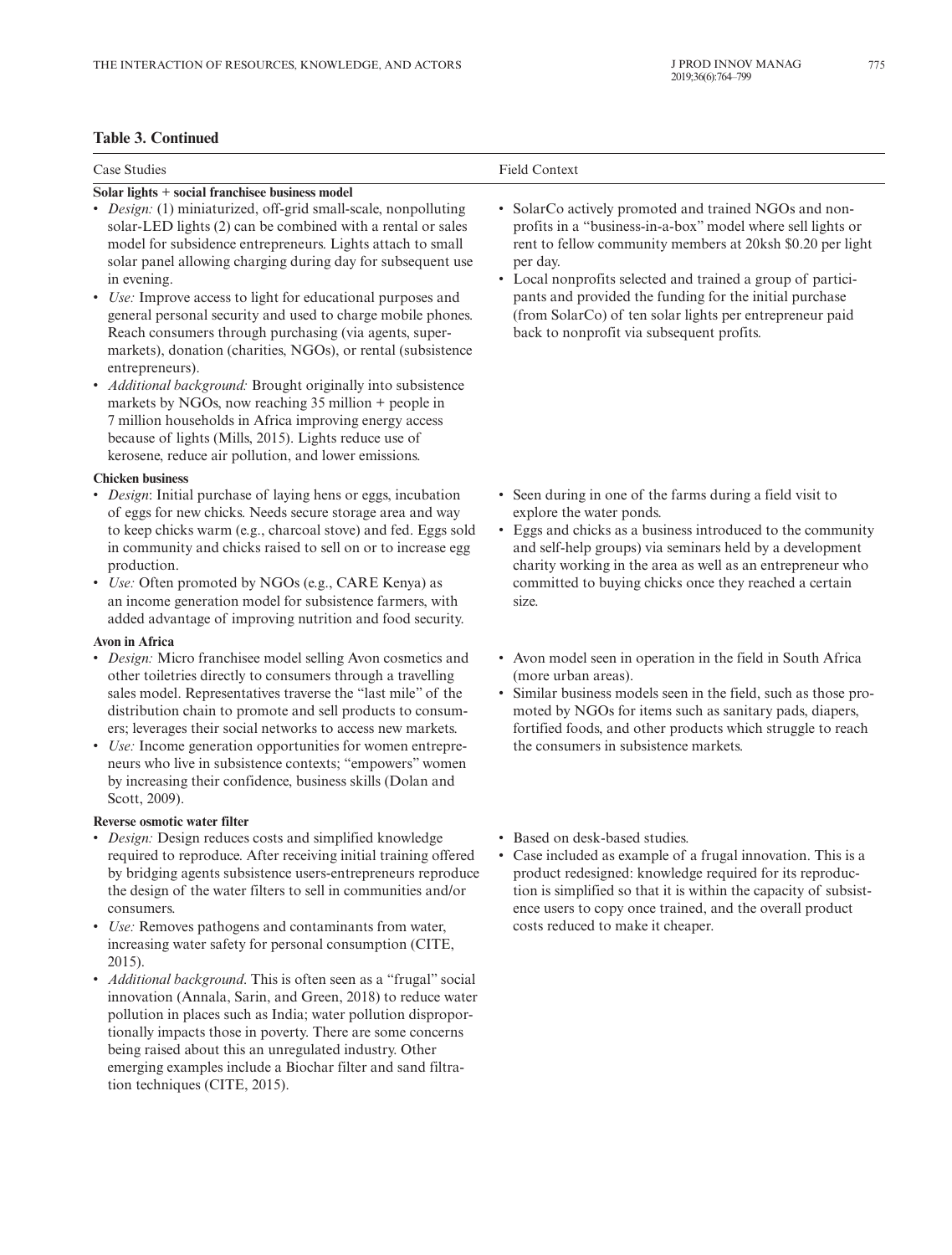| Case Studies                                                                                                                                                                                                                                                                                                                                                                                                                                                                                                                                                                                                                                                                                                                                                                                                                                                                                                                                      | Field Context                                                                                                                                                                                                                                                                                                                                                                                                                                 |
|---------------------------------------------------------------------------------------------------------------------------------------------------------------------------------------------------------------------------------------------------------------------------------------------------------------------------------------------------------------------------------------------------------------------------------------------------------------------------------------------------------------------------------------------------------------------------------------------------------------------------------------------------------------------------------------------------------------------------------------------------------------------------------------------------------------------------------------------------------------------------------------------------------------------------------------------------|-----------------------------------------------------------------------------------------------------------------------------------------------------------------------------------------------------------------------------------------------------------------------------------------------------------------------------------------------------------------------------------------------------------------------------------------------|
| \$100 laptop<br>• Design: Strategic redesign that reduces the products'<br>resource components and makes the products more afford-<br>able for poorer consumers to purchase. Moving parts were<br>eliminated as much as possible to reduce the possibility of<br>dust, damage, and breakdowns. Parts simplified to be lower<br>cost (Robertson, 2018).<br>• Use: Targeted as a "frugal" social innovations (Cristia,<br>Ibarrarán, Santiago, and Severin, 2012) for use in poverty<br>contexts. Laptops are bought or donated and typically used<br>in schools, to improve access to the learning environment<br>and the internet, most often targeting children.                                                                                                                                                                                                                                                                                 | • Explored as an example of a social innovation seen in<br>"use" in our fieldwork.<br>• Many schools in Kenya lack access to computers.<br>• Seen in a solar IT lab set up by a solar enterprise funded by<br>a national telecommunications company.<br>• Labs were located at a school in each of the 47 provinces.                                                                                                                          |
| Mobile money (e.g., MPesa/Equitel)<br>• Design: Originally an electronic mobile money transfer<br>system geared toward helping the traditionally unbanked<br>customer. Registration designed to be easy with basic<br>requirements mobile 2G phone. Individuals can credit their<br>phone with just a few shillings, and use this money held in a<br>personal "account."<br>• Use: Individuals use to safely send remittances upcountry or<br>make payments. Now crucial component of many business<br>supply chains for sending and receiving cash in Kenya.<br>• Additional background: Reaching the unbanked and<br>under-banked is a key focus for many social innovations<br>in financial products (Berger and Nakata, 2013; Onsongo,<br>2019). Originally financed by the UK's Department for<br>International Development as part of a joint venture be-<br>tween Vodophone and Safaricom to help facilitate repay-<br>ment of microloans. | • Launched in Kenya in 2007 by 2013, two thirds of the<br>adult population of Kenya (over 17 million) used MPesa,<br>transferring monies that equated to approximately 25% of<br>Kenya's GNP (The Economist, 2015).<br>• Examples of use seen across multiple case studies and in<br>everyday life in Kenya with increased functionality and<br>services offered (such as paying for electricity, travel tickets,<br>wages, and small loans). |

innovations or who had experience working with, or in, social ventures. In entering the subsistence contexts, the authors leveraged key gatekeepers to gain access to subsistence users/entrepreneurs or social ventures. Given the nature of these hard-toreach, often hidden and marginalized groups, as well as safety concerns of working in less politically and economically stable countries where urban crime rate is quite high, gatekeepers are critical. Gatekeepers are key to signaling trustworthiness of researchers to respondents, and securing the safety of researchers. Imperatively, using a key knowledgeable strategy allowed the authors to capture a bottom-up perspective of the end-users and key local actors. In addition to interviewing groups made possible through gatekeepers, the authors also pursued opportunity sampling (Patton, 2014). This included interviewing people who were acting entrepreneurially when the authors passed by them. The informal entrepreneurs operating on roads in and out of Nairobi are exemplary of this strategy. The

authors likewise pursued data opportunistically, exploring additional social innovations respondents reproduced even though the innovations were not originally a part of the study.

The resultant primary data contain interviews and focus groups with, and observations of, subsistence producers, informal economy entrepreneurs, local government representatives, community representatives, NGOs (nongovernmental organizations) or CBOs (community-based organizations), social entrepreneurs, and members of various social enterprises. The recorded interviews took place in English with local language translations used as necessary. For interviews with those with lower levels of literacy, the researchers used more simplistic terms and, where possible, pointed to actual objects when discussing the social innovation (e.g., water ponds). In some instances only field notes were possible, in part due to difficulties in recording interviews in noisy field conditions or where interviewees might be uncomfortable with the formality of recording. The interviews all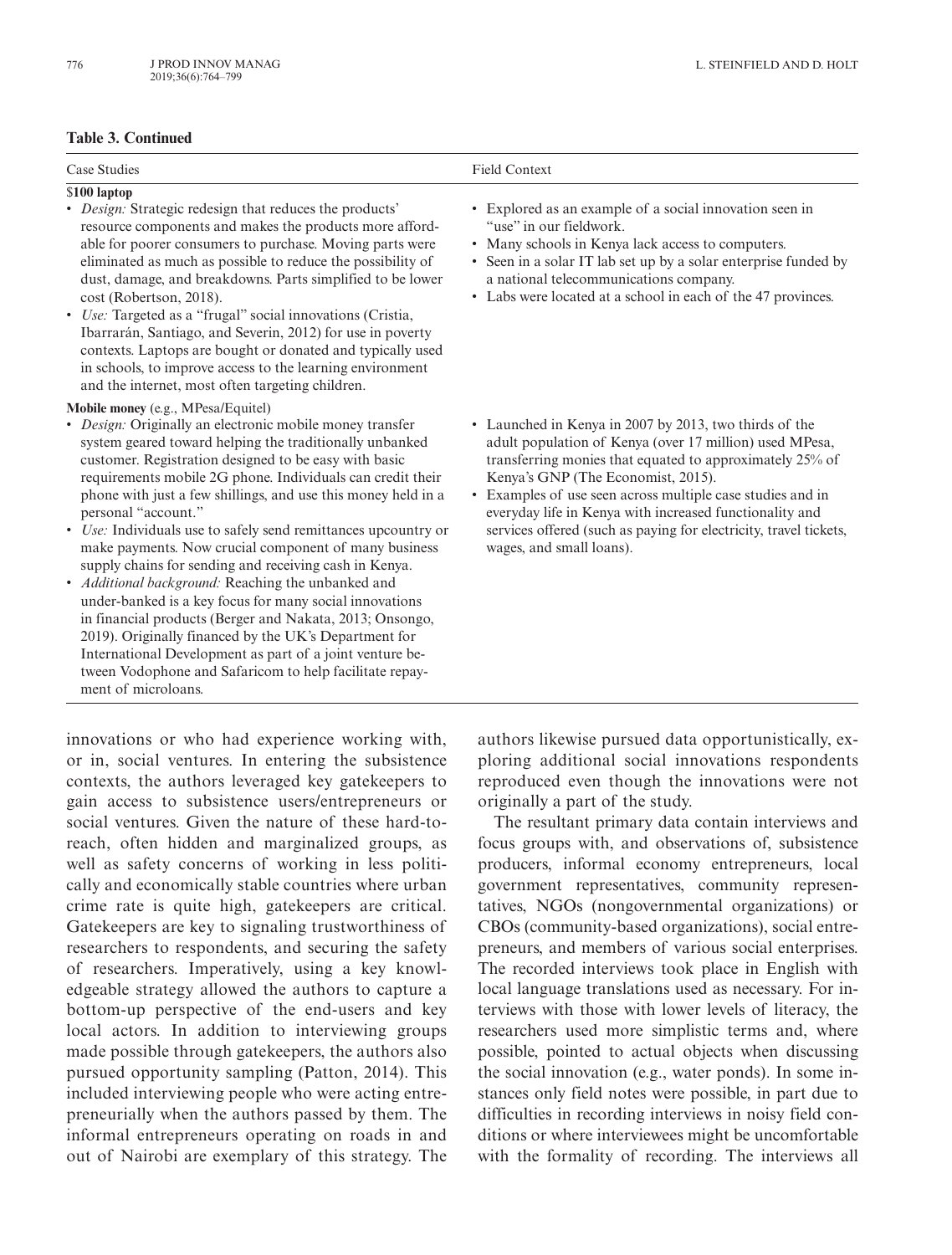took place in situ, that is, in fields, moving vehicles, in farmers' homes, outbuildings, in open-air community meeting areas, or community rooms. The authors undertook multiple visits to some communities to build trust; to confirm interpretations and postulations; and to deepen the level of rich, emic-based data. The emic data (from the perspective of those under study) helped to prevent potential biases introduced from an etic (Western/outsider) view.

# *Data Analysis*

Informing the data analysis are recommendations for generating theory with cases and qualitative data, particularly that offered by Glaser and Strauss (2006); Spiggle (1994); and Gioia, Corley, and Hamilton (2013). Open coding, which allows codes to inductively emerge from the data, produced a first-order analysis (per Gioia et al., 2013). The authors then categorized and reduced these codes to a more manageable number (i.e., axial coding per Strauss and Corbin, 1998), as seen in Figure 1. For each emergent category, the authors compared examples in the same category across the cases (Glaser and Strauss, 2006). Given that data stem from a range of cases, the authors opted to capture the first-order elements in more abstractive terms, which reflect informants' descriptions. As exemplified in the quotes contained in Table 4, these "emic redundancies" sought to stay close to the "meanings of informants" (Spiggle, 1994, p. 499).

Following the initial coding, the authors conducted a second-order analysis. In this phase, rather than capturing what the data described (per the first-order categories), the authors reconsidered the data from a theoretical perspective with the goal of figuring out "what's going on here?" (Gioia et al., 2013, p. 20). Accordingly, the second-order analysis focused on what was causing the successful or unsuccessful reproduction of social innovations and affecting this process. The



**Figure 1. Major Findings Emerging from Data Analysis**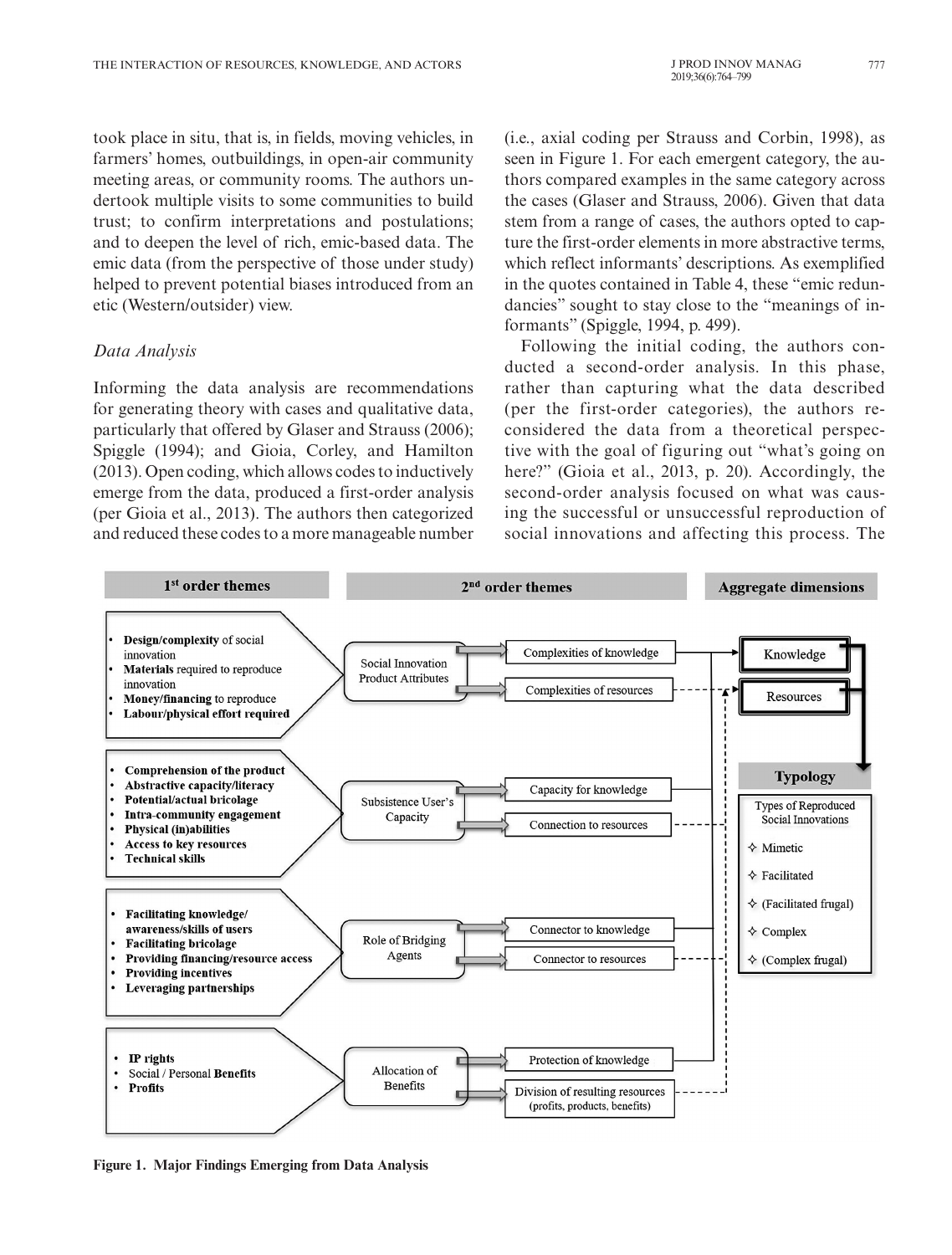# **Table 4. Representative Quotes for 1st Order Categories**

#### **Social Innovation Product Attributes**

#### DESIGN COMPLEXITY

### **Water Ponds**

*Field Notes*: Black cotton soils require steep sided ponds; red-volcanic soils require sloped sides. Black cotton retains water naturally; red-volcanic does not and requires a liner to function. Ponds need to be located to take advantage of shade and run-off from roofs or roads, and surrounded by fencing. This information is communicated in the training but is not always followed by those copying. *Subsistence User [literate fluent]*: They taught us how we can do the pond, because it cannot go vertically but has to be sloping.

Because when it's sloping water near the pond will not break, the sides will not break. But some of the liners they're providing they're so weak the rats break them and eat them.

#### **Solar Cooker**

*Field notes*: Template for solar cooker taken from a group member who had a store bought one. Those reproducing it described the design as simple: with an adequate template to follow they required little additional knowledge. Their trial and error process determined the optimal amount of glue and the need for thicker cardboard.

#### **EcoSan Toilets**

*Excerpt from* WaterAid's (2013) *technical brief:* Latrine designs have three main components: pit, slab, superstructure. Variations of each component exist and are interchanged to optimize solutions for a particular area. Pits can be built (partially or wholly) above ground level; depth should be around 1.5 m but could be as deep as 3m. Specifics depend on context: "urban areas or composting latrines might require shallow pits with frequent emptying; in unstable ground the pit walls should be supported with timber, cement rings, stones or trapezoidal blocks. [For slabs] concrete…should be used in combination with steel reinforcement. Well-trained local craftsmen must supervise the mixing and placing of the concrete in the slab" (pp.1-2).

*Artisan who builds toilets [literate and well-versed in English]*: It is 10 days [to build the toilet] depending on the size. [Initially] we didn't understand this toilet properly, so [the local NGO] decided to take us to the training… They were saying this toilet has two holes and we were doubting, 'How, how come it will be having two holes?'.

*Excerpt from* WaterAid (2008): EcoSan latrine technology [has] 3 step structures: containment, sanitization and recycling (p. 4).

*Community member demonstrating toilet [low literate]:* Here [we] store the ash [from cooking]. Every time you deposit waste you add ash, for drying and sanitizing…Then the urine comes out of that place…after they use [the urine] for top dressing.

#### **Chicken Farming**

*Researcher:* [Viewing book the subsistence producer shows] This is the type of bird and it tells you about the chicken and what to do. From one to four days you give warm water. So, it tells you exactly what to do…[feeding chicks] mash one to 60 days.

*Subsistence producer [literate and well-versed in English]:* When they come to 60 days they are introduced to growers [protein-enriched feed]. I would give [the chickens] growers for [another] 60 days and then they will be ready to market.

### **Reverse Osmosis Water Filters**

*Summary of* Annala et al (2018): Frugal water filters use reverse osmosis technology where solid and other dissolved particulates are separated out by forcing water through a micro-sieve. Entrepreneurs assemble, sell and service filters. Costs are reduced as entrepreneurs operate informally, with cheaper labor, assemble in informal premises or homes, and use unbranded components bought from wholesalers.

#### \$**100 Laptop**

*Excerpt from* One Laptop per Child's (2009) *blog:* To maintain a low price point [we're] refreshing the hardware to take advantage of the latest component technologies. … The memory will be increased to 1 GB of DDR2 SDRAM, and the built-in storage will be 4 GB of NAND Flash. … The processor will be a VIA C7-M. …The enabling chipset is hot off the fab line, the VX855. This single chip provides the memory interface, a 3D graphics engine, an HD video decoder, USB, [and] SDIO. … [One change] is a move from AC'97 to HD Audio [allowing] an upgrade to a stereo external microphone (and DC sensor) input (n.p.).

#### **Mobile Money Platform**

*Field notes*: MPesa [mobile money platform] is now being used to pay energy bills, e.g., MKopa Solar [Kenyan energy provider]. The update involved re-iterative redesign processes with other IT partners. Involvement of end users was limited to commenting on the design or functionality of the platform.

#### MATERIALS

# **Water Ponds:**

*Field notes:* Material inputs varied: some required just digging holes (black cotton soil); others also needed liners to retain water (red volcanic soil). The government or NGOs provided liners. Some ponds had simple irrigation systems using hosepipes or drip-kits; others were more complex with metal or wooden sheds built around them. Covered ponds, highly subsidized by the government or NGOs, prevented liners from getting stolen or ruined by the sun, bugs, birds/other animals.

#### **Solar Cooker:**

*Field notes:* The majority of resources came from the researcher. The foil from the supermarket, the glue from the bookbinder. The groups were to find the cardboard.

### **EcoSan Toilets***:*

*Expert from* WaterAid (2008)*:* The [Nepal government-sponsored EcoSan promotion program] contributes only to the pan level, which includes two vaults for feces storage, a urine storage tank, and two pans in case of dry Ecosan otherwise one for wet Ecosan toilet. The [other] materials, which would include bricks, grass, bamboo and labor (unskilled) works, etc., [are] provided by latrine users (p. 11).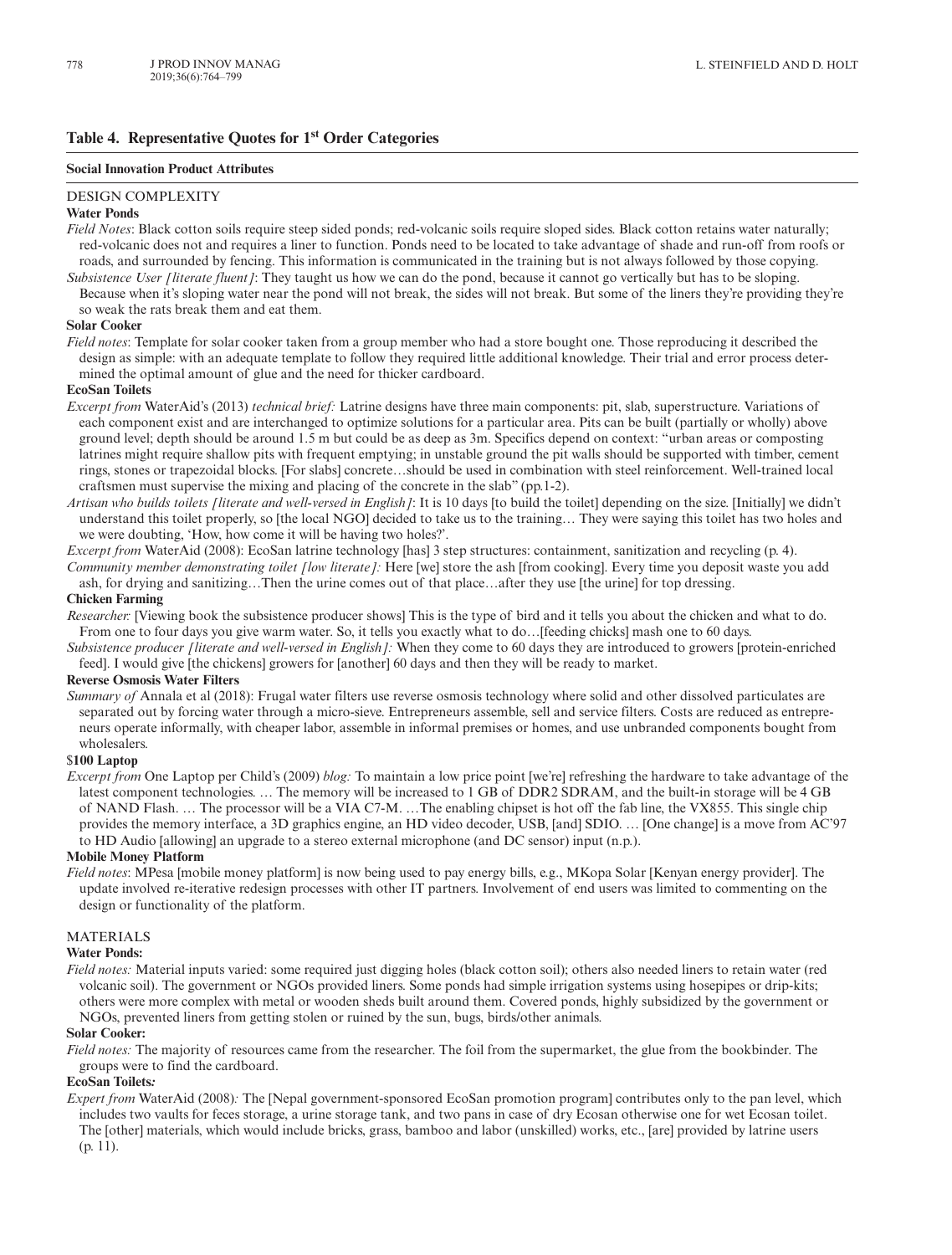#### **Social Innovation Product Attributes**

*Social enterprise who funded demonstration:* [The villagers who would use toilet] contributed the sand and food for the people who were building [the EcoSan toilets] and water [used for concrete].

#### **Avon Franchise:**

*Excerpt from* Scott (2012) *Avon in Africa case study:* Reps…preferred selling Avon products to more traditional objects such as produce or handicrafts. The advantages [were] the quality and affordability of products, the generous margin and the lower level of risk [produce is perishable]. … [S]elling Avon did not require a craft skill or a lot of dedicated space and did not have to be done from the side of the road as was the case with the stalls and blankets used as shops by many women (p. 14).

#### MONEY/FINANCING

#### **Water Ponds:**

*Subsistence user/project assistant [literate and fluent in English]*: Farmers were supposed to…dig and cover the costs to dig. The cost… depends on where that pond is. For some it is more because [the soil] is stony, others it is less because [the soil] is soft. After being given the liner [by the NGO, worth approx. 50,000KHS for a large pond] they now go and install the liner. The piping and how they will fetch the water will also be farmers' expenses.

*Subsistence user [low literate]:* Up to where my water pond is now, it cost 10,000KHS (100USD) because I was paying 1000KSH (10USD) per day for labor since [my land] was too rocky…. I got that money from digging in other people's field…. I got a hole in my liner in because the liner was too light. I want to fix it but I need glue. There is someone who lives around here that can fix it. It will cost around 2000KHS.

*Researcher:* Why haven't you fixed it yet?

*Respondent:* Because I have no money. I have to look for money to do this…I'll have to do casual labor [digging].

*Field note*: 10 months had passed since she had first gotten the hole in her liner.

#### **Solar Cooker:**

*Field notes:* Cost of glue, foil and cardboard estimated to be \$16 for 20 solar cookers.

*Subsistence user [low literate]:* [The community group] has to come together so that they can…buy material for solar cookers.

*Researcher:* Why don't you do this by yourself?

*Respondent:* I will try… when I get the money

*Researcher:* Do you know how much [the materials] cost?

*Respondent*: No… I don't know.

#### **EcoSan Toilets***:*

*Expert from* WaterAid (2008)*:* EcoSan is more than a toilet; it is a toilet and treatment of recycling system. In this context, the cost of Ecosan is significantly less than other toilets and treatment systems. … Every household should always make a financial contribution towards the cost of their Ecosan toilet, even though in some cases this may be relatively small (p. 11).

#### **Solar Light Franchise:**

*Local NGO facilitating income project*: You know, we give [the members] the [solar lights], we buy them stuff, and then they go and sell. So they're not losing anything since this is like capital.

*Field note:* Solar lights bought in bulk by the social enterprise for 2,210KHS (22USD). Only after the social franchisee has sold the lamp (at a profit) do franchisees pay back the social enterprise.

#### **Chicken Farming**

*Field note:* Subsistence producers took out a loan for 52000KHS (520USD) to fund entire operation (including chicks, feed, and coop with a heater inside to keep chicks warm).

#### **Avon Franchise:**

*Excerpt from* Scott (2012) *Avon in Africa case study:* Avon requires only a minimum startup fee (about US\$12). … Some women couldn't even afford that but often the [Avon recruiter] would loan out the start-up fee. If a candidate could not qualify for credit, Avon let her start on a cash basis and build up credit; many reps earned their way into the system by this method (p. 12).

### LABOR/PHYSICAL EFFORT REQUIRED

#### **Water Ponds:**

*Subsistence user [literate and fluent in English]:* The pond I built in 1996, I dug it with my family. My husband, my children. We all dug. [Respondent was about 35 years old at the time] Later, in 2015-16, the government encouraged farmers to get a pond. I spent 45,000KHS…to have a machine dig it. It was a double pond, 15x26x2 meters.

#### **Solar Cooker:**

*Field notes:* The women copied the initial design, sourced cardboard, and built their own in a group meeting (led by a literate member). **EcoSan Toilets***:*

*Summary of WaterAid reports (2008, 2013, 2014):* Ecosan toilets require holes be dug, cement laid, and substructures (e.g., wooden or brick sheds) built. People are to dig/build substructure themselves or hire people. Well-trained craftsmen are required only for mixing and pouring cement.

#### **Solar Light Franchise**

*Solar light franchisee [low-literate with functional English]:* I charge the solar then I distribute to my customer.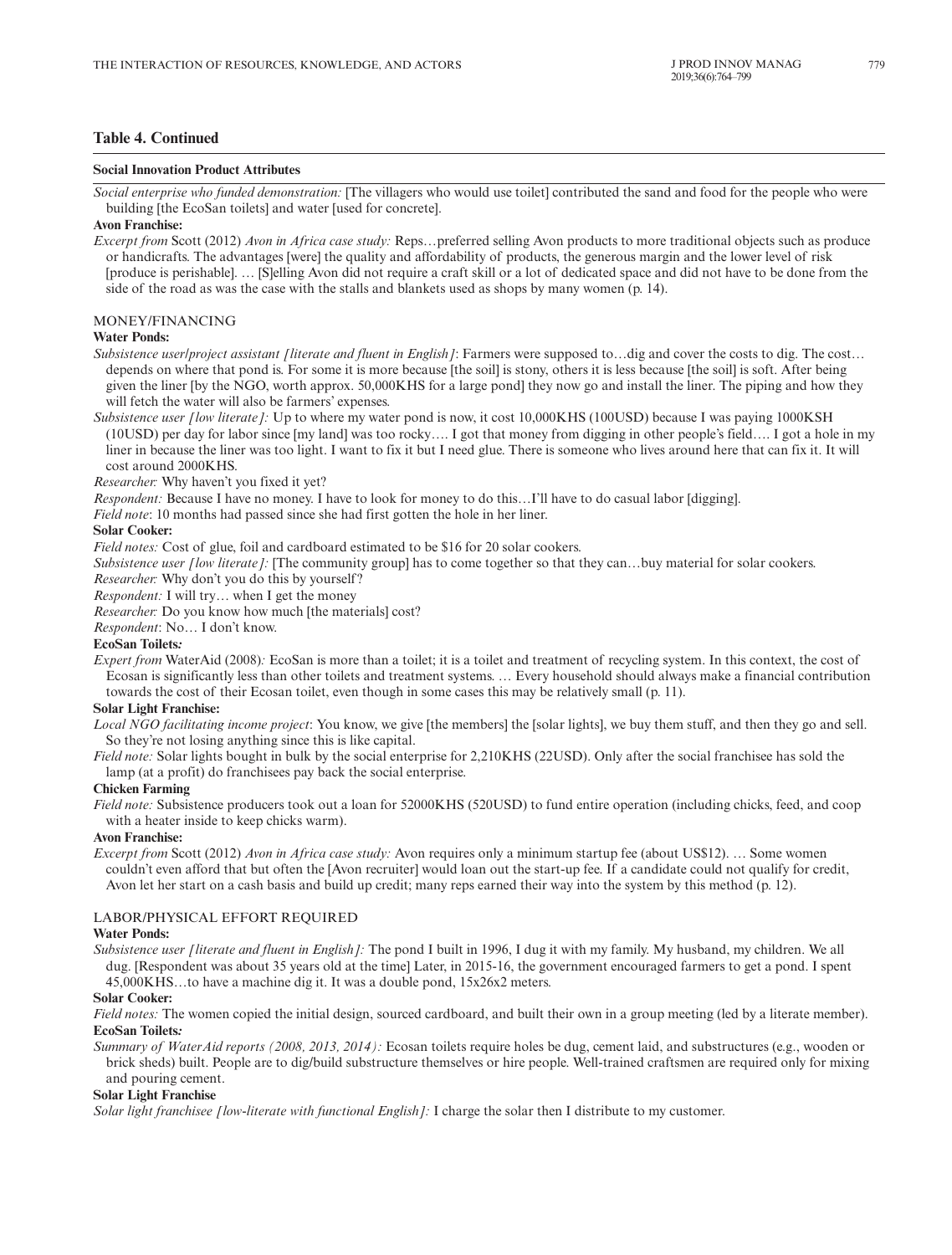### **Social Innovation Product Attributes**

#### **Chicken farming**

*Subsistence producer [literate and well-versed in English]:* It now takes one hour a day [to take care of the chickens]. In the first two weeks, that is when we spend a lot of time to manage them. I remained here for two weeks going nowhere. These are small babies. If you don't take care of them they will die**.**

#### **Subsistence Users' Capabilities**

#### COMPREHENDING THE PRODUCT

#### **Water Ponds**

*Subsistence user/project assistant [literate and fluent in English]*: I construct ponds on some farms [belonging to farmers who help implement the project] and use these as sites for demonstration. I ran two demonstrations. The first one, although the pond was already dug, I showed people how you do the slopes. There were 30-40 people that attended. In the second demonstrate I showed how you install the liner and finish off the pond, putting the grass around the top of the liner to hold it tight. I did this second demonstrate twice and in the same month of the first demonstrate, but not as many people came.

*Researcher:* Why didn't more people attend?

*Subsistence user/project assistant:* There are those people who don't attend because they lack interest and they are ignorant. …Others attend the meeting and hear something is free but they have not internalized that something has happened.

*Interview with subsistence user of failed water pond [low literate]:*

*Researcher:* What did you know about the pond before you dug it?

*Respondent:* It can preserve water and do irrigation with it.

*Researcher:* Where did they hear about this?

*Respondent:* From neighbors that went to a seminar held by [an NGO].

*Researcher:* What did they tell you?

*Respondent:* These ponds are very good for irrigation.

*Researcher:* Anything about digging a pond like dimensions or slopes?

*Respondent*: No.

*Researcher:* Do you know where to get a liner?

*Respondent:* I don't know.

*Researcher:* Do you know how much it costs?

*Respondent:* No.

*Researcher*: Did you know about needing a liner when you started to dig?

*Respondent:* No.

*Subsistence user [literate and fluent in English]:* For instance, me when I'm building the pond I know why I'm building it, and I'll gather materials or the knowledge to make sure that it has been done the way it can help me.

#### **EcoSan Toilets**

*Excerpt from* WaterAid (2008): Most of the Ecosan users are agriculturalists by occupation and so...[are] familiar with the methods of making compost and co-compost through mixing the humus formed in toilets with infertile and worked-out soil (p. 9).

*Field note:* Discussions with the local CBO and the masons they had trained showed an understanding of how the product worked and could be adapted. The masons selected had experience in building walls and houses using concrete and tin sheets at their farm plots

### **Reverse Osmosis (RO) Water Filters**

*Excerpt from* Annala et al (2018): The owners of low cost RO filters are less educated, have lower incomes and are less likely to have used water filters while growing up. … The RO entrepreneurs find their own advice unheeded by customers. …The customer states that their doctor has asked them to drink RO water only. So on customer's insistence, we install the machine. Then we put a different TDS control valve, so that the TDS can be improved from 50 to 150. The customer does not know that TDS can be set up (p. S110).

#### **Mobile Money Platform**

*Representative from local NGO providing training to community group on savings:* Initially, when they heard about [branded mobile money platform] they thought these people wanted to take their money. ... They feared that [the company] wanted to take their savings from them and keep it. But after they had been taken through the awareness [by a local non-profit] the [saver] understood it… that that money was actually theirs. They decided to embrace it because they thought it would change their situation.

*Field notes from savings group meeting*: Demonstrates that even large corporations often require the involvement of bridging agents in creating awareness, comprehension, acceptability of SI product.

### ABSTRACTIVE CAPACITY/LITERACY

### **Water Ponds**

*Subsistence user/project assistant [literate and fluent in English]*: When I did the first pond [back in 1996] that is what encouraged other people to do it. I decided to have that risk. That encouraged them to have their own. They had seen the results coming for vegetables in my home and now there are many ponds.

*Researcher:* So what enabled you to take that risk?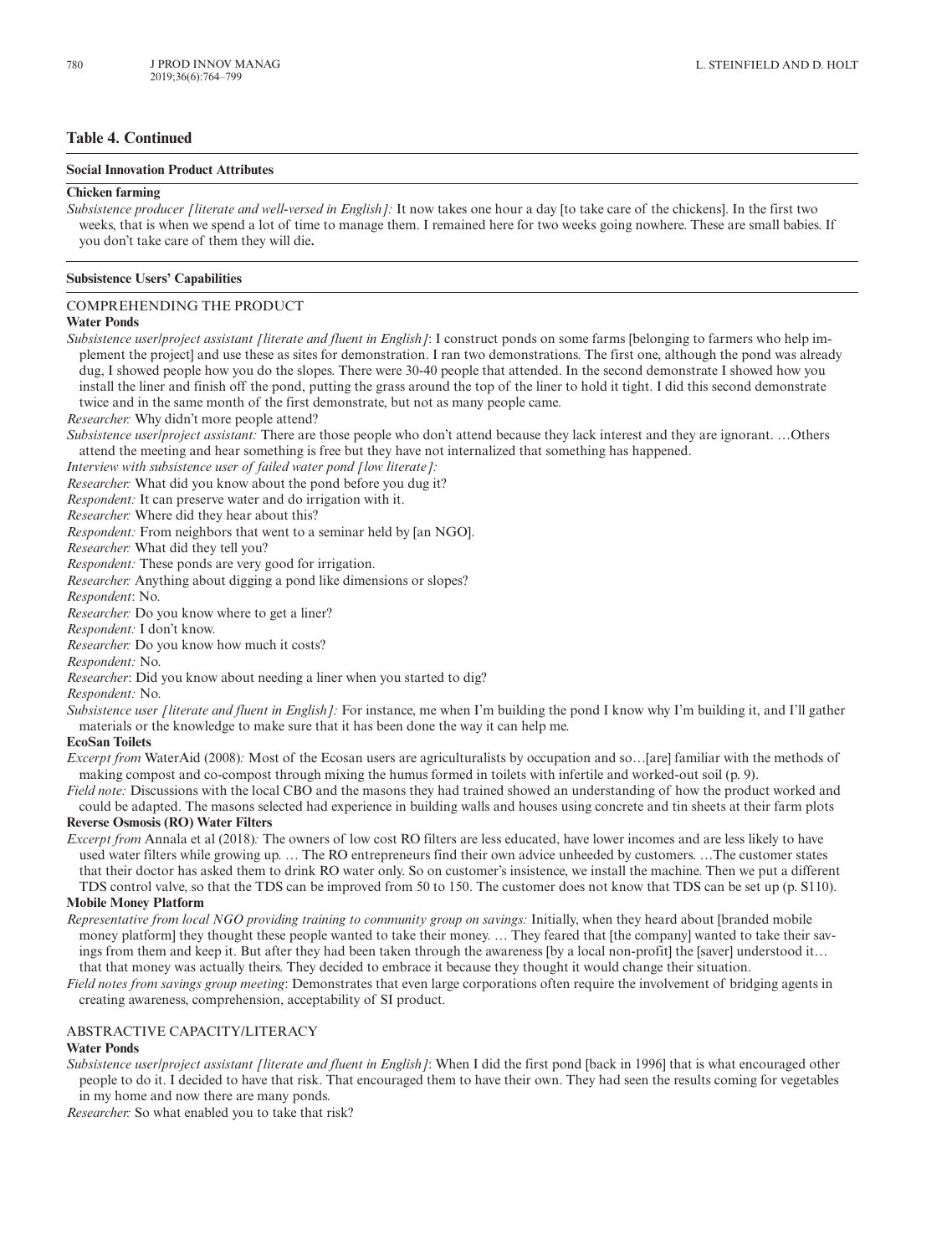#### **Subsistence Users' Capabilities**

*Subsistence user/project assistant:* For me I had gone to a seminar [as a government extension officer] in Turkana [a very dry area]. We [saw] a farmer who had a bigger pond. She was growing cabbage and cowpeas with that pond. So I said why can't I also do that? And that's what encouraged me to take that risk. And since we had a problem with rains [droughts], I had to… take the risk. When you have a problem you have an opportunity. And you need interest.

*Subsistence user/community member [literate and fluent in English]*: The biggest problem is some people are not enlightened and they don't know where they're heading to. They drive us backwards because they don't have the interest; not necessarily because they don't have the interest, it is because they don't know. That's why we get some drawbacks.

*Social entrepreneur from StoveCo:* So the southern Maasai guys will be copying the southern Kisi guys who are copying the northern Kisi guys who were trained by actual agricultural extension officers, and so now this guy is learning farming that has been bastardised five times and is doing some of the most obnoxious farming practices you would ever [see]. … [The average subsistence farmers] don't know how to farm, and they actually just try to copy it.

#### **Solar Light Franchise**

*Subsistence franchisee [literate with functional English]:* The [solar light] was a new idea…I am more creative [than others who did not get involved] …a number of [community members] have been coming to me [to be involved too].

*Representative of NGO facilitating solar light sales model:* Most people in Mozambique... above 30 years, did not go to school and they need to have some means of livelihood, and they can't have that if they don't have basic literacy skills.

#### **Chicken Farming**

*Researcher:* Most people worried about the loan. But you didn't. Why not?

*Subsistence producer [literate and well-versed in English]:* Why worry for nothing. That's not making me to be worried. Why?

#### POTENTIAL OR ACTUAL BRICOLAGE

#### **Solar Cooker**

*Field notes*: Ten solar cookers were made and distributed but only by one of the groups. This group costed out all the necessary resources (tin foil, glue) and were proposing to make more to sell for a profit to the local community but were looking for stronger cardboard. Second group also had ten members attend the demonstration, but none had made the cooker. The group had let the glue dry up; they did not improvise or find an alternative solution. They waited until the intermediary bought additional glue.

#### **EcoSan Toilet**

*Field notes:* The subsistence masons and the intermediary tinker and engage co-creatively in bricolage. Masons varied the design to reduce costs by adapting locally available materials to build the toilet chamber and by substituting in materials such as sheet tin.

#### **Solar Light Franchise**

*Social enterprise working with social franchisees:* In terms of helping the customer… some youth have [adjust the business model]. [They] give the product on credit… at the outset the customer gives some money, like 50%, and then [the customer] commits to pay their 50% at the end of the month.

#### INTRA-COMMUNITY RELATIONSHIPS

#### **Water Ponds**

*Subsistence user/project assistant [literate and fluent in English]:* I work with farmers who help me distribute information to other farmers and who keep track of farms that are actually farming and are thus appropriate recipients of liners [from the NGO].

*Field notes*: Some subsistence users got money to build the ponds or to do repairs through local saving groups [merry-go-rounds] or through digging on other people's farms. Informally employing each other seems to be a common practice. Some women also reported not wanting to get a pond due to perceived safety risks: they *heard from other women* about children and cattle drowning.

#### **Solar Cooker**

*Field notes*: Groups met and decided to purchase the cardboard required at 30 KSH (approximately \$0.30c) per carton. The majority of group members had not reproduced the solar cookers because the group had yet to reach a consensus on if they should make them, how to pay for the materials, and how they would sell them.

#### **EcoSan Toilet**

*Excerpt from* WaterAid (2008)*:* Farmers of the community accepted the technology and created an environment to persuade others to replicate it considering its potential to 'add value' to their agricultural production, to the water, and to environment conservation (p. 11).

#### **Solar Light Franchise**

*Solar franchisee [literate with functional English]:* I worked for [a local government agency] collecting taxes from the fishers. …I was told by [a community member who knew the NGO] and became interested. …I went to the training and learnt how to [sell the lights]. *Faith-based NGO sponsoring program:* The first step was really mobilizing the youth. ... We needed 400. And then shortlisting them to

find out who are really entrepreneurs. … We grouped them into about 20 groups of ten youths each, where they could guarantee each other. So they took the products, and we had lighting kits complete for them, so they guaranteed each other.

#### PHYSICAL (IN)ABILITIES

### **Water Ponds**

*Field notes*: Some subsistence users who could afford to use oxen to reduce physical labor of digging holes; older women/those physically frail had to pay local laborers to dig the holes for the water ponds even though this could increase their financial strain. Digging was viewed as a man's job; women who did report digging did so in partnership with their husband. Some women reported not having a water pond because it required too much energy.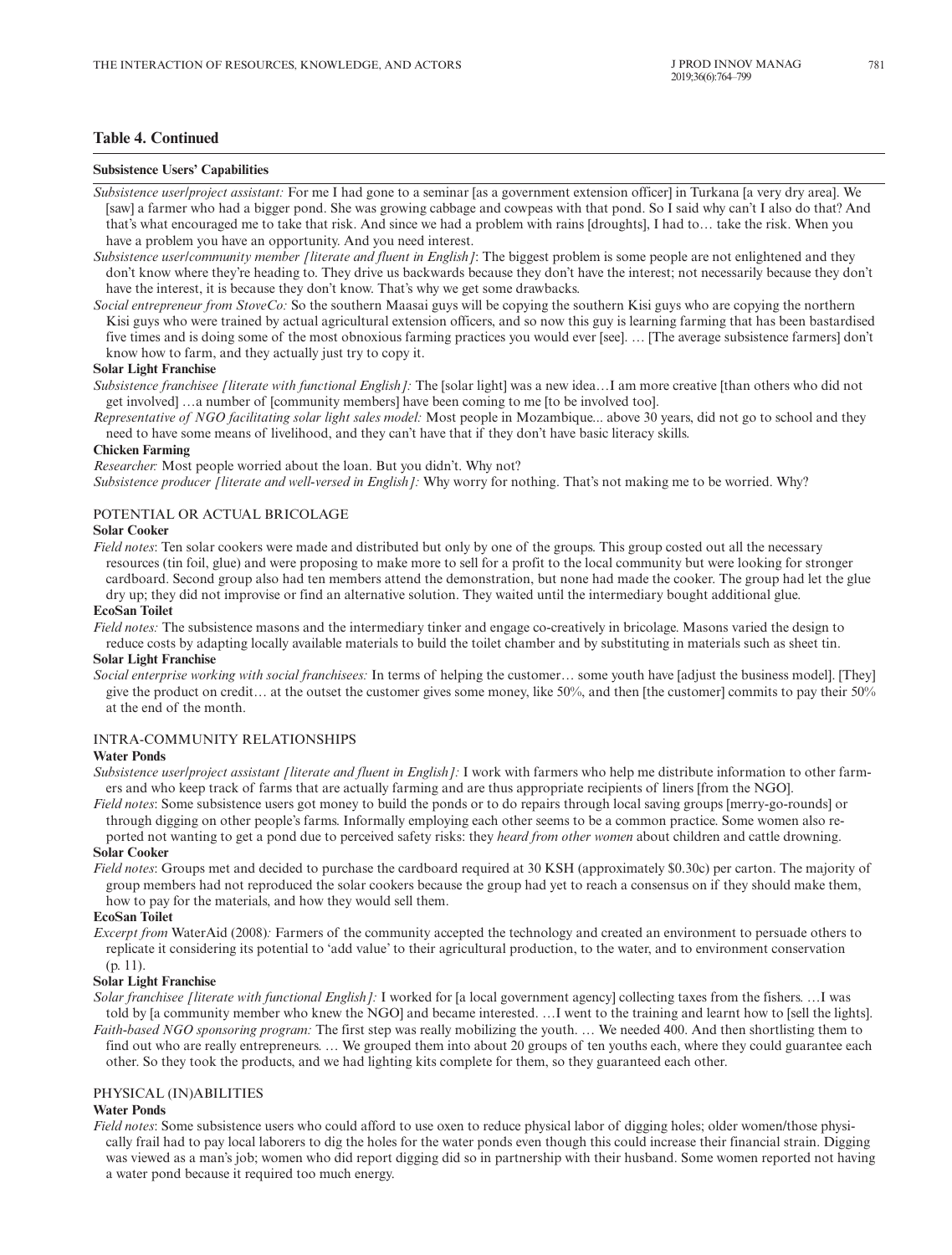### **Subsistence Users' Capabilities**

#### ACCESS TO KEY RESOURCES

### **Water Ponds**

*Subsistence user of a failed pond [low literate]:* We didn't get the liner [for the pond] so we don't use it. We used to put in water but the water disappears. Once I have a liner it will be better.

*Interviewer:* Why don't you get the liner?

*Subsistence user:* I don't know where to get the liner. … and I don't even have money. We asked the [people from the NGO giving out liners], but they said it was just a project and that we must find one by ourselves.

*Interviewer:* How did that make you feel?

*Subsistence user:* Not good. We spent a whole week digging the pond and never used it. …We did a lot of work and its useless. **Chicken Farms**

*Researcher:* What allowed you to get qualified to do this and others to not?

*Subsistence producer [literate and well-versed in English]:* We were told we would be given a loan. Some people worry about it. They don't know what they will pay with.

*Field notes:* The sizeable loan (\$520USD), while a critical resource, seems to be a deterrent for those unwilling to undertake or unable to comprehend the scheme.

#### **Solar Light Franchise**

*Solar franchisee [literate with functional English]:* Every day I can save 100KSH. By end of the month I can pay my house rent…the rest I [use to] expand my business. I am clearing [the debt to the NGO that provided the initial 10 lights] faster. [NGO translator confirms originally repayment terms were 8 months at 25% of income earned]. I still want to add more solar. The solar are not enough for my customers.

#### **Role of Bridging Agents**

### FACILITATING KNOWLEDGE, AWARENESS & TRANSFER OF TECHNICAL KNOW-HOW

### **Water Ponds**

*Subsistence user [low literate]:* The person who [showed] me how to do the slopes was also the man who came and did the slopes. *Field notes:* Local Ministry of Agriculture and NGO organized for subsistence users demonstrations on how to properly make water ponds. They sent trained farmers to show subsistence users where they should dig the pond, and to help with figuring out correct slopes for the pond.

#### **Solar Cooker**

*Local NGO project assistant:* The women are really interested in the training on solar [initiated by the researchers]. … They have really been yearning for this kind of training, cooking with solar. And any other kind of training, they welcome.

#### **Cookstoves** + **Bakery Business Model**

*Social entrepreneur:* With a kiln more than half the secret is how you use it. … Those are a bit tricky to teach [first time users]. So I've saved all the pictures in a file and tell then "oh you get free. What's up training. I'll walk you through it. [First] open the top." I send a picture. "Now the smoke should look like this," I send a picture." Put the lid down." Send a picture.

Another NGO bought 20 big ovens and took [them] to Kenya and …Tanzania. They're doing [the training] with small ladies groups now. [They are] training [who they hope will be future] trainers.

#### **EconSan Toilets**

*Excerpt from* WaterAid (2014) *blog:* Because construction and use of EcoSan toilets are very different from conventional toilets, intensive training must be given to the mason, users and supervisor staff for a successful outcome.

# **Solar Light Franchise**

*Supplier of solar lights:* [We tell the youth] this is the product. This is the cost price. Then this is the selling price. This is the Business-ina-Box [model].

#### **Chicken Farming**

*Researcher:* Where did you get this information from?

*Subsistence producer [literate and well-versed in English]:* From the one who gave us the contract. … He came and taught us. He had a seminar.

*Field note:* The subsistence producer had a book detailing key information for the successful raising of chickens.

#### FACILITATING SKILLS DEVELOPMENT

#### **Solar Light Franchise**

*Social enterprise*: [The youth] go sell and then every month we gathered together to see how sales are going, what challenges they are facing, and then [the social enterprise's] technical team comes in to advise youth on how to sell and how to deal with customer care and customer complaints.

*Local NGO member*: [I did] extra training on record keeping... the [social enterprise] was just to explain the technical part of [the solar light use]. Now we are assisting them on bookkeeping [shows record book made by the local community support group]. Apart from that there was some training on money [management skills necessary for a franchisee's success].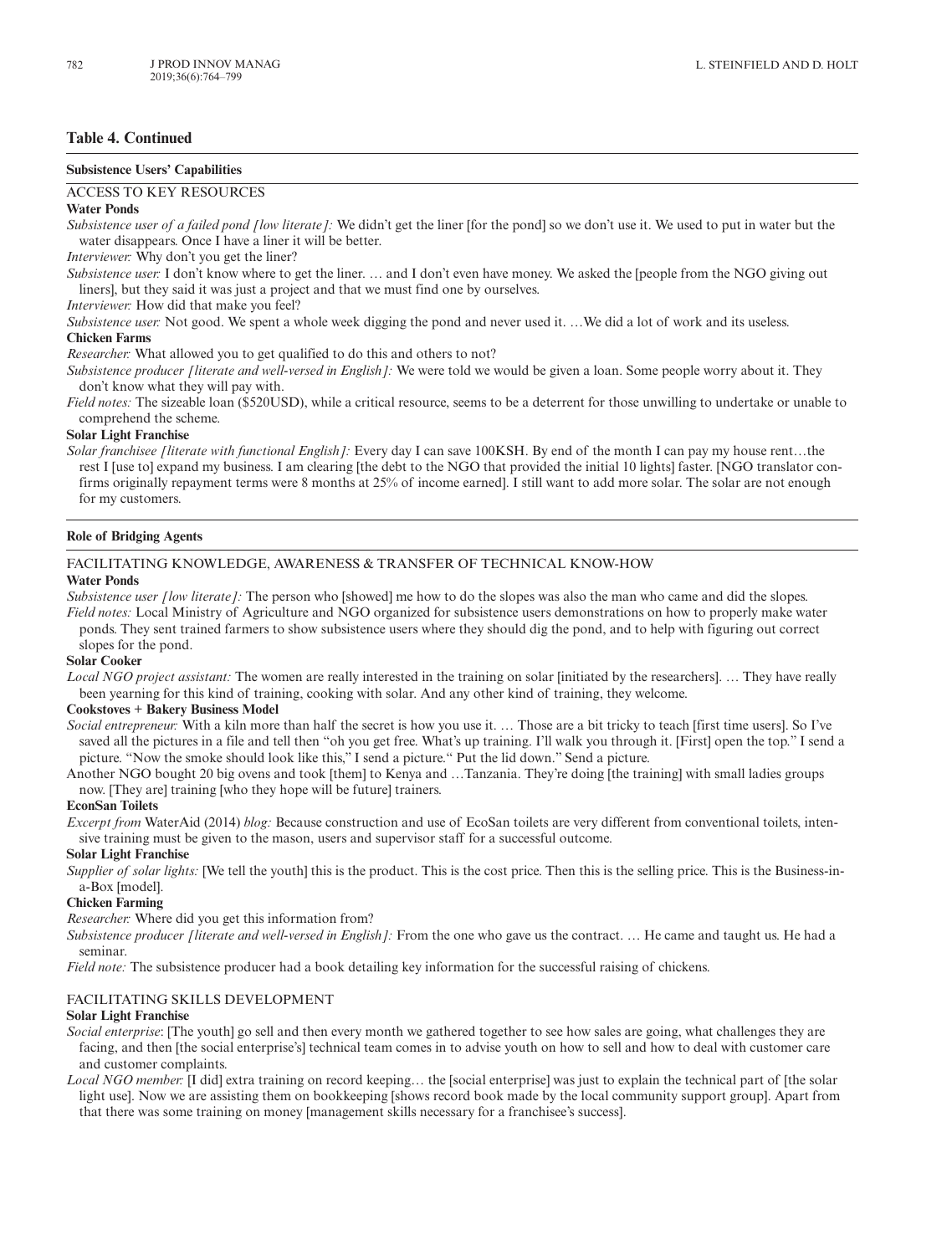#### **Role of Bridging Agents**

#### **Avon Franchise**

*Excerpt from* Scott (2012) *Avon in Africa case study:* The Avon experience, which stresses forward planning for both business and personal goals, seems to have affected new attitudes about money in which the prevailing hope was to move from using Avon income to meet daily consumption needs toward using it to build capital (p.14).

#### **Microfinance**

*Informal economy/subsistence entrepreneur [literate with functional English]:* The people [from a microfinance bank] organized four seminars for us on how to save, run business and avoid many loans or borrowing [too much] money.

#### FACILITATING BRICOLAGE

#### **EcoSan Toilets**

*Excerpt from* WaterAid (2014) *blog:* We initially used poly-fibre squatting pans for the EcoSan toilets, but because these were not available … the cost per toilet increased. This cost was not viable. … Thus. … [local] masons were trained to construct the floor of the toilets as EcoSan pans. This. … reduced costs substantially. …We worked with [masons] to further decrease [costs using] locally available material such as bamboo (n.p.).

#### **Solar Light Franchise**

*Social enterprise:* We do some [business] skills training [and] we also *train* [solar entrepreneurs] on *idea development.*

#### PROVIDING FINANCING AND/OR RESOURCE ACCESS

#### **Water Ponds**

*Subsistence user [literate and functional-level of English]:* A donor came in 2009 and said if you raise 27,000KHS we will do a whole pond for you with a metal roof with a gutter and a stone structure inside to hold the lining. The donor provided all the materials and even the laborers. I worked as one of the laborers and got paid to dig my own pond. Four people, including myself, dug the pond. The donor also paid for people [welders] to do the metal roof and masons to put in the stone wall, and they provided the liner. My wife got some of the [27,000KHS] through using different merry-go-rounds [saving groups] and I had money from working at [a big] farm.

*Field note:* This is a highly subsidized pond as this pond is big - 24x30x10 feet deep. Most farmers who received the liner from the [Catholic charity] dug ponds that averaged 6mx6m; while the farmers had to pay to dig the hole, the charity provided the water liner est. to cost 20,000KHS and a drip kit.

#### **Solar Light Franchise**

*Supplier of solar lights*: [The social enterprise] bought 1,000 lamps, 1,000 kits each. They give them to the youth. The youth sells them at 2,740KHS. The moment [the lights] sell, [the youth] return the 2,210KHS to [the social enterprise]. You see, this is like a moving fund. So, [the] profit which [the youth] get, that is the margin. [The social enterprise] don't want any profit, they just want to recover the [cost].

*Social enterprise:* Each youth got one complete kit - one household kit and one lighting kit - at the start. Once they sell, they sell at a margin of about 20%. They keep the profit, and then the rest is used to buy extra kit so they can go on with the business. The plan is that, in the future, they will be able to earn enough to be able to buy their own products.

**Cookstoves** + **Business Bakery Model**

*Social enterprise:* [This] Italian NGO… sponsored the small ovens for the [women] centers. They teach cooking as part of the curriculum. [The NGO] gave out 20 [stoves] to people who know how to bake. The best students get to take one home to their slum.

#### **EcoSan Toilets**

*Excerpt from* WaterAid (2008): Out of a total cost of an Ecosan toilet: £120; £45 will be contributed by the toilet user and £75 by the project to ensure financial contribution up to the pan level, again excluding unskilled labor works (p. 12).

#### **Chicken Farm**

*Subsistence user [literate and well-versed in English]:* [The subcontractor told us] where we could get the financing… from a [savings and credit co-operative]. He was the one that went to them and got the loan. He gave us the chicken and even the food.

#### PROVIDING INCENTIVES

#### **Water Ponds**

- *Local NGO project assistant:* [The NGO] was here for two years. They only gave resources in the beginning and after that they used farmers to follow each other. These farmer coordinators were within each group and would visit farmers. The coordinators were not paid. They were volunteers. They could be paid to go to meetings and seminars. But when these incentives finished the coordinators stopped visiting and farmers stop doing the kitchen gardens and caring for their ponds.
- *Local NGO project assistant:* If you do everything for an individual they will relax and they will not see the value of the project. When you cost share the farmer will value it. They will own that project. [An organization should] empower individuals but select a few to be experts so they can be followed [by others] or entice or encourage others to continue.

#### **EcoSan Toilets**

*Excerpt from* WaterAid (2008): [The financial] contribution from this project, which amounts to around 60% of the total costs, is considered a subsidy and has been instrumental in generating demand even when the technology is relatively new (p. 12).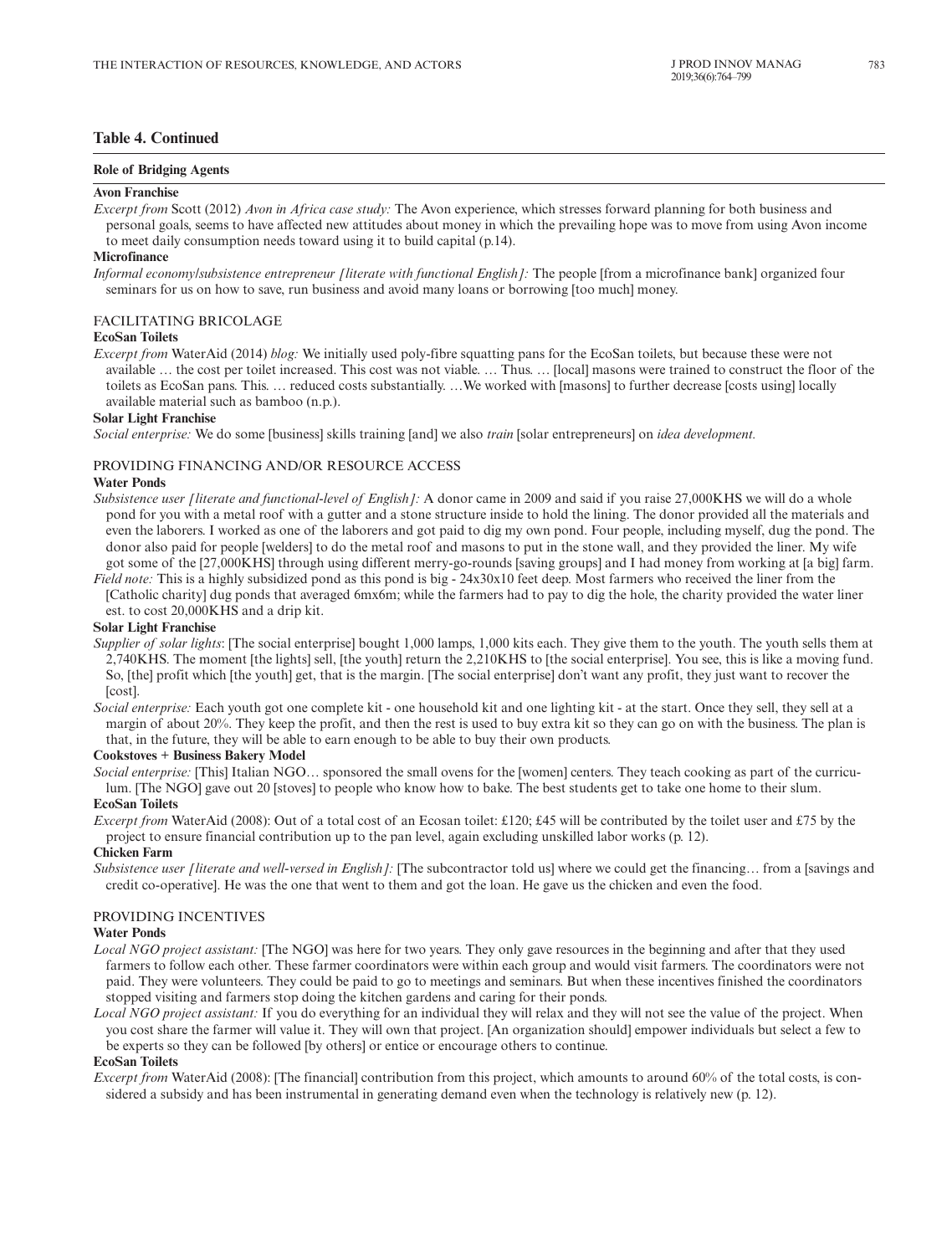#### **Role of Bridging Agents**

#### LEVERAGING PARTNERSHIPS

# **Water Ponds**

*Field notes*: A Catholic charity partnered with the local Ministry of Agriculture. They funneled their support through the government representatives to reach the subsistence users who were the target of their social innovation reproduction

#### **Solar Light Franchise**

*Social enterprise*: The organization which we are partnering with ... [named company] foots all those bills for their staff, for transport and for the SVEs [Solar Village Entrepreneurs project]. We just go [to the community] to train.

*Social enterprise supplier*: NGOs [are] buying our product and using them in [the camps]. We sell to them at the wholesale price. There are volume discounts, especially for people who are buying big… a full container [around 6,000 solar lights]. You see, they'll buy at factory price… and the unit price will drop a little.

#### **Chicken Farming**

*Researcher:* How did you meet [the chicken farming subcontractor]?

*Subsistence producer [literate and well-versed in English]:* He came through the [NGO that did the water ponds]. He had a seminar. He met with 17 groups and said if you want, you register yourself. So our group registered.

#### **Rights, Benefits & Profits**

#### IP RIGHTS

#### **Solar Cooker**

*Field notes*: Involvement in making the good gave them a sense of pride and an 'ownership claim,' increasing their willingness to optimize their personal usage and an unwillingness to share design.

#### **Cookstoves** + **Business Bakery model**

*Social entrepreneur:* I've done a YouTube clip] a little bit but that's really giving the game up. I don't mind people replicating but [I'm not going to let] the cat out of the bag.

*Field notes:* He uses 'What's app' instead, sending pictures and explaining the process to cookstove purchases. It is his way of controlling IP/ knowledge dissemination process.

#### **BENEFITS**

#### **Water Pond:**

*Subsistence user [literate well versed in English]:* I use it for feed the sheep and for washing, but not for home use

*Subsistence user [low-literate]*: He was told it is good he can do the kitchen garden with it. He'll never ask for food from anyone. **Solar Cooker:**

*Field notes*: Users noted: savings in time, money, and effort, e.g., the daily 3-hour task of collecting firewood or 1-2 hours of going to buy charcoal; improved efficiency, allowing them to boil water and cook rice unattended while working in their fields; reduced cost spent on fuel (kerosene, charcoal, wood cutting) by at least 150KSH (\$1.50 USD) per week; increased use of hot water for washing, improving family sanitation.

#### \$**100 Laptop:**

Expert from Robertson (2018): In early 2014 [after years of product failures], the Boston-based OLPC Foundation quietly disbanded… OLPC *is* dead….In 2015, the OLPC Association was bought by the Zamora Terán Foundation, a nonprofit created by Nicaraguan banking tycoon Roberto Zamora…. "We're not in the business of selling laptops," says Zamora. "If we don't grow 10, 15, 20 percent a year, that doesn't matter for us. With a little money, we can have a lot of impact on poor communities throughout the world. [Other laptops] need to get replaced after weeks of being in the field, with the dust, the water, the heat." And though some phones and tablets are cheaper in the short term, one rugged OLPC might outlast generations of them (n.p.).

#### **MPesa:**

*Subsistence user [low-literate]:* I save with MPesa. I don't have a bank account

*Subsistence user [literate well-versed in English]:* I opened a business account called boresha biashara\* account…after 6 months you can even go for a loan because they will consider you as a business person *[\*a micro banking loan for micro entrepreneurs without normal credit from KCB bank]*.

#### PROFITS

#### **Solar Cookers**

*Researcher:* Did you tell anyone about the solar cooker?

*Subsistence user [literate]:* Yes. I have told three people [about the solar cookers] because of its benefits… it keeps them from having to use firewood. I tell them to look for cardboard, tin foil and glue. And then I show them how to build them…. I charged them 200KHS each.

*Field notes:* The one group making solar cookers has talked about selling them but they haven't started yet. They are looking for money. Group members are supposed to give 50KHS (\$5) each for the group to buy the materials. They also need to look for buyers, as this is a new product. Any profits they make they plan to use to buy fertilizers and seeds.

#### **Chicken Farming**

*Subsistence producer [literate and well-versed in English]:* Because we are on contract, we get 800KHS to 700KHS per chicken. After four months we're supposed to send the chickens [to the subcontractor]. According to the amount we'll get from those chickens, we'll deduct the loan from that amount and that will leave us with profit.

*Researcher:* You got all the feed, chickens and everything for [a loan of] 52,000KHS. How many chickens do you have?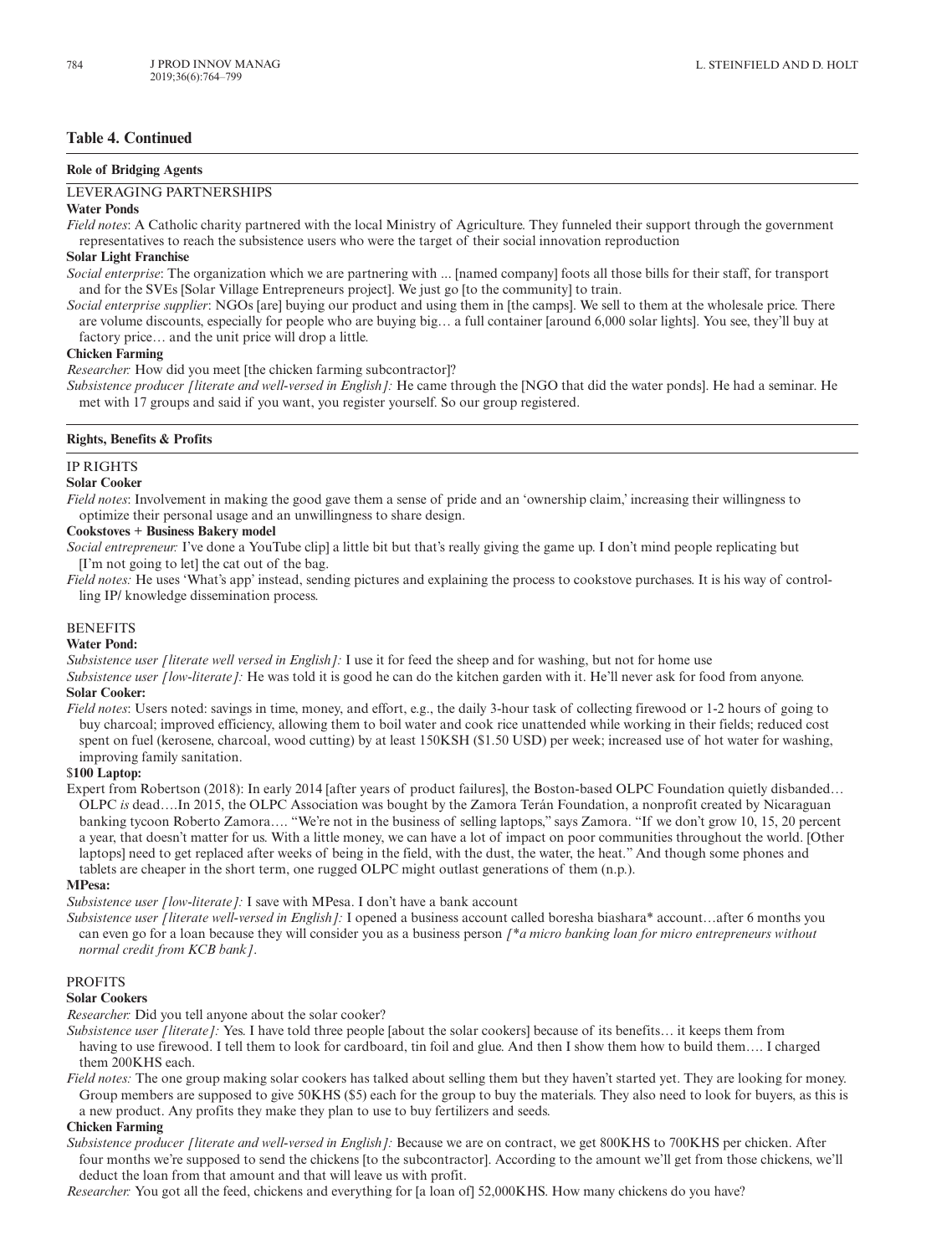#### **Rights, Benefits & Profits**

*Subsistence producer:* 100.

*Researcher*: So you're hoping to make about 70,000KHS (\$700USD) let's say, and you minus the 52,000KSH (\$520) loan, so then you have a nice profit... [of] 28,000KHS (\$280USD). What are you going to do with that profit?

*Subsistence producer:* I will build a nicer house.

*Researcher:* But is this [money] yours or the group? Won't the group split it up?

*Subsistence producer:* The money is mine. It is not for the group. It is mine.

*Field notes:* Although the group has originally registered to be involved in the training seminar, she was one of only three out of 30 seminar attendees that risked taking on the loan.

#### **Solar Light Franchise**

*Social enterprise:* The youth sells [the solar lights] at 2,740. The moment they sell, they return the 2,210 [sells them at 2,740 KSH] to [Charity partner in Nairobi]. …So, through that profit which they get, that is the margin.

*Social enterprise*: What [social enterprise partner in Kisumu] has done is they have bought 100 lights and they have given to ten people and then the people they have given to pay them back from the rental income.

#### **Avon Franchise**

*Excerpt from* Scott et al. (2012)*:* [She] was selling tomatoes at the roadside when she learned about Avon; she had no money for registration and did not qualify for start-up credit. The more established agent who recruited her provided a small loan. She soon repaid the debt and now earns an income that would be quite comfortable, even by Western standards (p. 553).

*Excerpt from interview in* Scott et al. (2012): We are having people that are sitting on a street corner selling something that is not that profitable, selling just to have something to eat in the evening but with Avon we are really changing people's lives (p.561).

authors searched for patterns across the cases, noting key variables. These variables are summarized in Figure 1 as a first set of second-order themes. In moving between the findings and the wider literature on social innovations and subsistence markets (Glaser and Strauss, 2006), and through ongoing discussions between researchers regarding emergent theoretical notions, the authors delineated these categories into a second set of second-order themes. These became distilled down into two key aggregate dimensions: (1) knowledge, and (2) resources. The authors then re-assessed the cases through comparing the interaction of these two dimensions, and grouped the cases into different "types" of social innovations. Figure 2 captures the result of this work in the typology of reproduced social innovations. Significantly, given that during this process the fieldwork in Kenya was still ongoing, the authors tested the emergent theoretical interpretation. They probed for the dimensions of knowledge and resources in interviews with subsistence user-producers of social innovations and with local community members. Through this iterative, inductive-based process (Spiggle, 1994) the authors developed and verified their proposed typology and extension of social innovation theory.

# **Findings: Exploring the Reproduction of Social Innovations**

The findings that emerged from the data analysis demonstrate that the interaction of eight elements affects the reproduction of a social innovation (i.e., second-order themes per Figure 1). Table 4 contains representative quotes of these elements, which are summarized below.

# *Social Innovation Product Attributes: Complexities of Knowledge*

"Complexities of knowledge" capture the mix of knowledge required to reproduce the product. The nature of the social innovation design influences how complex this is. For example, in the case of the solar cooker the design was simple: glued tinfoil on a sturdy piece of cardboard. Subsistence users could reproduce a copy by creating a template from a storebought version owned by a group member. Through a trial and error process they could learn how much glue to put on the cardboard and how thick the cardboard needed to be. The case of mobile money, however, stood at the opposite end of the spectrum: upgrading or extending the platform required high levels of professional-based, expert knowledge and skills related to technology and information systems.

The remaining social innovations fall between these two product design complexities. As the quotes in Table 4 relate, water ponds are more complex in their design than solar cookers. For water ponds, subsistence users needed to know how to maximize runoff of water from roofs or roads and how to put in place gradients to reduce silt. It was vital that subsistence users could understand how their soil type dictated the slope they should use and whether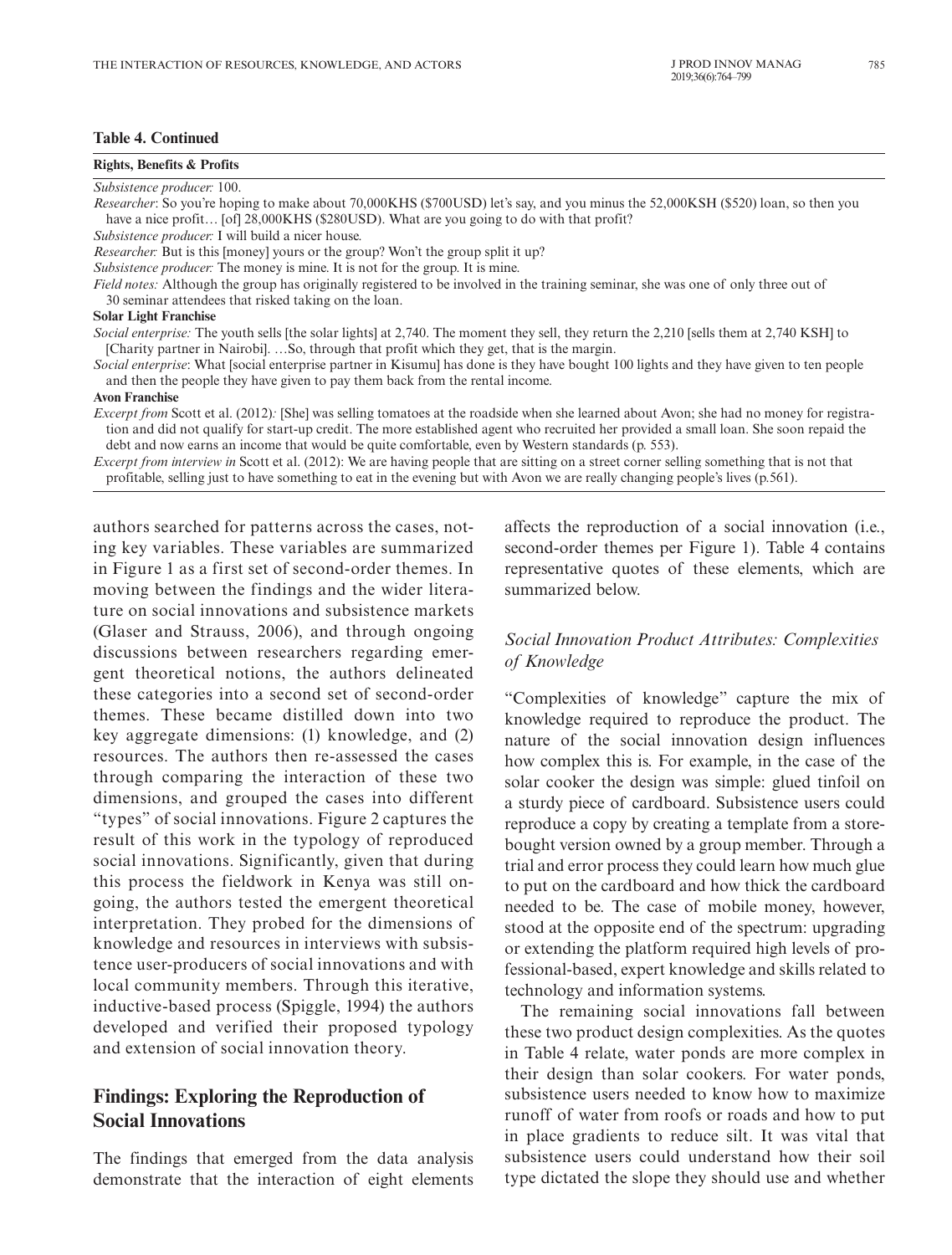

**Figure 2. Typology of Reproduced Social Innovations**

they needed a liner. Failure to grasp this knowledge is one reason why abandoned, nonfunctioning water pond holes exist. EcoSan toilets are a step above this, demanding knowledge skill sets such as masonry to build and a comprehension of how the various components, ground type, and depth affect its reproduction.

Social franchises or other business models, like the subcontracting of chicken farming, can require quite specific knowledge that could be codified and explicitly translated. For example, raising chickens involved following specific steps related to food, warmth, timing, and weight. Franchises demanded franchisees know what price points to use in product sales or how to manage money.

The cases of frugal innovations (innovations that attempt to simplify designs to reduce costs) had varying levels of design complexities. While the initial de-complexification process involved high levels of knowledge (often done in tandem with university professors or professionals) (Robertson, 2018), the resulting product design could be simplified to a point where knowledge on how to reassemble component

parts could be translated to subsistence producers (e.g., the reverse water osmosis). Others, such as the \$100 laptop, still had high levels of professional/ expert knowledge (e.g., computing, engineering, manufacturing) required for its reproduction.

As detailed later, although most subsistence users did not have the knowledge needed to reproduce some of these more elaborate social innovations, there were some innovations they could viably learn to do through training programs offered by bridging agents (e.g., water ponds, EcoSan toilets, social franchises). Failure by both subsistence users and bridging agents to adequately anticipate potential problems or recognize complexities of knowledge involved in reproducing products contributed to their unsuccessful reproductions.

# *Social Innovation Product Attributes: Complexities of Resources*

The complexity of resources considers what resources might be needed to reproduce a social innovation. These may include materials, financing, physical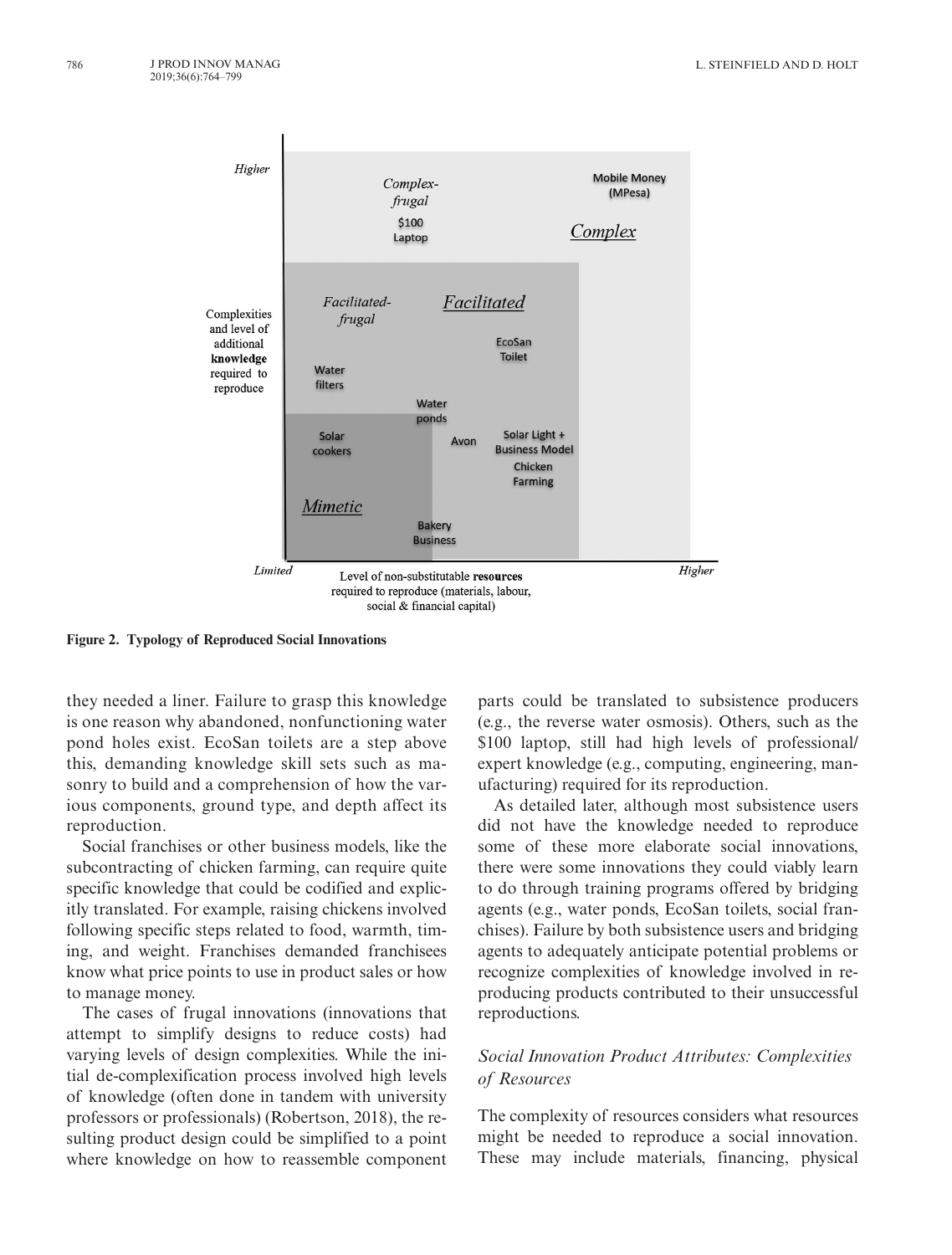labor, or social networks. Wide variances in technical specificity, cost, and/or accessibility span the cases. At one extreme are the numerous, costly, and complex resource configurations demanded by MPesa. At the other end are products that require simple material items that may readily be purchased, like the solar cooker's tinfoil, glue, and cardboard. Resources may also include leveraging one's physical abilities, such as the strength to dig ponds, or the monetary resources to rent a machine, hire oxen, or employ casual laborers to do the digging. Last, intangible resources, such as social networks are important, particularly to the success of franchises or other consumer-facing business models.

When the mix of resources had relatively low levels of complexity and high levels of availability or substitutability, subsistence user-producers could more readily reproduce them. The solar cooker, for example, did not require much physical effort and had relatively affordable inputs that were available in local markets. In the case of the reverse water osmosis filters, the informal entrepreneurs could obtain the parts needed to assemble the filters, and through maintaining good customer relations, they could achieve sustainable sources of funding to purchase these parts. As detailed later, at other times the resource mix demanded the involvement of a bridging agent (e.g., NGO, government, businesses) to help cover the costs of the innovation (as in the case of the highly subsidized EcoSan toilets), or to provide access to key materials (per the solar lights in the case of the solar franchisee model).

Reproductions failed when the mix of needed resources was not duly considered. For instance water ponds, which look deceptively easy to copy, required resources beyond the means of some subsistence users. One of the major barriers for subsistence users to reproduce the water ponds effectively was the liner (estimated to cost \$200 USD) but also the cost of the substructures that could protect the liner. Reproducers who did not have roofed ponds (which was the majority) risked having their liner ripped by stones, rats, bugs, birds, or having livestock (and in one case a child) fall in and potentially drown. Thus, while an NGO provided the expensive liner, it did not supply the other required resources (such as labor to dig the pond or money to hire people, and money/materials to build a substructure). In conditions where the soil required liners, the absence or destruction of a liner led to poorly performing ponds where water evaporated quickly. This caused farmers to view the resources invested in digging (either paid or selflabored) as wasted.

# *Subsistence Users' Capacity: Capacity for Knowledge*

Subsistence users' capacity for knowledge or ability to think abstractly profoundly affects reproductions. As evident in the cases, subsistence user-producers exhibited a range of capacities for grasping the knowledge required to reproduce the social innovation. For some the required knowledge aligned with what they already possessed or learned, or knowledge that was tacit and that they intuitively knew. For example, Avon ladies, solar light franchisees, and reverse osmosis filter entrepreneurs knew how to navigate or leverage social relationships. Subsistence farmers could discern where to dig a hole based on their knowledge of their land. They likewise exhibited practical levels of know-how, such as how to dig a hole. When subsistence users did not possess the knowledge, they could potentially learn it either from bridging agents or through their intra-community networks. However, as the data demonstrate, a divide is evident between those capable of learning and properly applying the information to reproduce a social innovation, and those who struggled to do so. This could be related to levels of literacy.

In line with Viswanathan, Torelli, et al. (2009) and Viswanathan et al. (2018), the findings illustrate how those with low levels of literacy tend to think in concrete versus abstractive terms. Low-literate subsistence user-producers often reproduced social innovations based on *what* neighbors had told them, *what* they saw others doing, or *how* they had been taught, without understanding the deeper *why*. Their cognitive predilections meant they focused on the concrete elements—"the how-tos"—to reproduction. This is part of the reason why so many water ponds failed to be successfully reproduced and why other social innovation practices became "bastardized." Moreover, the inability to understand the "why" of reproducing a social innovation limited the ability of subsistence user-producers to engage in bricolage. By failing to grasp the deeper level of what the product was doing, they could not adapt innovations to suit their physical context (e.g., different soil properties) nor adjust design elements to suit the materials they had at hand. They could only repeat the "how." The solar cooker is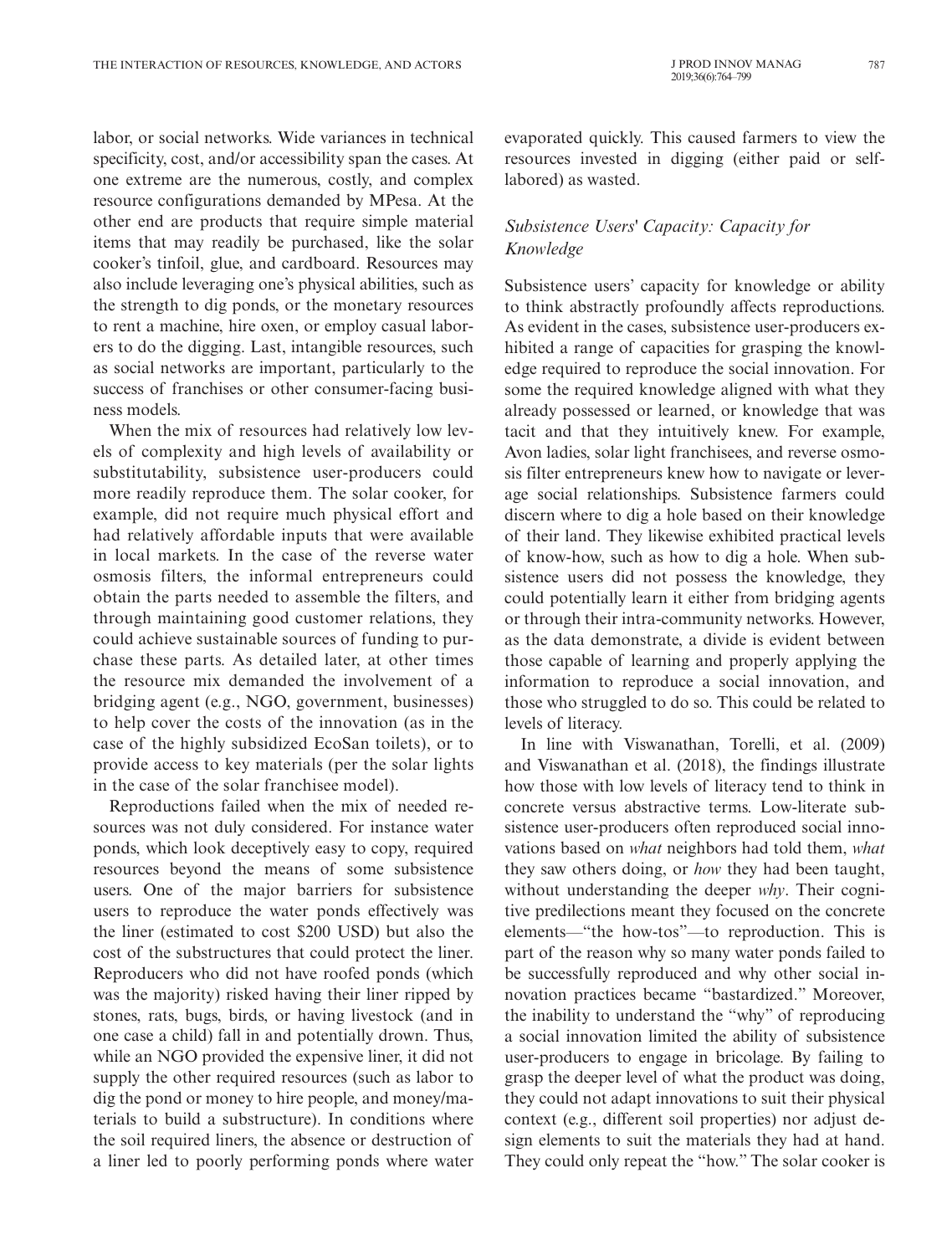exemplar of this: the groups could not find thicker cardboard but rather than change the design they put on hold the reproduction of solar cookers. Additionally, by not comprehending more abstractive concepts, like "markets" and "consumer needs," subsistence franchisees struggled to innovate "business-in-a-box" models beyond the initial designs. As problematized later, this may threaten the sustainability of the model as market saturation is inevitable with their preferred approach (which is to sell rather than rent lights).

Lower levels of knowledge capabilities also affected willingness to reproduce social innovations. As related in Table 4, low-literate subsistence users "feared" the unknown. For example, low-literate individuals often followed the crowd. Subsistence users reproduced the social innovation only after others had demonstrated or told them about the positive benefits. But, if their friends, family, or neighbors told them of risks, such as water ponds being a safety hazard for children, they would not attempt reproduction. Similar to what Viswanathan et al. (2012) note, this research finds that social relationships are very decisive to these subsistence users' lives and thus often determine involvement.

Additionally, even though many subsistence users heard of the social innovation's benefits, and sometimes temporarily experienced these benefits, they grappled to comprehend short-term versus long-term trade-offs. For example, a woman could work in another person's farm, digging to raise money to fix her liner for the water pond or to get sufficient funds to buy the materials needed to make a solar cooker. While this might put added pressure on her in the short term, this would be greatly offset in the long term by significant reductions in the time required to do her daily tasks. Yet, many women with lower levels of literacy did not do this. Rather, they let their water ponds remain as empty, dry holes for months on end and did not attempt to make a solar cooker.

In contrast, more literate individuals tended to *not* follow the crowd. They acted like the "transformative entrepreneurs" detailed by Sridharan et al. (2014). They took risks in hopes of longer-term benefits. They trialed new social innovations (as one of the respondents with the water ponds and a solar social franchisee did) or took loans to enable involvement in the reproduction of a social innovation (per the chicken farming entrepreneur). They seemed more capable of engaging in bricolage and had the capacity to initiate activities that went beyond eking out a livelihood

to doing things that made sense from a social or environmental perspective, such as the EcoSan toilet masons or the reverse osmosis water filter entrepreneurs. Although not given as a detailed case analysis, the authors witnessed this pursuit of social– environmental benefits with some subsistence farmers who adopted innovative conservation agricultural practices, such as using a home-made mix of grounded chilies with ash to ward off pests instead of buying toxic and expensive pesticides. When locals were asked what they thought allowed people to pursue such opportunities, they explained how literate people, particularly those also versed in English, had "enlightenment," meaning they could engage more with the world and in so doing gain exposure to new ideas.

The myriad quotes in Table 4 evidence how the capacity for knowledge of subsistence users is closely related to literacy and effects their comprehension of the product, abstractive capacity, potential for bricolage and ingenuity, and the level to which they allow intra-community relationships to determine their actions. The variability in knowledge capacities helps to explain why some community members successfully reproduced social innovations while others failed or did not even try.

# *Subsistence User's Capacity: Connection to Resources*

Key to the ability of subsistence user-producers to reproduce social innovations is gaining access to the resources required. Often these resources act in an interactive way. For example, the reproduction of the solar light and Avon franchise models and EcoSan toilets thrived on intra-community networks, enabling individuals to find out about the opportunities; gain access to training and materials; and, in turn, sell the products for their own benefit. Many subsistence user-producers heard about the social innovations through their community connections, particularly their groups. Community groups also operated with a collective agency, pooling financial resources to purchase materials. The case of the solar cooker, however, in which members were waiting for the group to coordinate the reproduction effort, illustrates that group dynamics can also delay or limit reproductions of social innovations.

Subsistence producers likewise "traded" resources. Women worked in other farmers' lands "digging" (plowing or weeding by hand) in order to raise money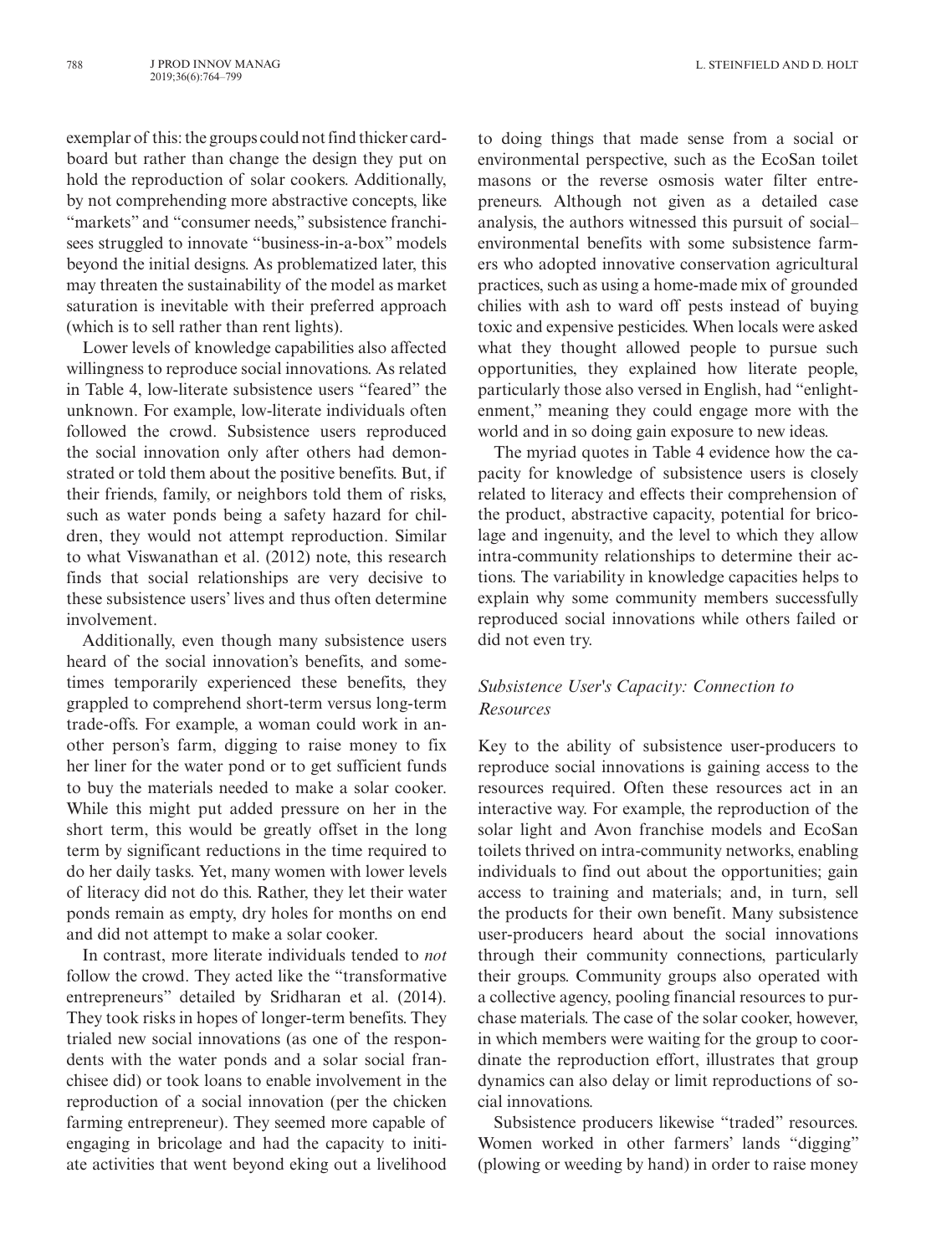to pay men to dig their water pond holes, make alterations to their water ponds, or fix their liners. This concept of a subsistence producer "trading" something in exchange for other resources is a common thread that runs through many of the highly subsidized programs sponsored by a variety of organizations. Normally, this takes the form of physical effort, as this is assumed to be something subsistence users have available. By putting in effort, it is assumed that subsistence users will gain a sense of ownership and take care of the materials given. However, as the countless empty water ponds signify, this assumption rarely holds. Once incentives are taken away, subsistence users (particularly those with lower literacy) allow other needs to take precedence. Likewise, the ability of subsistence users to contribute labor is not something that can be assumed. The ability of subsistence farmers to maintain or even start to reproduce a social innovation, such as digging a water hole, can be undermined by sickness or physical limitations.

The findings also evidence how deficiencies in social resources can result in a domino effect and lead to failure and/or dissuasion. For example, one woman who dug a hole for a water pond with her husband did not receive a liner. She joined the project too late. Her social relations did not connect her to the project in time and gave her inadequate information. Consequently, her water pond remained empty and her perception, which she shared with others, was that water ponds were a waste of effort.

The quotes in Table 4 also demonstrate that subsistence user-producers who exhibited a higher capacity for accessing resources were not only those who were well connected but also those who were literate. This finding is evidenced in comparisons of those who understood how to obtain financing to make social reproductions happen—whether it was making arrangements to borrow from multiple informal saving groups or getting a loan—and those who did not. In the latter case, the low-literate subsistence users either relied on traditional means for obtaining income (e.g., digging), which did little to make more transformative changes in their lives, or they continued to hope for a bridging agent to help them through a sponsored/ subsidized program.

### *Role of Bridging Agent: Connector to Knowledge*

Bridging agents, such as NGOs or CBOs, play key roles in a number of ways. The findings detail how they raised awareness of the social innovation, which in turn motivated subsistence user-producers to consider reproducing it. Reproducing a solar cooker was an idea initiated by an intermediary, which some group members decided to pursue. Second, bridging agents facilitated knowledge and skill transfer. Popular strategies employed to build this knowledge awareness and comprehension, as described in Table 4, included: running demonstration events (e.g., water ponds), seminars (e.g., chicken business), training sessions (e.g., all social franchises), or leveraging social media to walk subsistence user-producers through the "how-to" (e.g., baking business models using cook stoves [as detailed later]). Third, bridging agents encouraged and helped subsistence user-producers to engage in bricolage, as the NGO did with local masons when trying to adapt the EcoSan toilet to the local conditions.

In transmitting knowledge, bridging agents often formed partnerships and worked together. For example, in the case of the water ponds, the Catholic charity worked through the local Ministry of Agriculture to access interested subsistence farmers and to run demonstrations that explained to farmers how to selfbuild. To supplement the training sessions (assuming that a single exposure to key information may not be sufficiently absorbed), these bridging agents supported the visit of a technical officer to each farm registered in the program to offer additional advice and to check on the pond's design.

For the social light franchises, a sponsoring faithbased organization tasked the local social enterprise to find the youth and train them in business skills necessary to run a successful rental or sales business. In the EcoSan toilets case, the CBO and subsistence artisans engaged in joint reproduction of the toilets. The CBO established a microbusiness model that the artisans could employ to build the toilets and diffuse the innovation while potentially earning income. The CBO provided the initial training on both the product design and the business model.

In the case of microfinancing, a training program run by a local CBO in partnership with a bank (Equity) and NGO (CARE Kenya) introduced a secure banking product to the group that could be used to save small amounts of money. Later, the CBO held a series of events to introduce subsistence users to potential business models (such as a chicken business) that could be started with the savings users had built up. Working with local bridging agents not only ensured information was communicated in the local language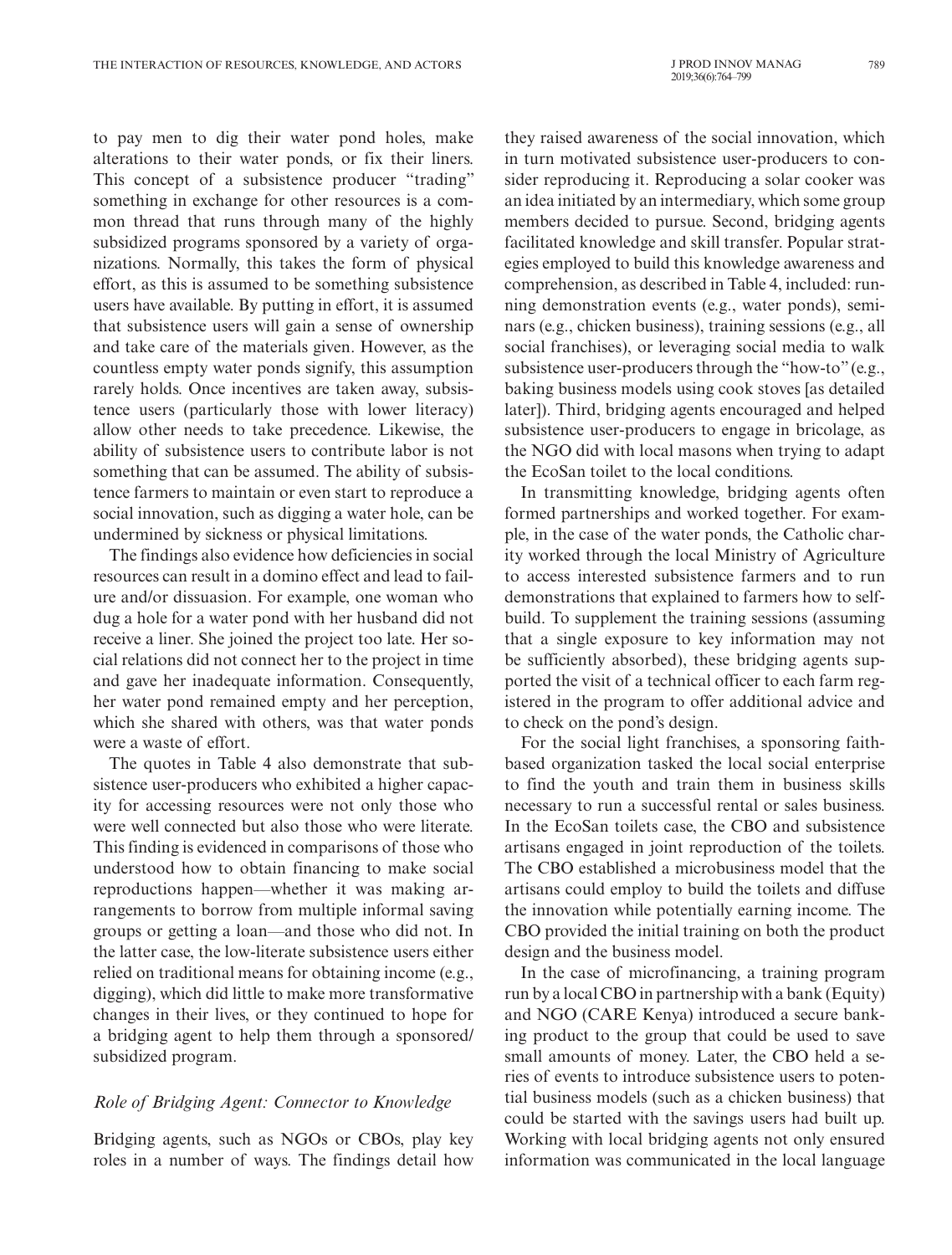but also added a layer of trust and acceptability to the knowledge being shared.

Comparing across the cases reveals that bridging agents become increasingly significant as complexities of knowledge increase. They de-complexified information and transmitted it, or provided access to those who had the knowledge and could apply it (e.g., trained farmers, masons). Without this occurring, the potential for the subsistence users to think about reproducing the social innovation, let alone doing so correctly, would be significantly reduced, particularly for lower literate individuals.

# *Role of Bridging Agent: Connector to Resources*

In addition to the product awareness and specific knowledge about the reproduction and use of a social innovation, Table 4 details how bridging agents are also key providers of critical material and financial resources. In poverty contexts, the major barrier to the diffusion of many social innovations is their cost and/or resources required. Bridging agents can thus enable reproduction by offsetting or subsidizing the costs for key materials (per the water ponds, solar cooker, cook stove, and EcoSan toilets) or by providing upfront capital (per the social light and Avon franchises and the chicken business cases). For example, in the case of the water ponds, the Catholic charity paid for the training events and gave each participant a waterproof liner and drip kit. Estimates suggest these material inputs were worth around \$250, a significant expense for farmers in extreme poverty (earning less than \$2 a day). In the case of the solar cooker, the intermediary purchased the initial glue and tin foil, reducing the risk that group members might incur a financial loss if the proposed idea did not work out.

The solar lamp franchise model exemplifies a specific form of social innovations facilitated and resourced by intermediaries. This business model (similar to Avon in Africa [Scott, Dolan, Johnstone-Louis, Sugden, and Wu, 2012]) required intermediaries to transfer knowledge and skills (as outlined above). Yet it also required them to provide subsistence user-entrepreneurs access to: (1) key nonsubstitutable resources (e.g., the discounted solar lights that the bridging agents obtained through leveraging their own networks and bulk buying purchase power), and (2) seed financing to cover upfront costs (e.g., an initial set of solar lights). Without these initial injections, the individual subsistence user-entrepreneurs would be unlikely to access

the resources needed to start the business and could struggle to keep it running. To feasibly run this model, however, required partnerships be formed between organizations, which eventually could trickle down to benefit the subsistence user-entrepreneur. The model started with SolarCo, the supplier of lights, which funded its business through a dual channel business model: 30% of its business relied on a "traditional" commercial arm supplying supermarkets; the remaining 70% was through what they described as their "alternative trade channel" focused on nonprofit clients. In the latter channel, SolarCo sold lights in bulk to NGOs or nonprofits at a reduced price to either promote a sales-based model in which individual entrepreneurs would sell lights in their "patch," or to encourage a rental-based model in which entrepreneurs would rent the lights out on a daily basis for a smaller but more sustained income. Interestingly, of these routes, SolarCo estimated 90% of entrepreneurs used the sales-based model even though the rental-based model would have provided longer term benefits. A sales-based model, while providing larger boosts to income when lights are sold, resulted in unpredictable streams of income and could eventually result in competitive market saturation. As detailed in the next section, this suboptimal option chosen by the majority of solar light franchisees emphasizes a need to go beyond a simplistic understanding of benefits achieved through social innovations. There is a need to consider potential trade-offs, particularly since the economic and social benefits of reproducing social innovations for subsistence user-producers is often tied to their ability to achieve profits.

# *Allocation of Benefits: Protection of Knowledge*

One way producers gain benefits from the (re)production of social innovations is through maintaining ownership over knowledge. In traditional business models, this takes the form of IP rights. By enforcing IP rights, organizations can accrue profits, which can allow them to recoup the costs invested in designing, piloting, and market testing the product. IP rights occurred in cases when the innovations demanded high levels of investments into knowledge, such as MPesa and the \$100 laptop. In cases like these, the reproduction of the social innovation tends to stay with the originating organization, which then commercializes upon it. Profits (if any) are to accrue to the organization while social benefits accrue to the subsistence users.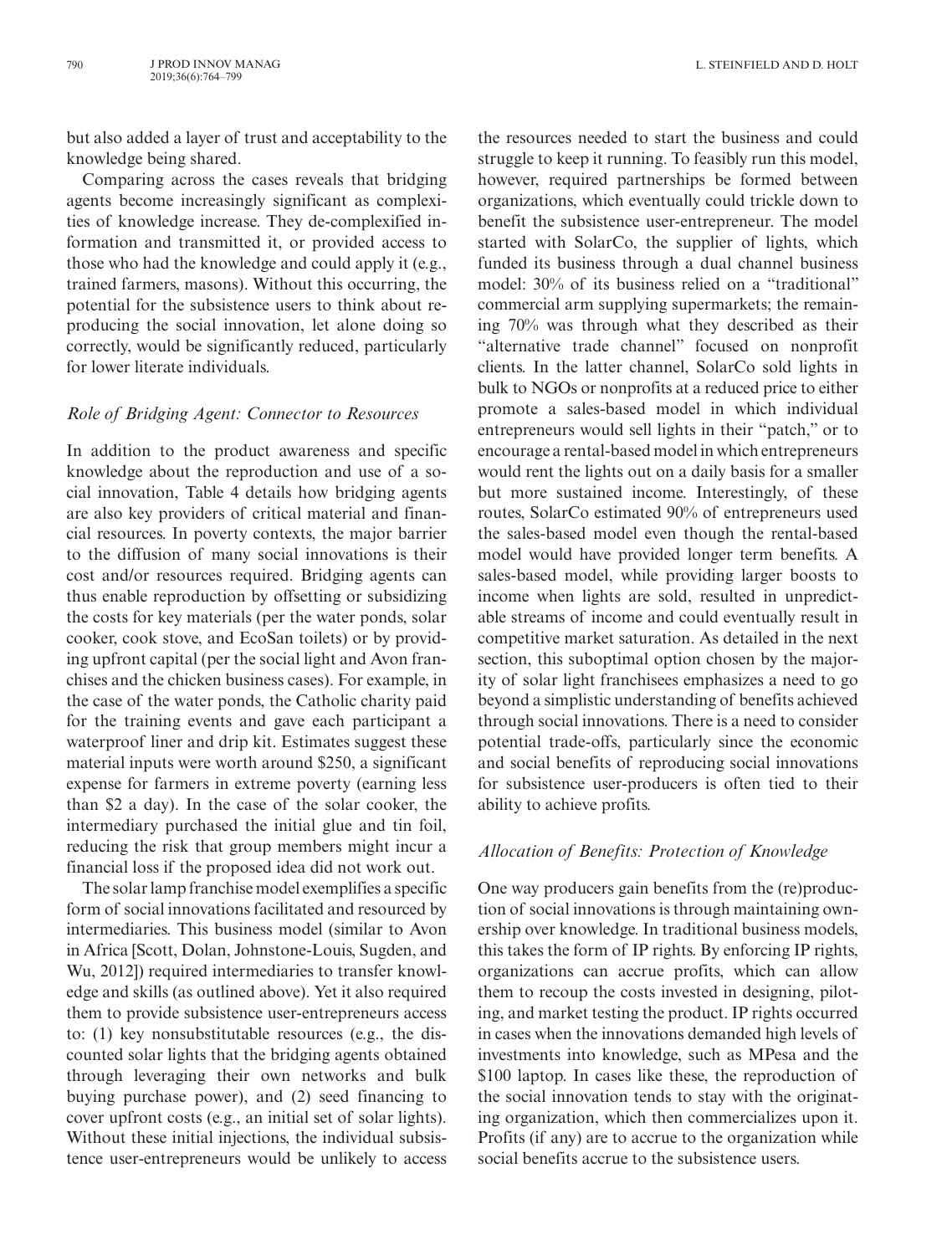As complexities of knowledge become lower and start to match the knowledge capabilities of subsistence users, the potential increases for the social innovation to be reproduced by the subsistence users. If IP rights become unenforced or remain open, these subsistence user-entrepreneurs may adopt a business model that can allow them to effectively and freely reproduce the innovation and capture social benefits and profits from the social innovation. The examples here include the basic solar cookers, water ponds, cook stoves of the bakery business, EcoSan toilets, and reverse osmosis water filters. Yet in order for these entrepreneurs to protect their profits, some enforce a similar protection mechanism over their valued knowledge. The case of the solar cooker is exemplifying: one woman, who encouraged her neighbors to reproduce solar cookers, also charged them \$2 USD each to train them on how to make the cookers. (Her neighbors were still expected to provide their own tin foil, glue, and cardboard.) Likewise, in slightly more complicated social innovations, like a cook stove used in a bakery business, the entrepreneur may try to control access to the knowledge. As noted in Table 4, the cook stove entrepreneur did not want to let the "cat out of the bag" and so he used messages and photos sent via WhatsApp to guide users through the process of how to use the cook stove.

A final way knowledge becomes protected is through a hybrid model. In these instances, such as the solar light franchisee model, parts of the social innovation are protected through IP rights, while other elements are left as open access. The actual solar light is the component that is IP protected with patented technology built into its design. The business model that equips subsistence entrepreneurs with the resources and knowledge to run a solar light rental business is modeled on a "common" open-access design used by other social enterprises and NGOs.

# *Allocation of Benefits: Division of Resulting Resources*

Alongside the idea of who "owns" the innovation design, the data point to considerations related to the accrual of benefits: social and economic. While social benefits, such as increased access to lighting, energy, finance, health, education, food, security, and personal well-being or confidence, often accrue to the end-user, economic benefits achieved through profits or cost savings can become a fuzzy area. This was apparent in instances where subsistence user-producers attempted to figure out how to split money between them. For example, in the case of the solar cooker where the one woman gained a \$6 profit for training others, some of her group members thought this type of income belonged to the group. It was, after all, in the group that they first learned about and practiced making the cookers. The plan was for the group to pool their resources together and make a number of cookers, sell them, and use the proceeds to buy fertilizer and seeds that would be divided between involved members. This split between group versus individual benefits may not be of immediate concern in an untapped market, however, as the social light franchisee model hints at, if subsistence entrepreneurs pursue strategies that bring them short-term benefits (e.g., selling a solar light), they could do so at the risk of compromising longer term, more sustainable flows of income (e.g., renting a solar light) for the community of their fellow workers.

The data in Table 4 also demonstrate problems with a sense of ownership over some reproduced innovations and an unwillingness, at times, of people to share their social innovation with others. For instance, in the case of the solar cookers, subsistence user-producers would proudly relate that they had a solar cooker. Owning one gave them a sense of pride. However, this ownership mentality also resulted in subsistence user-producers refusing to let others use their solar cooker (even on days when they would not be using it) out of fear that their neighbors might break it.

Finally, the cases make apparent that attempts to obtain social benefits and profits do not always occur together. While the basic solar cooker, Avon, and MPesa achieved both, in other instances, one or neither benefit accrued. The story of the \$100 laptop exemplifies the way this is commonly understood in the social innovation literature: this frugal innovation did not generate sufficient economic benefits (Robertson, 2018). However, this article's findings also reveal how subsistence user-producers experience this problem. In situations where key components (resource and knowledge) required to reproduce the social innovations escape userproducers' capacities, the accrual of anticipated benefits can be stymied. The water ponds are illustrative. Costs in terms of money, time, and effort were incurred, yet at times the reproducer failed to achieve a working pond. Those living in poverty lead precarious lives where such failures may have serious consequences on the well-being of themselves and their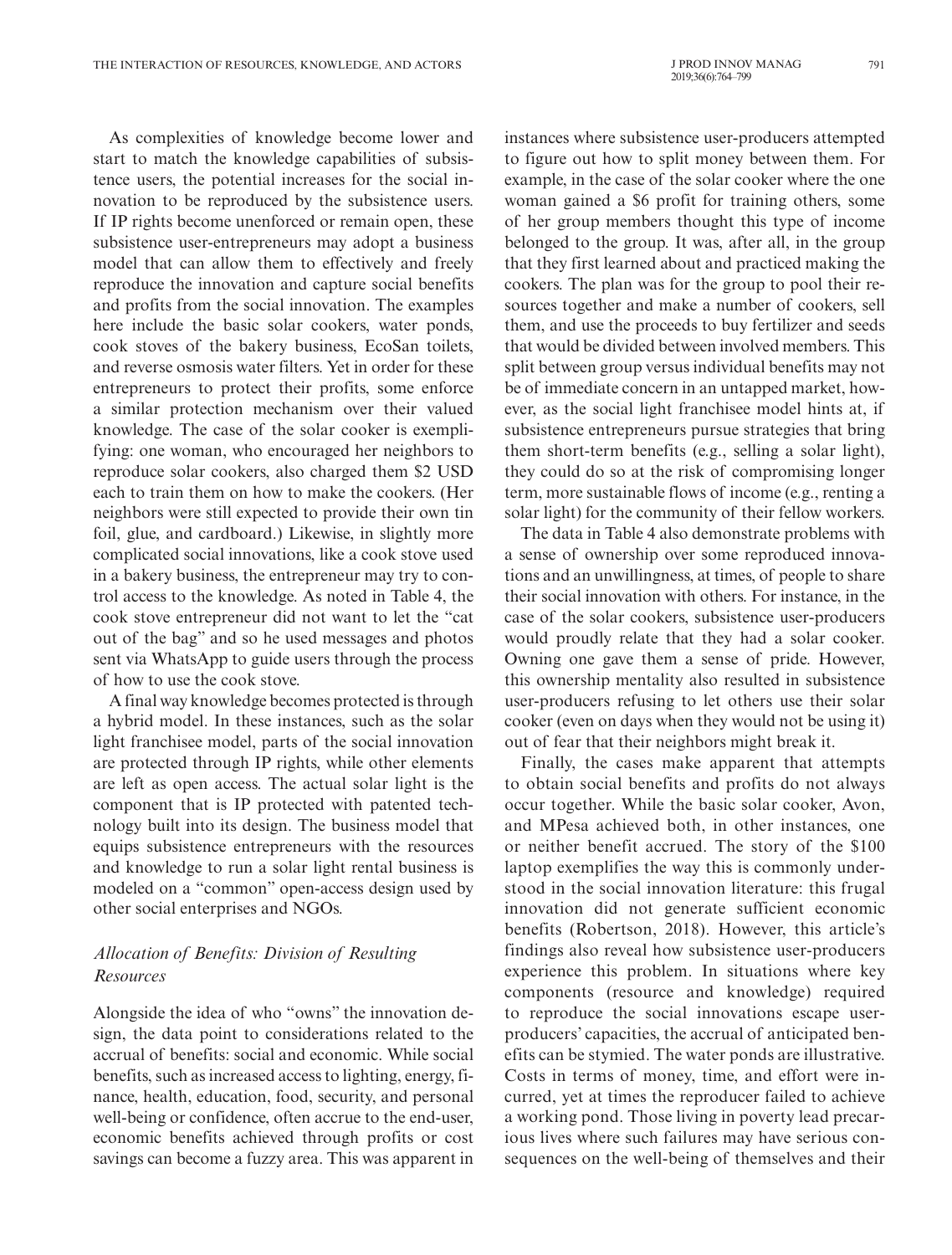families. This is perhaps why there is a reluctance to invest in some social innovations; rather, subsistence user-producers rely on bridging agents to mitigate that risk. Just as the balance between benefits and costs differed across social innovations, so too does the risk and rewards. This trade-off was one factor that contributed to subsistence users' (lack of) willingness to attempt a reproduction. As this example makes evident, it is not sufficient to solely assess social innovations based on their postulated benefits. Rather, if practitioners/scholars are to understand the story of their diffusion, they must also consider the potential social benefits, the division of economic benefits, and the costs and losses that can occur in attempts of any actor to reproduce them.

# **Discussion**

# *Insights into Reproductions of Social Innovations and Implications for Research*

The case comparisons reveal a number of insights that can help extend theoretical understandings on the reproduction of social innovations in subsistence marketplaces. One is a clearer understanding of how attributes of social innovations mix together and matter to subsistence user-producers' capacity for reproduction. Notably, juxtaposing these elements generates an insightful typology of reproduced social innovations.

*A typology of the reproduction of social innovations.* By corroborating the findings with existing literature, two key elements become apparent. These aggregate categories, per the data analysis in Figure 1, are: *complexities of resources* and *complexities of knowledge.* Juxtaposing these elements helps explain the types of social innovations subsistence users might be capable of reproducing. Per the cases, resources include material, labor, financial, and social capital or networks that are required to reproduce innovations. This perspective resonates with the wider innovation literature, which emphasizes that it is the resources in use (Penrose, 1959) and the bundling of resources (Sirmon, Hitt, and Ireland, 2007) that matter. If actors cannot access or are dissuaded from accessing required bundles of resources (as in the case of the water ponds), their abilities to reproduce social innovations may be constrained or lead to devastating results.

Knowledge, or what this article terms *complexities of knowledge,* considers how complex, sophisticated, or involved the information is to reproduce a product, with this knowledge being either tacit or explicit, possessed or something that must be learnt, conventional or expert-based. In the cases, subsistence user-producers' prior related knowledge—whether that was based on intuition, their own experiences, information they gleaned from others, or their level of literacy—shaped their ability to act on new knowledge, how they responded to reproduction opportunities, and whether they could successfully engage in bricolage. These findings resonate with higher level theories of organizational capacity for innovation. As scholars note, an organization's prior knowledge ("absorptive capacity") can affect its ability to identify, evaluate, assimilate, and exploit new knowledge or engage in bricolage (Cohen and Levinthal, 1990; Mair and Marti, 2009).

Crossing these two proposed dimensions raises to the fore how the resource requirements of the social innovation and the resource capabilities of the reproducer *interact* with the knowledge requirements of the social innovation and the knowledge capabilities of the reproducer. The resulting typology can be seen in Figure 2.

As the typology illustrates, when the levels of complexity in knowledge and resource decrease, the possibility for subsistence user-producers to copy and reproduce the social innovation, potentially without any intermediary, increases. This mode, termed a *mimetic* social innovation, is most closely exemplified by the solar cooker: it had low resource and knowledge requirements. Conversely, when complexities of knowledge and resources increase significantly, the plausibility for subsistence users to reproduce the innovation becomes highly unlikely. The example of MPesa captures this extreme mode. Classified as a *complex* social innovation, these innovations are the type that organizations often attempt to commercialize to bring both profit and social impact. In these instances, the subsistence individual remains as an end-user who may be capable of doing many things with the social innovation but who will never be able to reproduce the underlying platform. In between these two modes is *facilitated*. This type of social innovation demands that bridging agents become involved to transfer either knowledge and/or resources to subsistence users to enable their reproduction. The water ponds, franchise/business models, and EcoSan toilets are exemplar of this type of social innovation.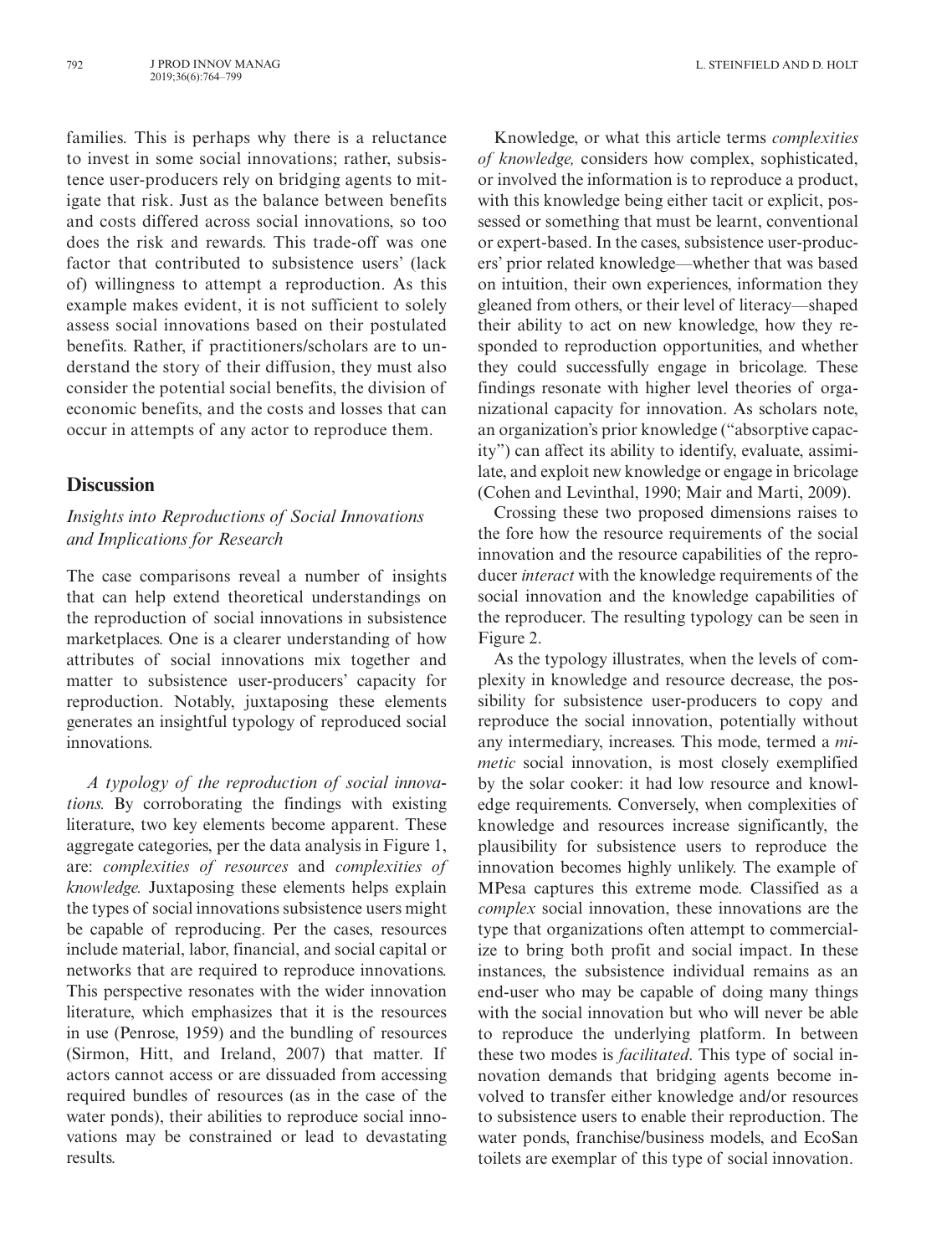In addition to these three archetypes are two sub-archetypes: *complex-frugal* and *facilitated-frugal*. Frugal innovations, by their nature, attempt to reduce resources involved. The process of doing this often initially involves complex knowledge and a sophisticated understanding of how the social innovation works. When the knowledge stays high in subsequent reproduction, *complex-frugal* innovations occur. Innovations such as the \$100 laptop are exemplary. Proprietary knowledge still exists but the resources needed to reproduce the product are lessened. When the knowledge, along with resources, is de-complexified to a point where parts of the reproduction are within the knowledge capabilities of subsistence user-entrepreneurs, *facilitated-frugal* innovations can transpire. The reassembly of component parts by subsistence entrepreneurs to create reverse water osmosis filters represents this type of reproduced social innovation.

In both the case of mimetic and facilitated social innovations, because of resource constraints and because the required knowledge set is within the capabilities of some subsistence user-producers, the potential for a level of bricolage exists. In instances where subsistence users engage in the reproduction of a social innovation with adequate resource substitutes and sufficient knowledge capacity, bricolage can result in an acceptable reproduction. When resources, knowledge, or individual capacities are insufficient, bricolage can result in inadequate reproductions often with detrimental consequences. Although it could be postulated that these consequences of bricolage could occur for any marketplace actor, it is the fragile position of subsistence users that marks their experience as particularly prone to detrimental failures. It is in these cases where bridging agents (discussed below) may be needed to facilitate productive bricolage behavior (per Holt and Littlewood, 2017).

*The role of bridging agents.* Delving further into *facilitated* reproductions of social innovations draws to the fore this article's second contribution, that is, extending understandings of the involvement and roles of various marketplace actors in the diffusion and reproduction of a social innovation. As the literature review relates, scholars emphasize that social alliances and partnerships are key to the implementation, adoption, and potential diffusion of social innovations. Yet the dominant perspective is a topdown analysis of this diffusion process. Less research exists that examines the critical role alliances play in the *reproduction* of the social innovation or the variety of actors involved from a bottom-up perspective. Figure 3 offers this perspective. It maps out a simple distribution chain, clarifying the role that actors play in helping subsistence user-producers to reproduce social innovations versus allowing subsistence users to merely acquire or adopt social innovations. This chain demonstrates how many of the bridging agents work in partnerships, forming links with various actors in order to feasibly and appropriately facilitate reproduction by subsistence user-producers.



**Figure 3. Distribution Channel of a Social Innovation for Reproduction vs Adoption by Subsistence User-Producers [Color figure can be viewed at [wileyonlinelibrary.com](www.wileyonlinelibrary.com)]**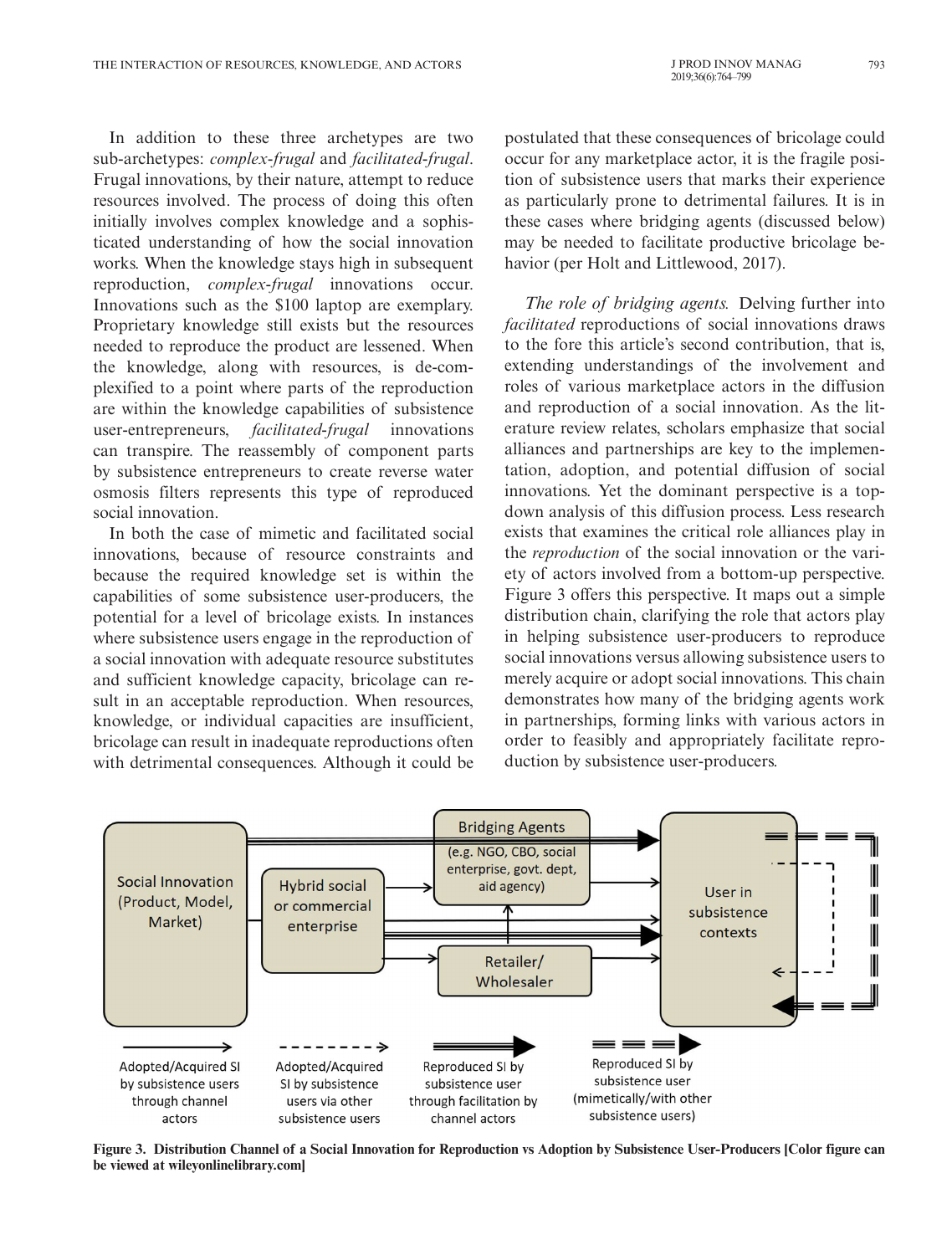Many of the cases evidenced how these intermediaries—or bridging agents—were key to enabling the subsistence users to engage in reproduction: they lowered the risks of experimenting with ideas, and provided financing, training, and access to key resources. The case of the EcoSan toilets exemplified how the role of bridging agents can go beyond provisioning to include facilitating bricolage behaviors. This included the agents' willingness and ability to work with the local masons to co-create (jointly design) and coproduce (jointly produce) the social innovation. These insights are quite nascent. Future research could thus help clarify what is required to facilitate these opportunities, and how marketplace actors navigate the simultaneous demands of bringing products to market and sharing knowledge and profits (and the limits to this) with users. Additionally, while this article highlights the need for subsistence user-producers to be connected to bridging agents to escape the limitations of closed-loop systems, how they amass the necessary resource of social capital is a perspective future research could address. Insights into network formations in subsistence contexts could broaden understandings of how reproduction is enabled.

*Accrual of profits and social benefits.* This article's third contribution emphasizes the importance and transience of IP rights, profits, and social benefits in the diffusion and reproduction of social innovations *across a spectrum* of actors. Although many definitions use profit as a defining characteristic to distinguish between "social" versus "commercial" innovations, profits often do, and at times should, accrue from social innovations. As the example of MPesa and the \$100 laptop entail, in cases where social innovations require continual adaptions to keep up with the market and competition, the social innovator's capacity to improve the social benefits (either in quality or quantity) is premised, in part, on its ability to own the IP rights so that it can accrue profits, and then reinvest these profits in the continual development of the social innovation and/ or sustainability of the company. In a similar fashion, the capacity of subsistence user-entrepreneurs to reproduce a social innovation, and thus diffuse the innovation and its potential social benefits, rests in part on their ability to gain profits from reselling or renting the product.

The majority of the literature on social innovations, however, treats the profits accrued to subsistence users as a social benefit. Yet, this is a naïve perspective that glosses over what subsistence users do with profits and what happens when the desire for profits causes a mimetic or facilitated social innovation to saturate a market. This is a risk that is particularly pertinent when bridging agents train franchisees in "bulk" and in a restricted geographical area, as in the case of the solar lights. Moreover, pursuit of economic benefits, which may improve the social benefits to an individual, may come at the cost of wider benefits shared among a group.

The role of profits related to social innovations is a murky area that calls for more research. Rather than viewing profits as a defining difference between commercial versus social innovations, scholars need to understand the role profits play, how they accrue to various stakeholders along a continuum, and how they may subsequently affect the social relations of "socially rich" subsistence markets. This research is urgently needed given that additional pressure is mounting for more "open access" and "shared value" social innovations.

# *Implications for Practice*

The findings raise four key lessons for intermediaries and social innovators that relate to the design of social innovations and intermediations.

*Knowledge heterogeneity and capacity.* In exploring the complexities of knowledge, this research underscores how knowledge is not homogeneous in nature but is fundamentally heterogeneous and temporal—it has the potential to be enhanced over time. In reproducing social innovations, it is thus important to identify what types of knowledge preexist that can be leveraged versus what types of knowledge need to be built and shared (e.g., tacit, explicit, possessed, or knowledge learned through practice).

For example, as the EcoSan toilet indicates, the tacit knowledge possessed by masons enabled them to be a part of the reproduction process and to profit from their knowledge. In order to optimize these conditions it was necessary for the local nonprofits (the intermediaries) to recognize these knowledge capabilities and repositories. The water ponds, however, exhibit an inadequate anticipation of subsistence users' tacit knowledge and cognitive predilections. The farmers' existing tacit knowledge may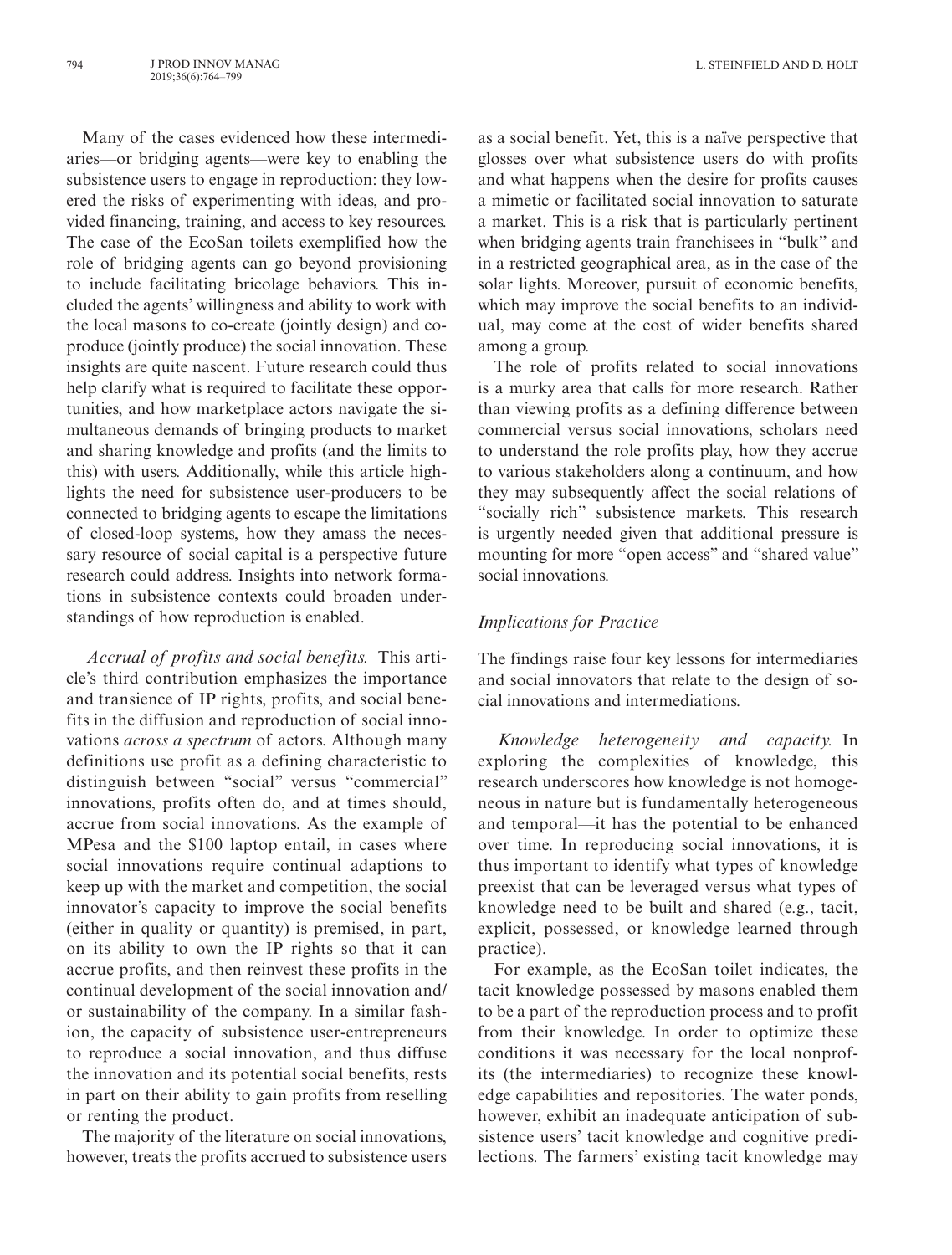have contributed to perceptions that they could build the ponds with no training. The restricted diffusion of technical knowledge related to the complexities of ponds caused limited access to information that could have countered perceptions of reproduction ease. Additionally, demonstrations seemed to reinforce low-literate individuals' focus on the "how-to," doing little to prepare them to think more abstractly to adapt information to their own context. While the program did try to offset this by providing expert farmers, these farmers only came at the beginning. When repairs needed to be done, the subsistence users could not rely on their knowledge and had to pay for help.

These examples emphasize the importance of considering tacit knowledge, not just explicit knowledge, in the reproduction of a social innovation. It also stresses the role of knowledge capacity and cognitive predilections of subsistence users. As this article finds, levels of literacy can significantly affect ability and willingness to reproduce social innovations. The findings support Viswanathan, Sridharan, et al.'s (2009) and Viswanathan et al.'s (2012) contention that marketplace literacy is a key factor influencing subsistence users' participation in the market. As exemplified in the cases, if subsistence user-producers are to reproduce facilitated social innovations, practitioners need to address not only key "know-hows" (e.g., how to reproduce a product) but also "know-whys" (e.g., why I should reproduce this product in a certain way). Viewing marketplace literacy as a factor on par with addressing financial and resource constraints may be one way for practitioners to preempt unsuccessful reproductions of innovations and to ward off states of dependency. It is likely a more beneficial approach in the long-term than the current perspective—a perspective that leads subsistence users to toil in physical labor so that they potentially gain a sense of accomplishment and buy-in.

Additionally, practitioners need to recognize how knowledge and relationships interact. While leveraging the closed-loop system of social relationships is critical for subsistence user-producers to become aware of opportunities to reproduce, there are times when they must be able to break out of the closedloop system to gain access to other sources of important and accurate information. In many rural communities, such as those featured in the majority of the cases, access to information remains quite restricted. These users tend to be overly dependent on key individuals within their networked system who may or may not be able to provide appropriate knowledge for reproducing goods, or feasible substitutions that could be used in the reproduction of goods.

As per network theory, these trusted networks can act to support interventions but can likewise restrict their diffusion beyond the trusted group. Tightly bound networks can encourage group think, limit introduction of new and viable information, restrict creativity, and be disadvantageous to complex tasks (Granovetter, 1983; Katz, Lazer, Arrow, and Contractor, 2004). In instances where social innovations go wrong (e.g., the water ponds), the proximity of networks can result in negative word of mouth, increasing resistance to future reproduction or diffusion efforts. For social innovators and intermediaries, subsistence market conditions of constrained knowledge capabilities, transmission pathways, and the closed-loop and one-to-one nature of social relations should be carefully considered when thinking about how to disseminate knowledge. This is particularly important as intermediaries represent one way to offset the negative aspects of closed-loop systems (e.g., offering new knowledge and avenues to access resources).

*Adequate, appropriate, accessible knowledge, and resources in facilitated reproductions.* As stressed throughout this article, resources and resource constraints matter. Yet these relate not just to material and financial resources but also physical (human body) capabilities. The example of the water ponds is exemplary. By not taking into account the resources of physical capabilities (or labor), the intermediaries did not consider all the costs. The result was a heightened demand on already-limited financial resources for certain groups keen to reproduce the social innovation.

On top of this need to consider resources more fully, this article raises awareness that the interaction of appropriate resources (and their potential for substitution) and required knowledge (and the potential for inadequate comprehensions) needs to be more carefully considered when designing interventions. This is particularly significant when actors intend to reproduce social innovations through facilitation. As the water ponds demonstrate, it is in these instances where actors or bridging agents need to take a bottom-up perspective: they need to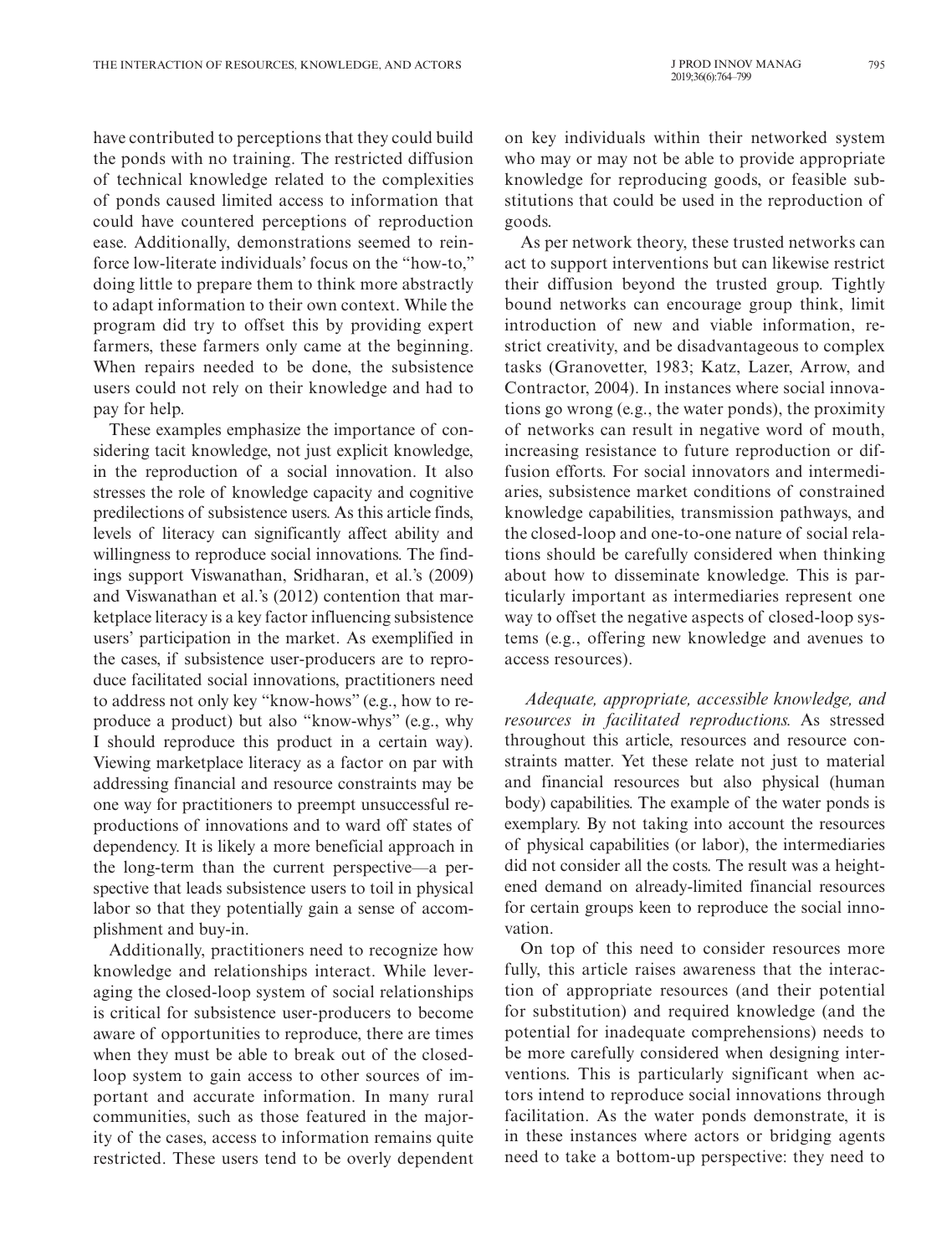recognize the constraints faced by their target markets, specifically the most vulnerable in their target market group. Failure to do so may inadvertently perpetuate the divide between the haves and the have nots, that is, those who are more readily capable of reproducing social innovations and securing social/ economic benefits versus those who might struggle and potential be left absorbing costs and detrimental consequences.

*Incentives and temporal effects.* Although this article's proposed typology focuses primarily on the resources required for the reproduction of social innovations, the initial resource constraints faced by subsistence user-producers in their daily lives and the resulting temporal effects cannot be ignored. These temporal effects and cognitive predilections can lead to suboptimal decisions: livelihood demands often cause subsistence entrepreneurs to veer toward opportunities to achieve more immediate financial outcomes versus more sustainable models of income (Viswanathan, Sridharan, et al., 2009). The popularity of the SolarCo "quick" profit sale model over a more sustainable and longer-profitable rental model exemplifies this. Expecting subsistence entrepreneurs to wait for long-term benefits, even if those are higher in the end than short-term gains, is impractical and inappropriate. It fails to recognize the immediacy of demands placed on their financial resources. It does not take into account the way varying levels of literacy may prevent some from being able to engage in the more abstractive thought processes required by a long-term orientation. These temporal effects mean that intermediaries need to act as bridging agents, increasing awareness and accessibility, and shifting resources, such as additional financial support, to incentivize more sustainable business growth models. This, however, also raises questions regarding temporal restrictions placed on intermediaries through the metrics imposed by donors.

*Limits to the reproducing subsistence user.* There is a tendency in the informal economy across Africa to imitate successful microbusinesses once knowledge on how they "work" becomes widespread. However, as the solar lamp business model alludes, only a certain number of solar entrepreneurs can operate in a given location before the market becomes saturated. Thus, a successful social innovation that is being diffused to

generate profit may perversely limit diffusion of these socially innovative technologies. Although supporting more rental models may be a solution, as noted above, cognitive predilection of co-producers may inadvertently limit this.

In addition, the diffusion of social innovations through reproduction may be affected by proprietary effects. As some of the cases indicate, at times there exists an unwillingness and resistance by subsistence user-producers to pass on information, or to lend *their* resources to others outside of trusted networks or social groups. The self-help groups, for example, desired to retain knowledge related to the reproducibility of the elements of the solar cooker (and access to their templates) to exploit it for profitability purposes. This desire to control knowledge or to own a product and market can limit diffusion.

# **Conclusion and Limitations**

This article enriches social innovation theory by employing a bottom-up approach to draw attention to the reproduction of social innovations in subsistence contexts. It moves beyond a focus on normative and social factors that affect the willingness and ability of actors to adopt and diffuse innovations to consider how the availability and complexities of resources and knowledge matter to subsistence user-producers' reproduction efforts. The findings stress that different cognitive predilections and physicalities of subsistence user-producers are critical to the successful reproductions of social innovations. Intermediaries thus need to consider and plan for these.

While the primary data covered many countries in sub-Saharan Africa, other subsistence markets exist that have different sociocultural dynamics and beliefs. In consideration of the limitations of this article's data, the authors encourage scholars to test the theoretical boundaries, proposed typology, and models in these and other contexts, and with additional social innovations. Even with these limitations, this article's theoretical and practical insights add immense value. The article emphasizes the agency of subsistence user-producers and considers factors that interact with this agency. It reveals how social innovations can be reproduced effectively, with and without the substantive involvement of third-party actors. Reproduction is one of the key ways that social innovations can reach a critical tipping point in acceptance and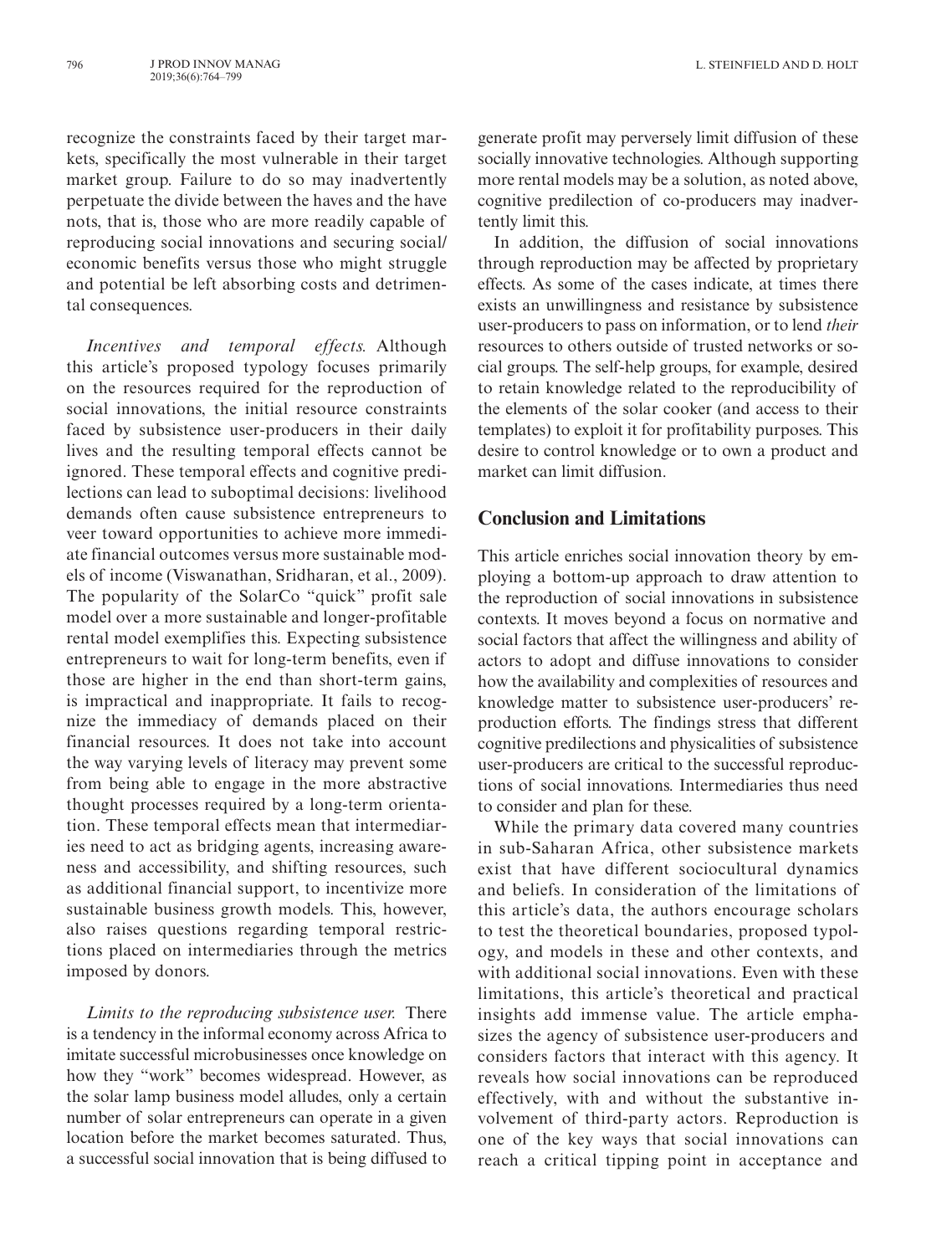use. For social innovators and intermediaries, understanding the technical dimension and impact potential of social innovations is fundamental. The missing part, however, to many theories and designs is what this article illuminates: the subsistence user-producer as an active participant within the diffusion of an innovation.

# **References**

- Annala, L., A. Sarin, and J. L. Green. 2018. Co-production of frugal innovation: Case of low cost reverse osmosis water filters in India. *Journal of Cleaner Production* 171: S110–18.
- Baker, T., and R. E. Nelson. 2005. Creating something from nothing: Resource construction through entrepreneurial bricolage. *Administrative Science Quarterly* 50 (3): 329–66.
- Berger, E., and C. Nakata. 2013. Implementing technologies for financial service innovations in base of the pyramid markets. *Journal of Product Innovation Management* 30 (6): 1199–211.
- Bothello, J., R. S. Nason, and G. Schnyder. 2019. Institutional voids and organization studies: Towards an epistemological rupture. *Organization Studies*. [https://doi.org/10.1177/0170840618819037.](https://doi.org/10.1177/0170840618819037)
- CITE. 2015. *Household water filter evaluation, Ahmedabad, India*. Boston, MA: Comprehensive Initiative on Technology Evaluation at MIT.
- Cohen, W. M., and D. A. Levinthal. 1990. Absorptive capacity: A new perspective on learning and innovation. *Administrative Science Quarterly* 35 (1): 128–52.
- Cristia, J., P. Ibarrarán, S. Cueto, A. Santiago, and E. Severín. 2012. Technology and child development: Evidence from the one laptop per child program. IDB Working Paper 304. Washington, DC: Inter-American Development Bank.
- Desa, G. 2012. Resource mobilization in international social entrepreneurship: Bricolage as a mechanism of institutional transformation. *Entrepreneurship Theory & Practice* 36 (4): 727–51.
- Dey, B. L., A. Pandit, M. Saren, S. Bhowmick, and H. Woodruffe-Burton. 2016. Co-creation of value at the bottom of the pyramid: Analysing Bangladeshi farmers' use of mobile telephony. *Journal of Retailing and Consumer Services* 29: 40–48.
- Dolan, C., and L. Scott. 2009. Lipstick evangelism: Avon trading circles and gender empowerment in South Africa. *Gender & Development* 17 (2): 203–18.
- Edwards-Schachter, M., and M. L. Wallace. 2017. "Shaken, but not stirred": Sixty years of defining social innovation. *Technological Forecasting and Social Change* 119: 64–79.
- Eisenhardt, K. M., and M. E. Graebner. 2007. Theory building from cases: Opportunities and challenges. *Academy of Management Journal* 50 (1): 25–32.
- Ernst, H., H. N. Kahle, A. Dubiel, J. Prabhu, and M. Subramaniam. 2015. The antecedents and consequences of affordable value innovations for emerging markets. *Journal of Product Innovation Management* 32 (1): 65–79.
- European Commission. 2013. *Guide to social innovation*. Brussels: European Commission.
- George, G., C. Corbishley, J. Khayesi, M. Haas, and L. Tihanyi. 2016. Bringing Africa in: Promising directions for management research. *Academy of Management Journal* 59 (2): 377–93.
- George, G., A. M. McGahan, and J. Prabhu. 2012. Innovation for inclusive growth: Towards a theoretical framework and a research agenda. *Journal of Management Studies* 49 (4): 661–83.
- Gioia, D. A., K. G. Corley, and A. L. Hamilton. 2013. Seeking qualitative rigor in inductive research: Notes on the Gioia methodology. *Organizational Research Methods* 16 (1): 15–31.
- Glaser, B. G., and A. L. Strauss. 2006. *Discovery of grounded theory: Strategies for qualitative research*. New Brunswick, NJ: AldineTransaction.
- Granovetter, M. 1983. The strength of weak ties: A network theory revisited. *Sociological Theory* 1: 201–33.
- Holt, D., and D. Littlewood. 2014. The informal economy as a route to market in sub-Saharan Africa: Observations amongst Kenyan informal economy entrepreneurs. In *The Routledge companion to business in Africa*, ed. S. Nwanko and K. Ibeh, 198–217. London: Routledge.
- Holt, D., and D. Littlewood. 2015. Identifying, mapping, and monitoring the impact of hybrid firms. *California Management Review* 57 (3): 107–25.
- Holt, D., and D. Littlewood. 2017. Waste livelihoods amongst the poor—Through the lens of bricolage. *Business Strategy and the Environment* 26 (2): 253–64.
- Jürisoo, M., F. Lambe, and M. Osborne. 2018. Beyond buying: The application of service design methodology to understand adoption of clean cookstoves in Kenya and Zambia. *Energy Research & Social Science* 39: 164–76.
- Katz, N., D. Lazer, H. Arrow, and N. Contractor. 2004. Network theory and small groups. *Small Group Research* 35 (3): 307–32.
- Kolk, A., and F. Lenfant. 2015. Cross-sector collaboration, institutional gaps, and fragility: The role of social innovation partnerships in a conflict-affected region. *Journal of Public Policy & Marketing* 34 (2): 287–303.
- Kolk, A., M. Rivera-Santos, and C. Rufin. 2014. Reviewing a decade of research on the "base/bottom of the pyramid" (BOP) concept. *Business & Society* 53 (3): 338–77.
- Langner, B., and V. P. Seidel. 2015. Sustaining the flow of external ideas: The role of dual social identity across communities and organizations. *Journal of Product Innovation Management* 32 (4): 522–38.
- Lévi-Strauss, C. 1962. *The savage mind*. Chicago, IL: University of Chicago Press.
- London, T. 2011. Building better ventures with the base of the pyramid: A roadmap. In *Next generation business strategies for the base of the pyramid. New approaches for building mutual value*, ed. T. London and S. Hart, 79–101. Upper Saddle River, NJ: FT Press.
- Mair, J., and I. Marti. 2009. Entrepreneurship in and around institutional voids: A case study from Bangladesh. *Journal of Business Venturing* 24 (5): 419–35.
- McKague, K., and C. Oliver. 2012. Enhanced market practices: Poverty alleviation for poor producers in developing countries. *California Management Review* 55 (1): 98–129.
- McKague, K., J. Wong, and N. Siddiquee. 2017. Social franchising as rural entrepreneurial ecosystem development: The case of Krishi Utsho in Bangladesh. *The International Journal of Entrepreneurship and Innovation* 18 (1): 47–56.
- Meyskens, M., C. Robb-Post, J. A. Stamp, A. L. Carsrud, and P. D. Reynolds. 2010. Social ventures from a resource-based perspective: An exploratory study assessing global Ashoka fellows. *Entrepreneurship Theory and Practice* 34 (4): 661–80.
- Mills, E. 2015. Can technology free developing countries from light poverty? *The Guardian*. July 30, sec. Global Development Professionals Network.
- Murphy, M., F. Perrot, and M. Rivera-Santos. 2012. New perspectives on learning and innovation in cross-sector collaborations. *Journal of Business Research* 65 (12): 1700–9.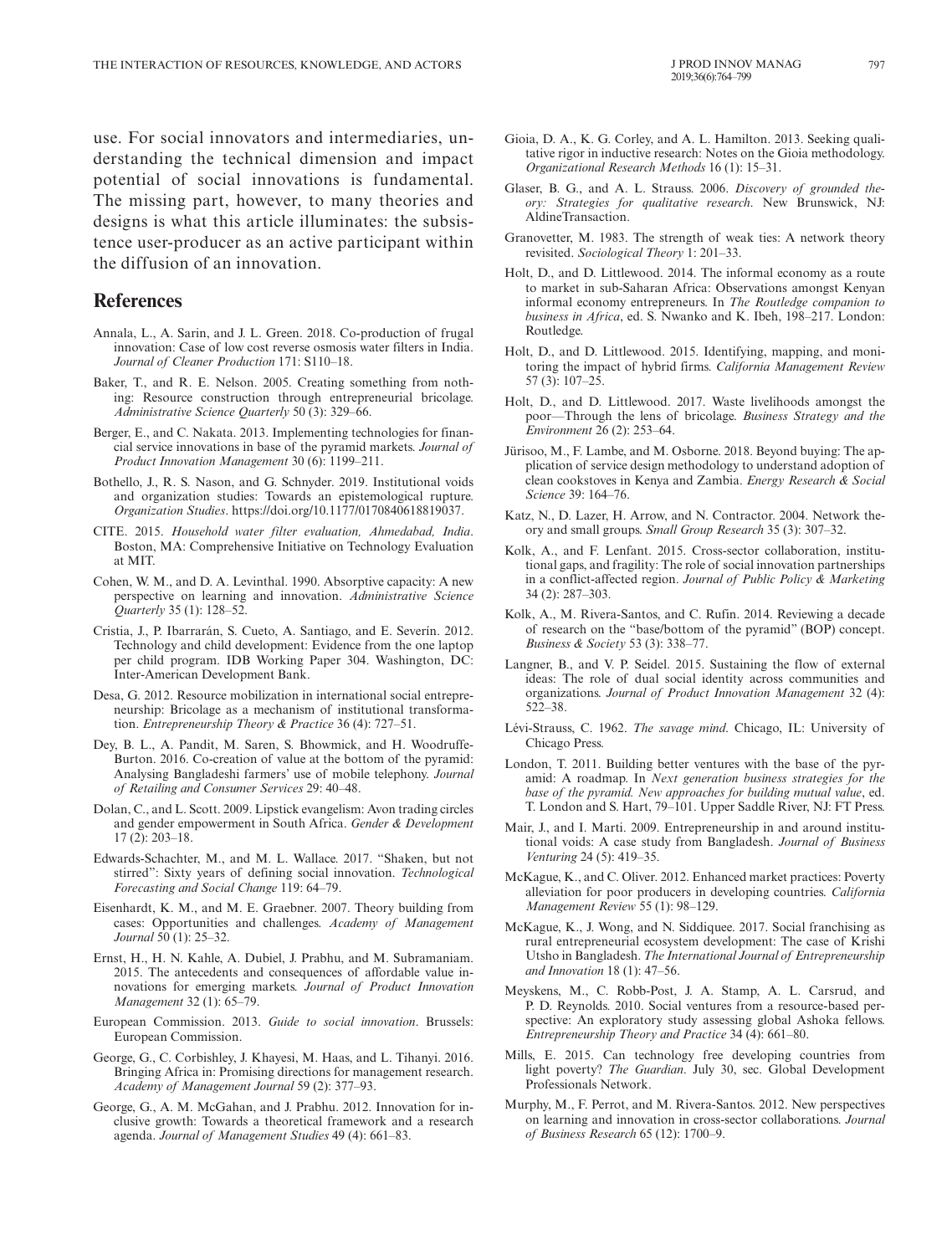- Nakata, C., and K. Weidner. 2012. Enhancing new product adoption at the base of the pyramid: A contextualized model. *Journal of Product Innovation Management* 29 (1): 21–32.
- One Laptop per Child. 2009*. Kicking off a gen-1.5 development process: Updating the XO hardware*. Available at: [http://one.laptop.org/](http://one.laptop.org/news/kicking-gen-15-development-process-updating-xo-hardware) [news/kicking-gen-15-development-process-updating-xo-hardware.](http://one.laptop.org/news/kicking-gen-15-development-process-updating-xo-hardware)
- Onsongo, E. 2019. Institutional entrepreneurship and social innovation at the base of the pyramid: The case of M-Pesa in Kenya. *Industry and Innovation* 26 (4): 369–90.
- Pansera, M., and R. Owen. 2015. Framing resource-constrained innovation at the "bottom of the pyramid": Insights from an ethnographic case study in rural Bangladesh. *Technological Forecasting and Social Change* 92: 300–11.
- Patton, M. Q. 2014. *Qualitative evaluation and research methods*. Thousand Oaks, CA: SAGE.
- Penrose, E. T. 1959. *The theory of the growth of the firm*. Oxford: Basil Blackwell.
- Prabhu, J., and S. Jain. 2015. Innovation and entrepreneurship in India: Understanding jugaad. *Asia Pacific Journal of Management* 32 (4): 843–68.
- Prahalad, C. K. 2012. Bottom of the pyramid as a source of breakthrough innovations. *Journal of Product Innovation Management* 29 (1): 6–12.
- Ramani, S. V., S. SadreGhazi, and G. Duysters. 2012. On the diffusion of toilets as bottom of the pyramid innovation: Lessons from sanitation entrepreneurs. *Technological Forecasting and Social Change* 79 (4): 676–87.
- Ramani, S. V., S. SadreGhazi, and S. Gupta. 2017. Catalysing innovation for social impact: The role of social enterprises in the Indian sanitation sector. *Technological Forecasting and Social Change* 121: 216–27.
- Rao-Nicholson, R., T. Vorley, and Z. Khan. 2017. Social innovation in emerging economies: A national systems of innovation based approach. *Technological Forecasting and Social Change* 121: 228–37.
- Rivera-Santos, M., D. Holt, D. Littlewood, and A. Kolk. 2015. Social entrepreneurship in sub-Saharan Africa. *Academy of Management Perspectives* 29 (1): 72–91.
- Robertson, A. 2018. OLPC's \$100 laptop was going to change the world—Then it all went wrong. *The Verge*. Available at: [https://](https://www.theverge.com/2018/4/16/17233946/olpcs-100-laptop-education-where-is-it-now) [www.theverge.com/2018/4/16/17233946/olpcs-100-laptop-educa](https://www.theverge.com/2018/4/16/17233946/olpcs-100-laptop-education-where-is-it-now) [tion-where-is-it-now](https://www.theverge.com/2018/4/16/17233946/olpcs-100-laptop-education-where-is-it-now).
- Rogers, E. M. 2003. *Diffusion of innovations* (5th ed.). New York: Free Press.
- Sakarya, S., M. Bodur, Ö. Yildirim-Öktem, and N. Selekler-Göksen. 2012. Social alliances: Business and social enterprise collaboration for social transformation. *Journal of Business Research* 65 (12): 1710–20.
- Sarkar, S., and M. Pansera. 2017. Sustainability-driven innovation at the bottom: Insights from grassroots ecopreneurs. *Technological Forecasting and Social Change* 114: 327–38.
- Scott, L. 2012. *Avon in Africa*. Oxford: Said Business School, University of Oxford.
- Scott, L., C. Dolan, M. Johnstone-Louis, K. Sugden, and M. Wu. 2012. Enterprise and inequality: A study of Avon in South Africa. *Entrepreneurship Theory and Practice* 36 (3): 543–68.
- Seelos, C., and J. Mair. 2007. Profitable business models and market creation in the context of deep poverty: A strategic view. *Academy of Management Perspectives* 21 (4): 49–63.
- Sesan, T. 2014. What's cooking? Evaluating context-responsive approaches to stove technology development in Nigeria and Kenya. *Technology in Society* 39: 142–50.
- Sheth, J. N. 2011. Impact of emerging markets on marketing: Rethinking existing perspectives and practices. *Journal of Marketing* 75 (4): 166–82.
- Sirmon, D. G., M. A. Hitt, and R. D. Ireland. 2007. Managing firm resources in dynamic environments to create value: Looking inside the black box. *Academy of Management Review* 32 (1): 273–92.
- Spiggle, S. 1994. Analysis and interpretation of qualitative data in consumer research. *Journal of Consumer Research* 21 (3): 491–503.
- Sridharan, S., E. Maltz, M. Viswanathan, and S. Gupta. 2014. Transformative subsistence entrepreneurship a study in India. *Journal of Macromarketing* 34 (4): 486–504.
- Strauss, A. L., and J. M. Corbin. 1998. *Basics of qualitative research techniques and procedures for developing grounded theory* (2nd ed.). Thousand Oaks, CA: SAGE.
- TEPSIE. 2015. *Social innovation theory and research: A summary of the findings from TEPSIE. A deliverable of the project: "The theoretical, empirical and policy foundations for building social innovation in Europe" (TEPSIE)*. Brussels: European Commission, DG Research.
- The Economist. 2015. Why does Kenya lead the world in mobile money? *The Economist*. March 2.
- The Young Foundation. 2012. *Social innovation overview: A deliverable of the project: "The theoretical, empirical and policy foundations for building social innovation in Europe." (TEPSIE)*. Brussels: European Commission, DG Research.
- Tigabu, A. 2017. Factors associated with sustained use of improved solid fuel cookstoves: A case study from Kenya. *Energy for Sustainable Development* 41: 81–87.
- Toledo-López, A., R. Díaz-Pichardo, J. C. Jiménez-Castañeda, and P. S. Sánchez-Medina. 2012. Defining success in subsistence businesses. *Journal of Business Research* 65 (12): 1658–64.
- UNCTAD. 2011. *Water for food. Innovative water management technologies for food security and poverty alleviation*. Geneva: The United Nations Conference on Trade and Development (UNCTAD).
- UNICEF 2016. *UNICEF: Collecting water is often a colossal waste of time for women and girls*. Available at: [https://www.unicef.org/](https://www.unicef.org/press-releases/unicef-collecting-water-often-colossal-waste-time-women-and-girls) [press-releases/unicef-collecting-water-often-colossal-waste-time](https://www.unicef.org/press-releases/unicef-collecting-water-often-colossal-waste-time-women-and-girls)[women-and-girls.](https://www.unicef.org/press-releases/unicef-collecting-water-often-colossal-waste-time-women-and-girls)
- Van den waeyenberg, S., and L. Hens. 2012. Overcoming institutional distance: Expansion to base-of-the-pyramid markets. *Journal of Business Research* 65 (12): 1692–9.
- Varadarajan, R. 2014. Toward sustainability: Public policy, global social innovations for base-of-the-pyramid markets, and demarketing for a better world. *Journal of International Marketing* 22 (2): 1–20.
- Viswanathan, M., R. Duncan, M. Grigortsuk, and A. Sreekumar. 2018. A bottom-up approach to understanding low-income patients: Implications for health-related policy. *The Journal of Law, Medicine & Ethics* 46 (3): 658–64.
- Viswanathan, M., and J. A. Rosa. 2007. Product and market development for subsistence marketplaces: Consumption and entrepreneurship beyond literacy and resource barriers. In *Product and market development for subsistence marketplaces, advances in international management* (Vol. 20), ed M. Viswanathan and J. A. Rosa, 1–17. Bingley, UK: Emerald Group Publishing Limited.
- Viswanathan, M., J. A. Rosa, and J. A. Ruth. 2010. Exchanges in marketing systems: The case of subsistence consumer-merchants in Chennai, India. *Journal of Marketing* 74 (3): 1–17.
- Viswanathan, M., A. Seth, R. Gau, and A. Chaturvedi. 2009. Ingraining product-relevant social good into business processes in subsistence marketplaces: The sustainable market orientation. *Journal of Macromarketing* 29 (4): 406–25.
- Viswanathan, M., S. Sridharan, R. Gau, and R. Ritchie. 2009. Designing marketplace literacy education in resource-constrained